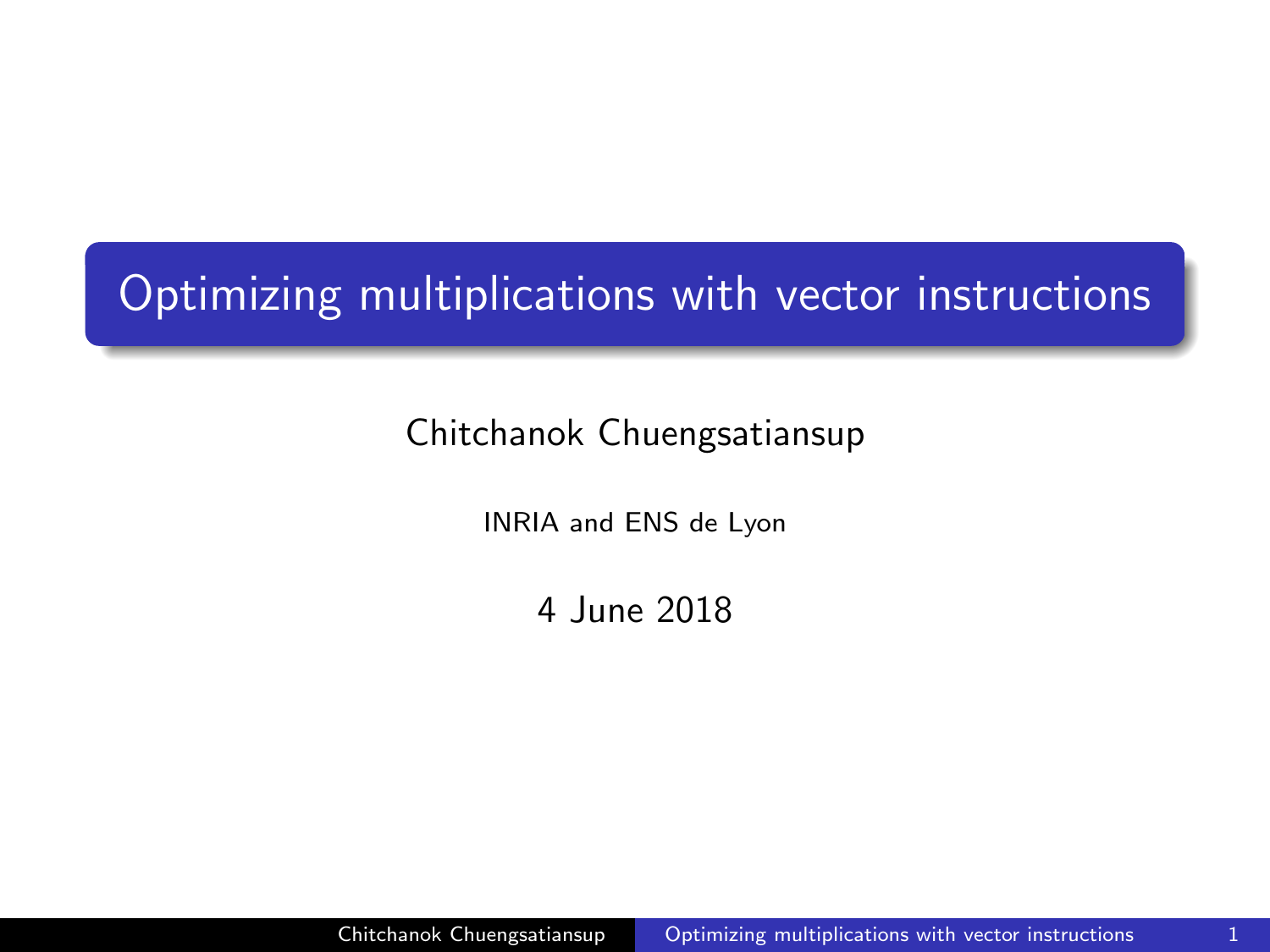- Current position:
	- Postdoc (INRIA and ENS de Lyon)
	- · Supervisor: Damien Stehlé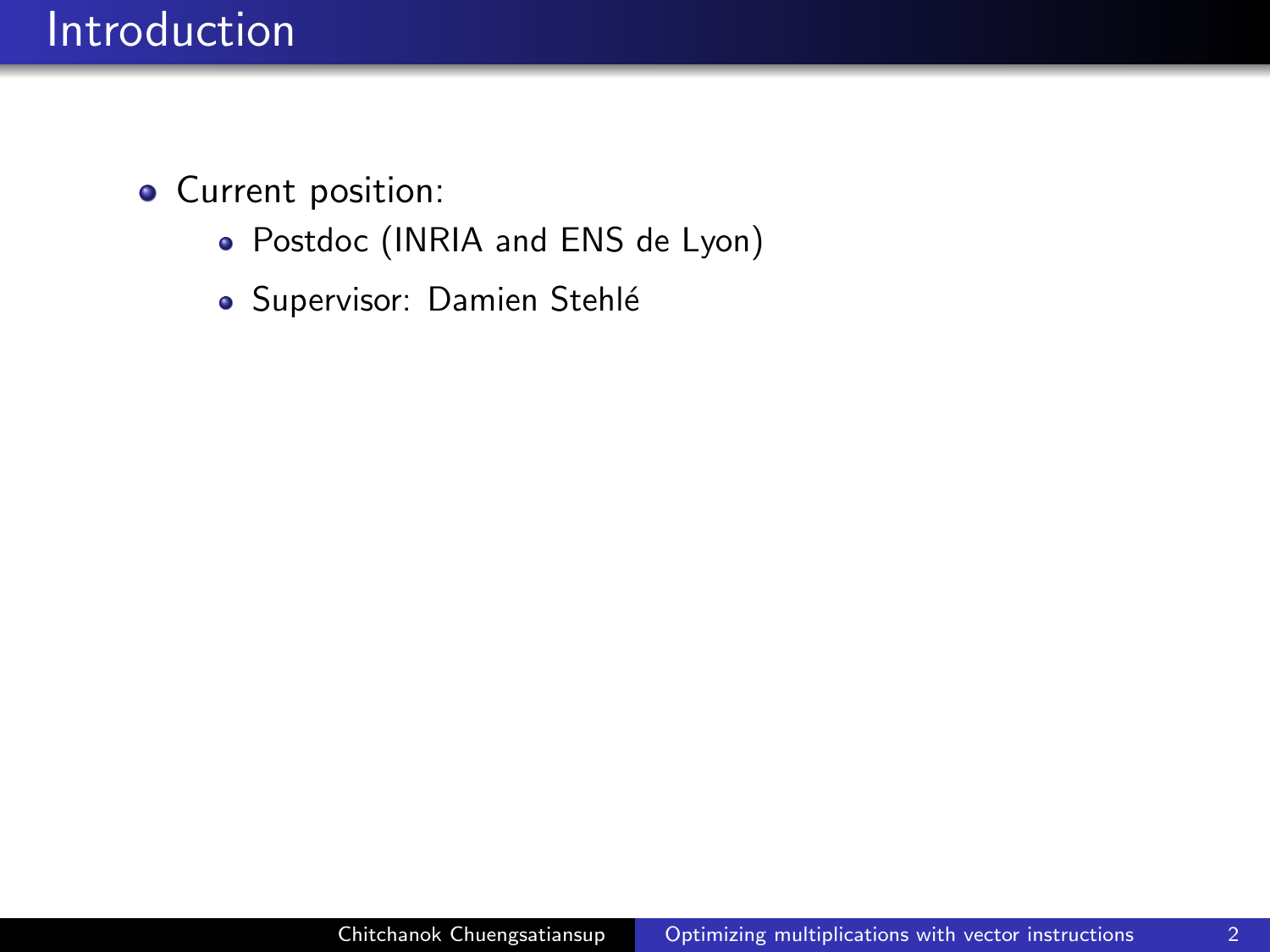- Current position:
	- Postdoc (INRIA and ENS de Lyon)
	- · Supervisor: Damien Stehlé
- Previous position:
	- PhD student at TU/Eindhoven, The Netherlands Cryptographic Implementations group
	- Thesis: "Optimizing Curve-Based Cryptography"
	- Supervisors: Daniel J. Bernstein and Tanja Lange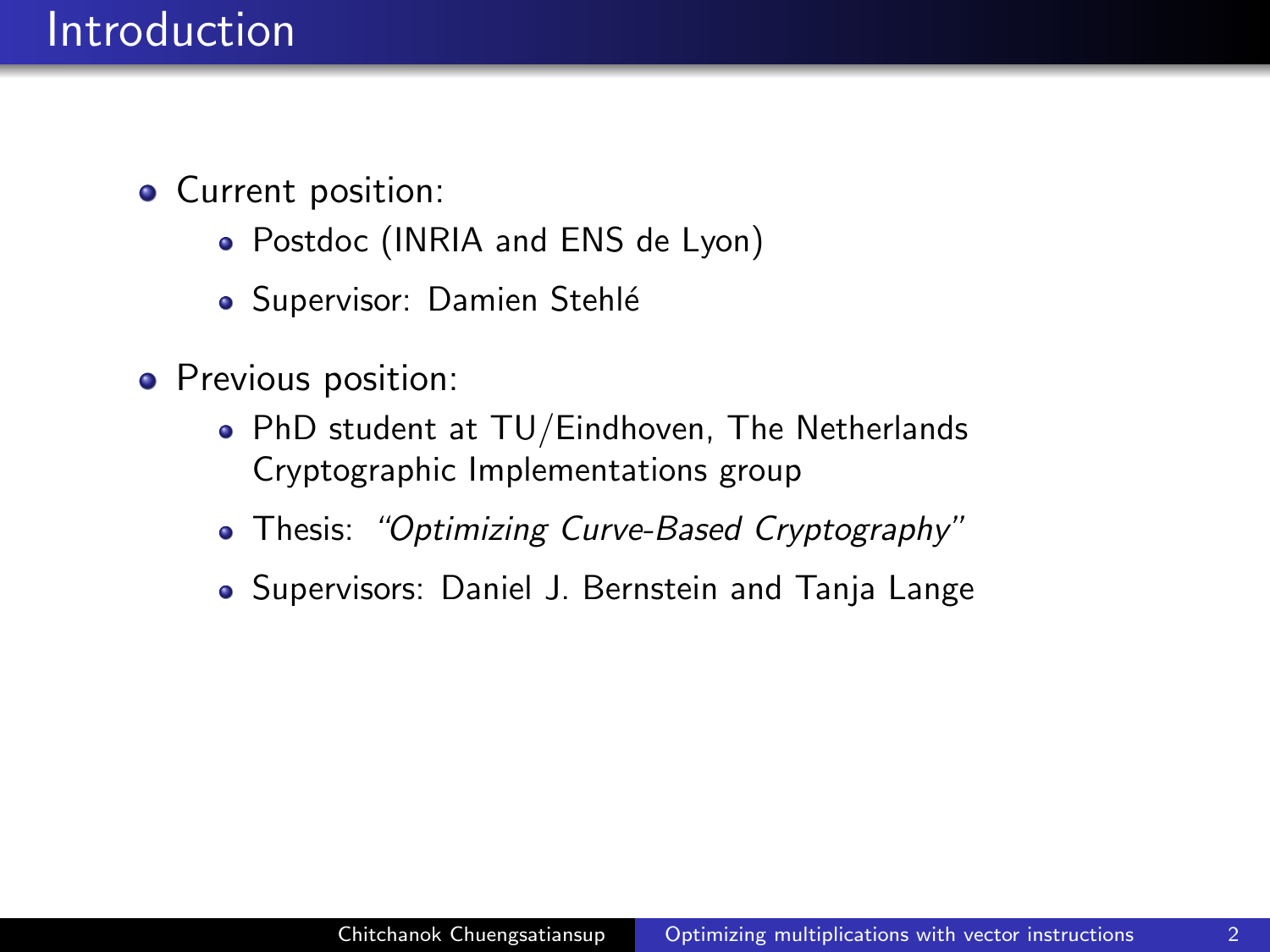- Current position:
	- Postdoc (INRIA and ENS de Lyon)
	- Supervisor: Damien Stehlé
- Previous position:
	- PhD student at TU/Eindhoven, The Netherlands Cryptographic Implementations group
	- Thesis: "Optimizing Curve-Based Cryptography"
	- Supervisors: Daniel J. Bernstein and Tanja Lange
- **•** Experience
	- Software implementations
	- Optimizing cryptographic software and algorithms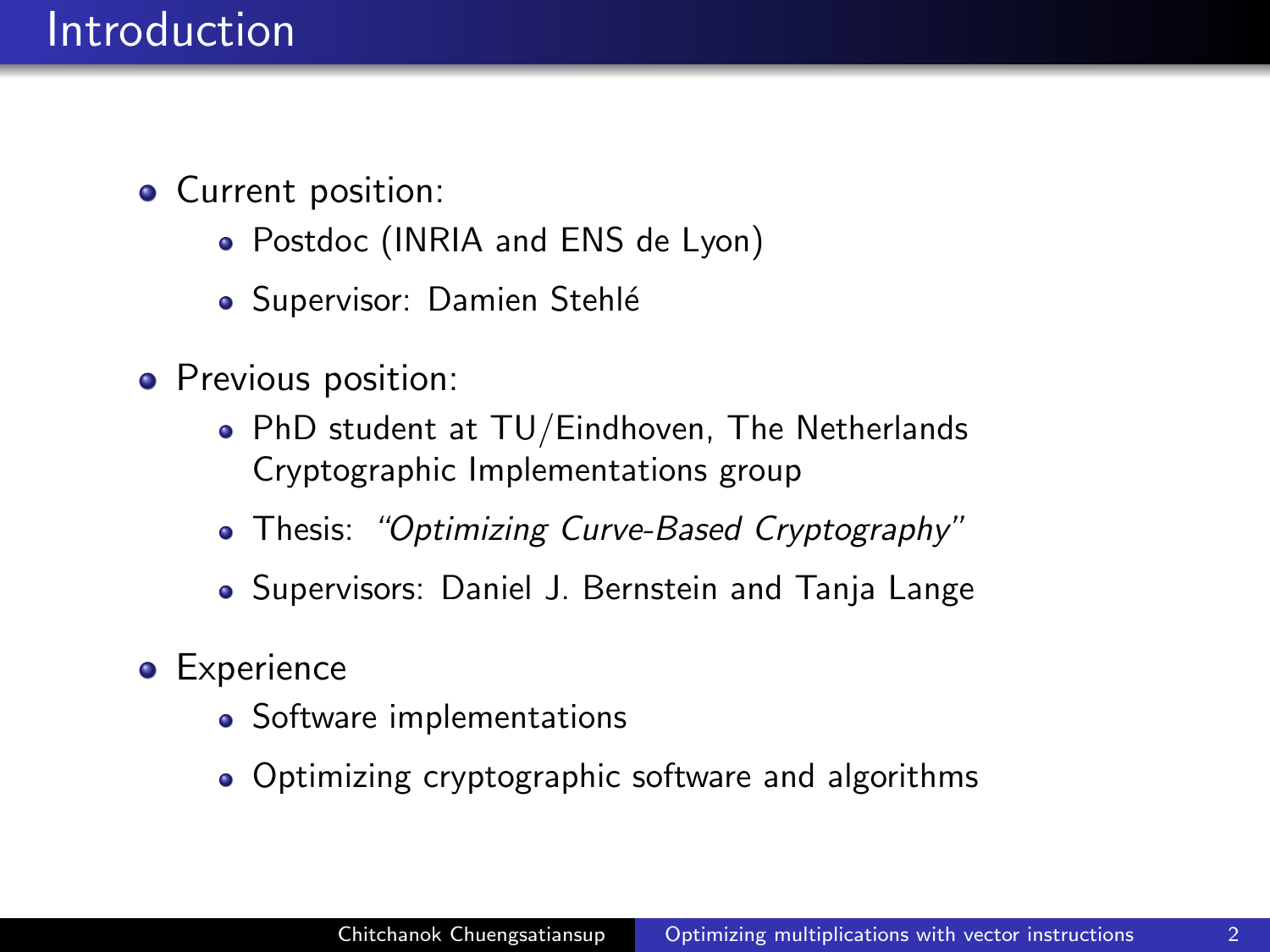#### without vector

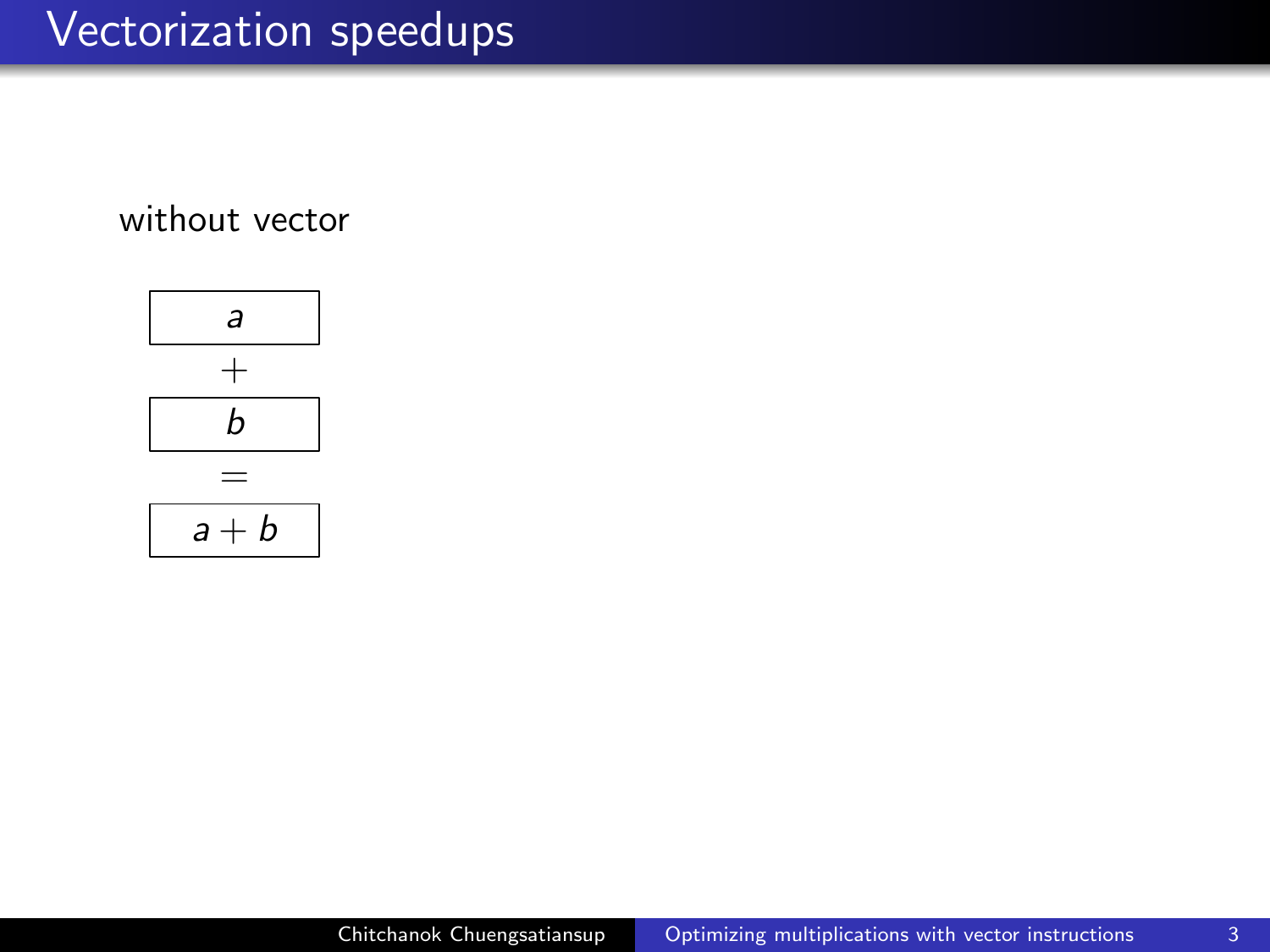without vector

with vector

|         | ar          |                                 |             |
|---------|-------------|---------------------------------|-------------|
|         |             |                                 |             |
|         |             |                                 |             |
|         |             |                                 |             |
| $a + b$ | $a_0 + b_0$ | $a_1 + b_1 \mid a_2 + b_2 \mid$ | $a_3 + b_3$ |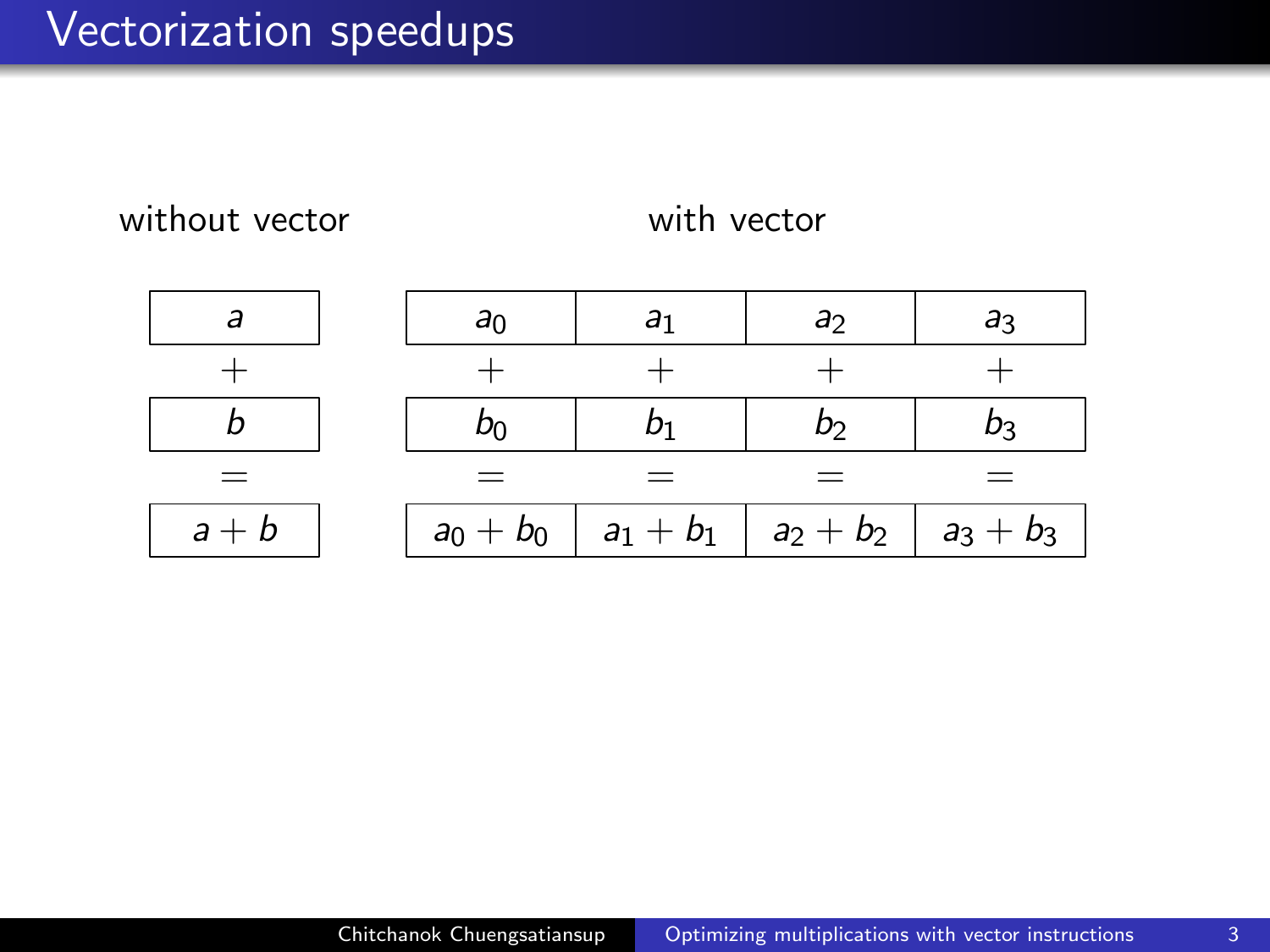without vector

with vector

| $=$     | $=$         | $=$                             |             |
|---------|-------------|---------------------------------|-------------|
| $a + b$ | $a_0 + b_0$ | $a_1 + b_1 \mid a_2 + b_2 \mid$ | $a_3 + b_3$ |

**o** single instruction performing n independent operations on aligned inputs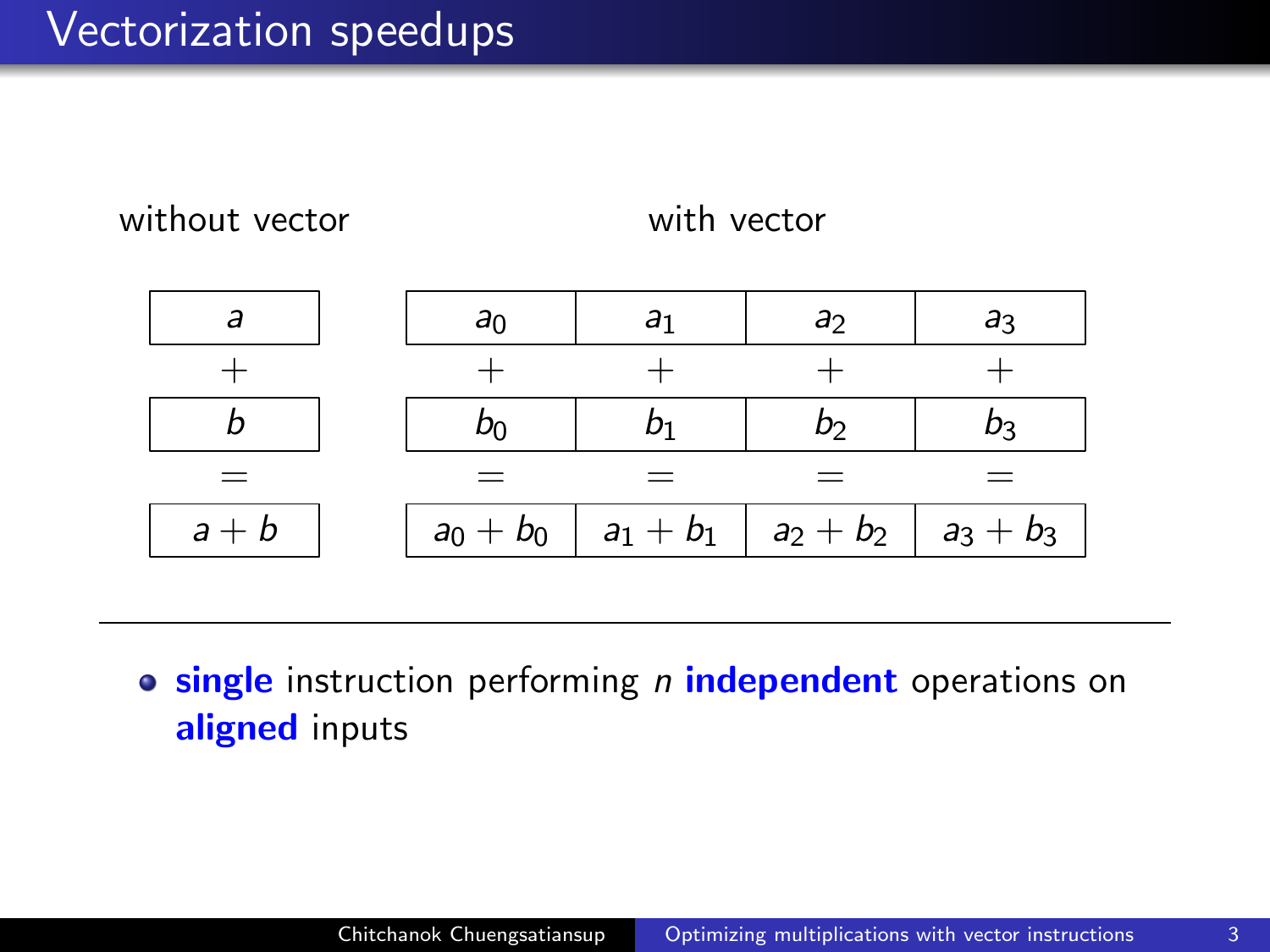### Side-channel attacks

- Prevent software side-channel attacks:
	- constant-time
	- no input-dependent branch
	- no input-dependent array index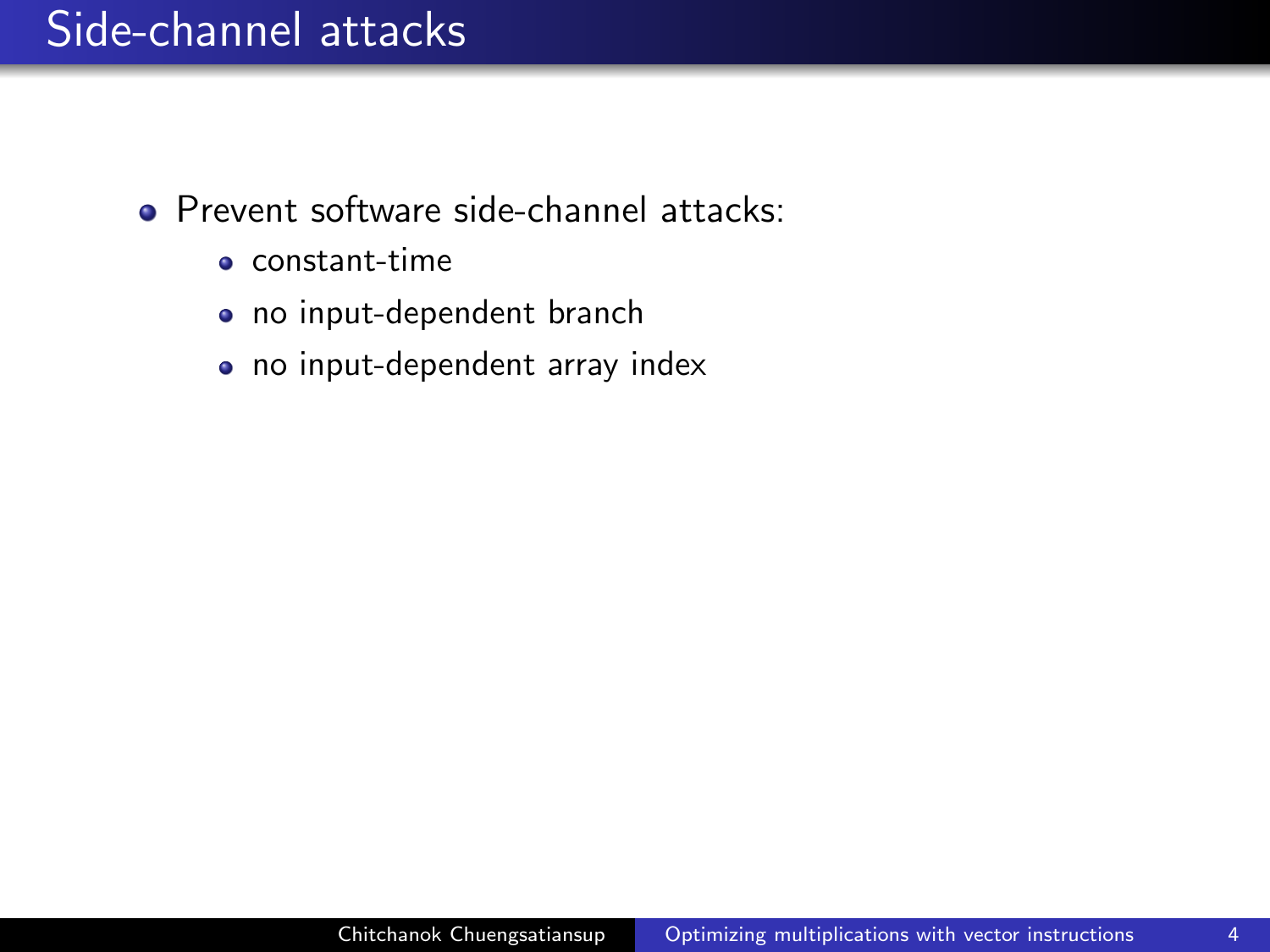### Side-channel attacks

- **•** Prevent software side-channel attacks:
	- constant-time
	- no input-dependent branch
	- no input-dependent array index
- Constant-time table-lookup:
	- read entire table
	- select via arithmetic if c is 1, select tbl[i] if c is 0, ignore tbl[i]  $t = (t \cdot (1-c)) + (tb/[i] \cdot (c))$  $t = (t \wedge (c-1)) \vee (tb[[i] \wedge (-c))]$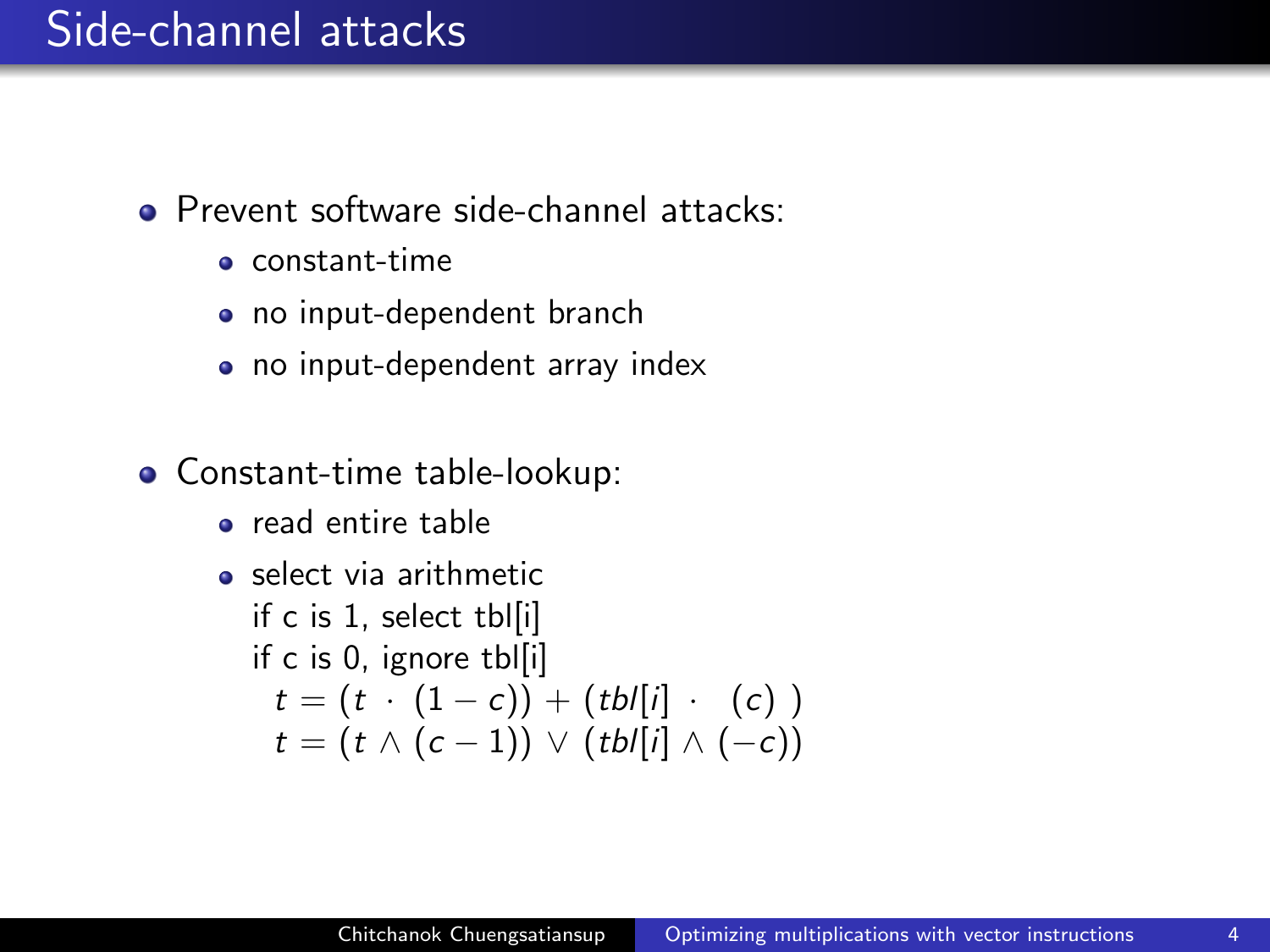### <span id="page-9-0"></span>[Curve41417](#page-9-0)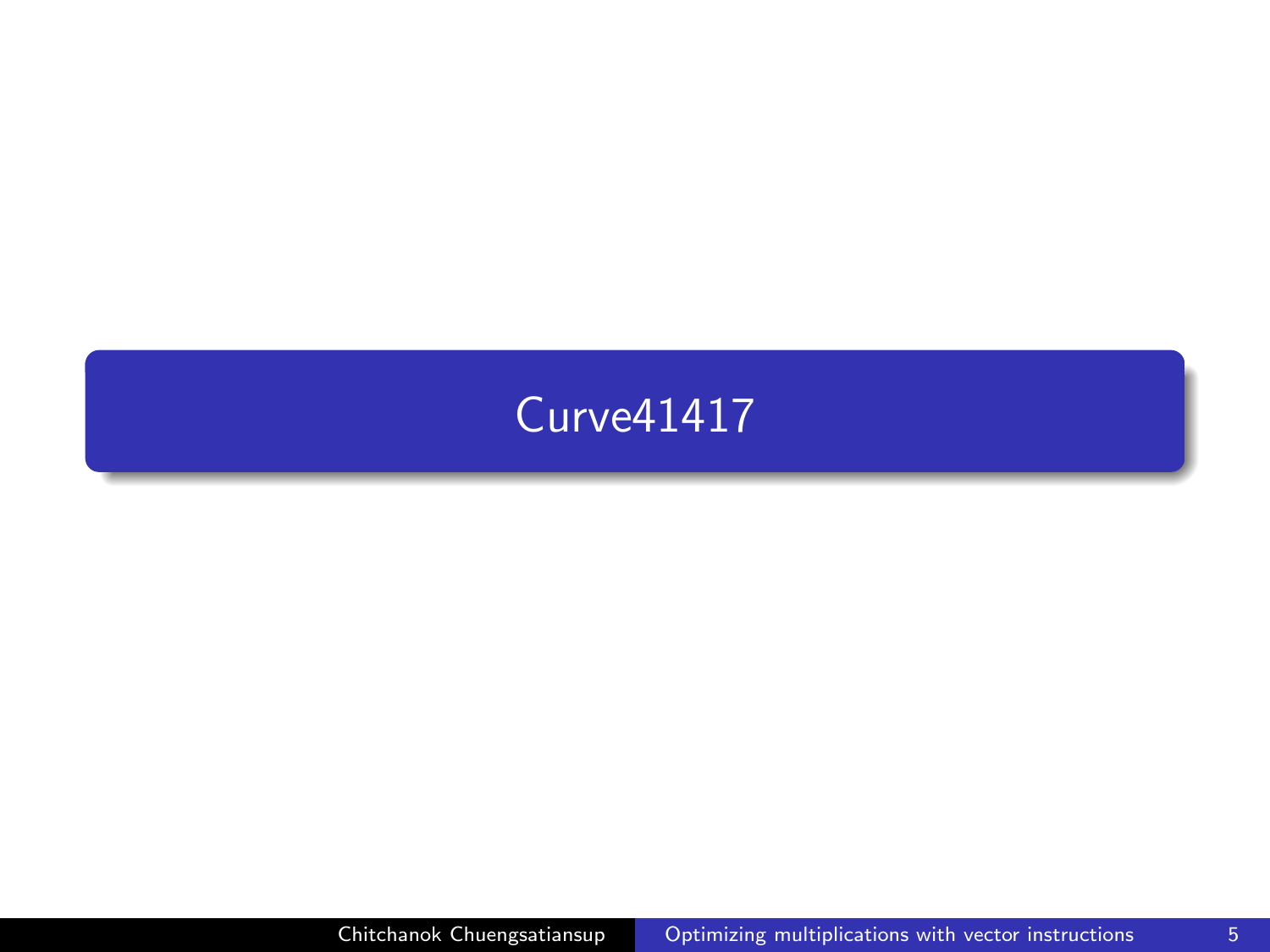### Design of Curve41417

- High-security elliptic curve (security level above  $2^{200}$ )
- Defined over prime field  $\mathbb{F}_p$  where  $p = 2^{414} 17$
- **o** In Edwards curve form

$$
x^2 + y^2 = 1 + 3617x^2y^2
$$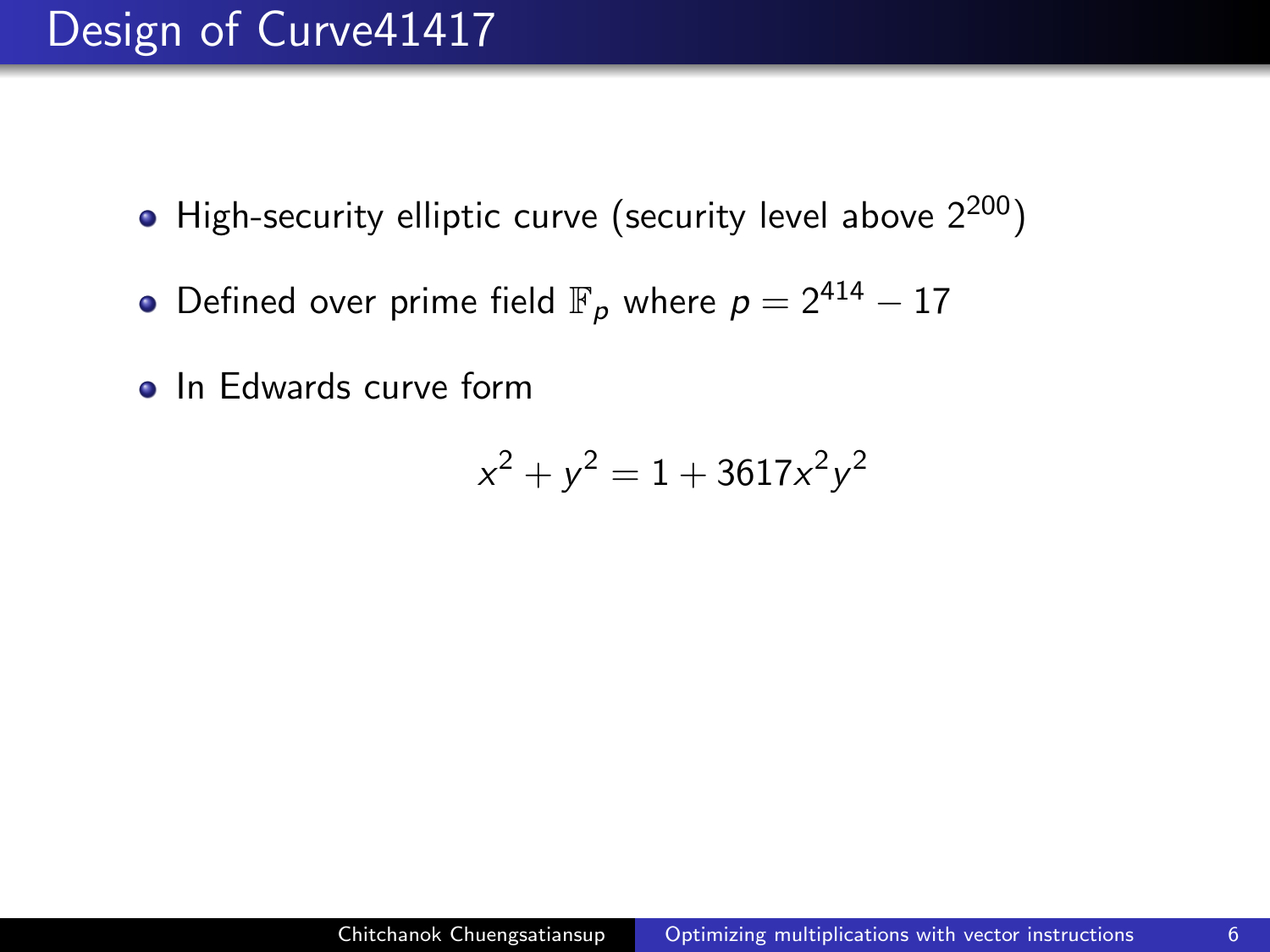### Design of Curve41417

- High-security elliptic curve (security level above  $2^{200}$ )
- Defined over prime field  $\mathbb{F}_p$  where  $p = 2^{414} 17$
- In Edwards curve form

$$
x^2 + y^2 = 1 + 3617x^2y^2
$$

- Large prime-order subgroup (cofactor 8)
- IEEE P1363 criteria (large embedding degree, etc.)
- Twist secure, i.e., twist of Curve41417 also secure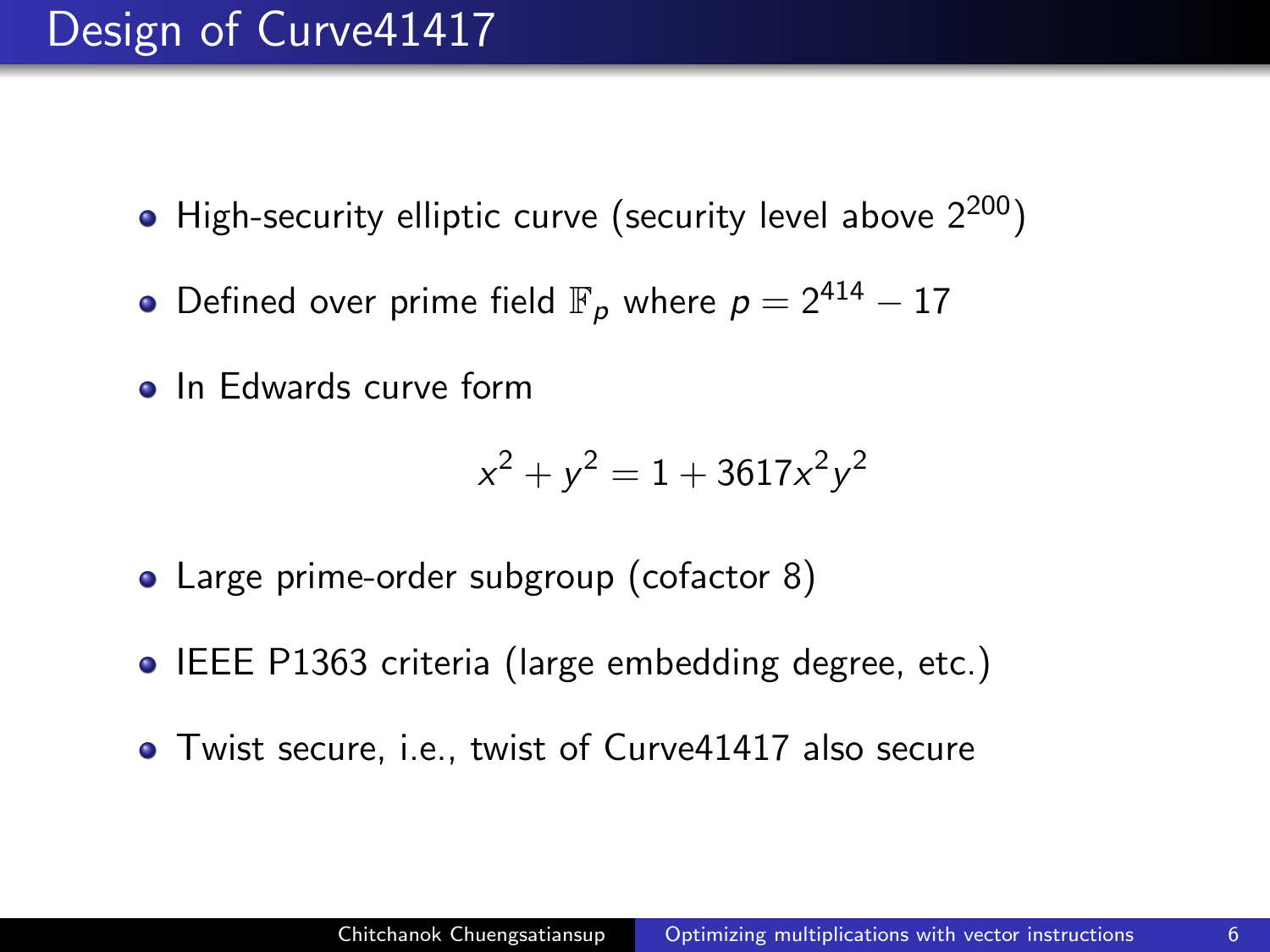## ECC arithmetic

- Mixed-coordinate systems:
	- doubling: projective  $X, Y, Z$
	- addition: extended  $X, Y, Z, T$

(See <https://hyperelliptic.org/EFD/>)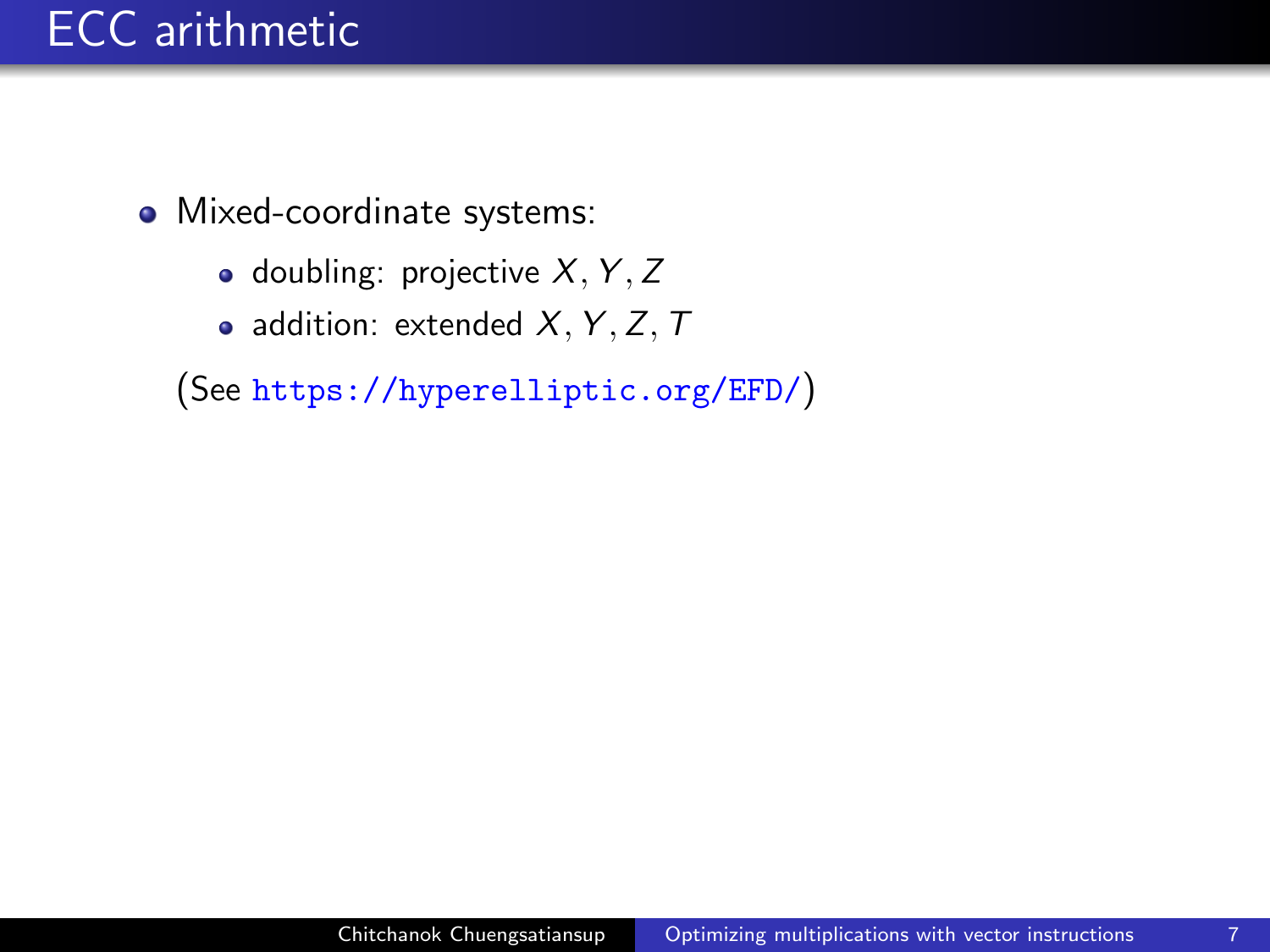### ECC arithmetic

- Mixed-coordinate systems:
	- doubling: projective  $X, Y, Z$
	- addition: extended  $X, Y, Z, T$

(See <https://hyperelliptic.org/EFD/>)

- Scalar multiplication:
	- signed fixed windows of width  $w = 5$
	- precompute  $0P, 1P, 2P, \ldots, 16P$ also multiply  $d = 3617$  to T coordinate
	- special first doubling
	- compute  $T$  only before addition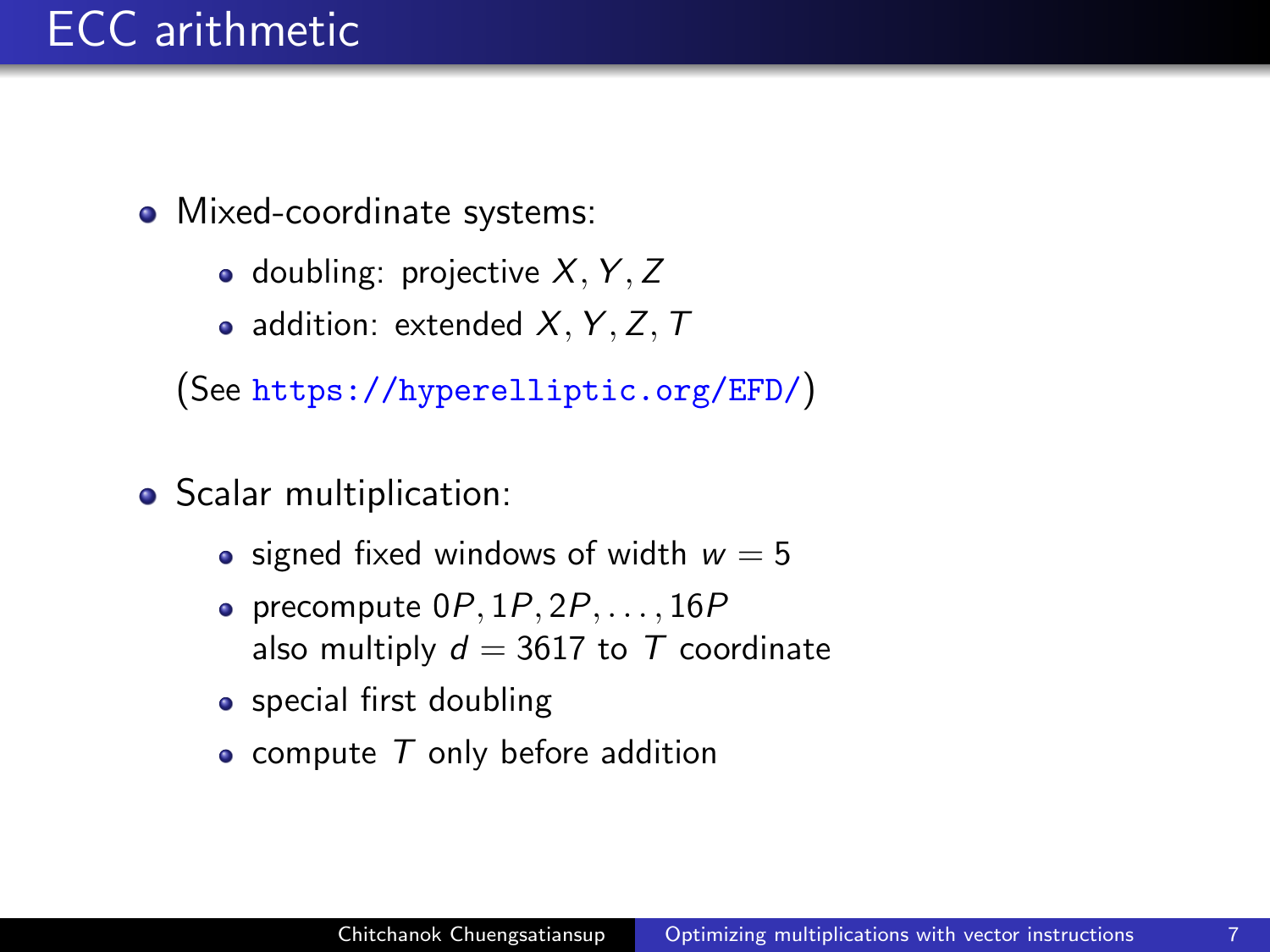## Point operations





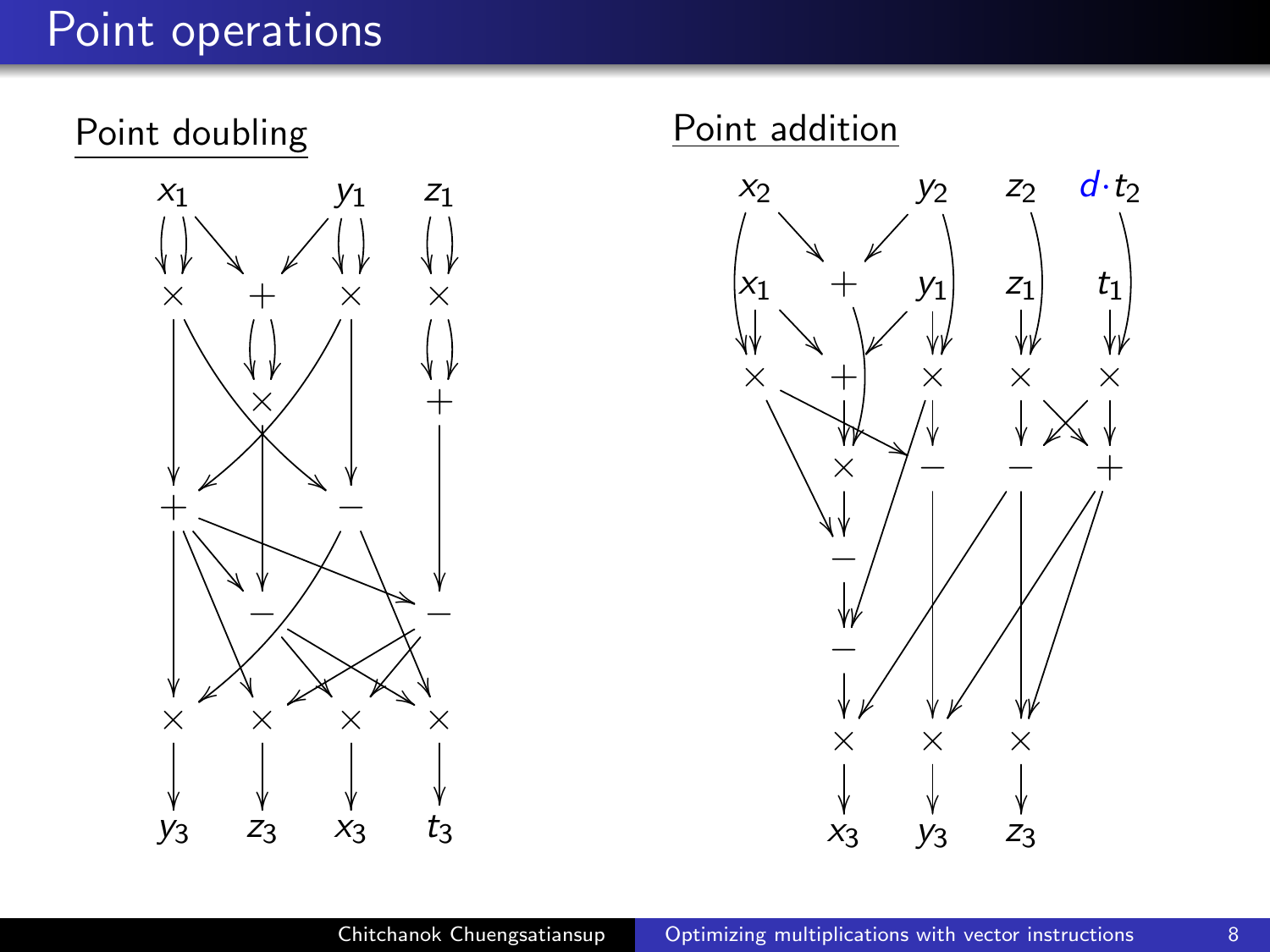### ARM Cortex-A8 vector unit

- 128-bit vector registers
- Arithmetic and load/store unit can perform in parallel
- Operate in parallel on vectors of four 32-bit integers or two 64-bit integers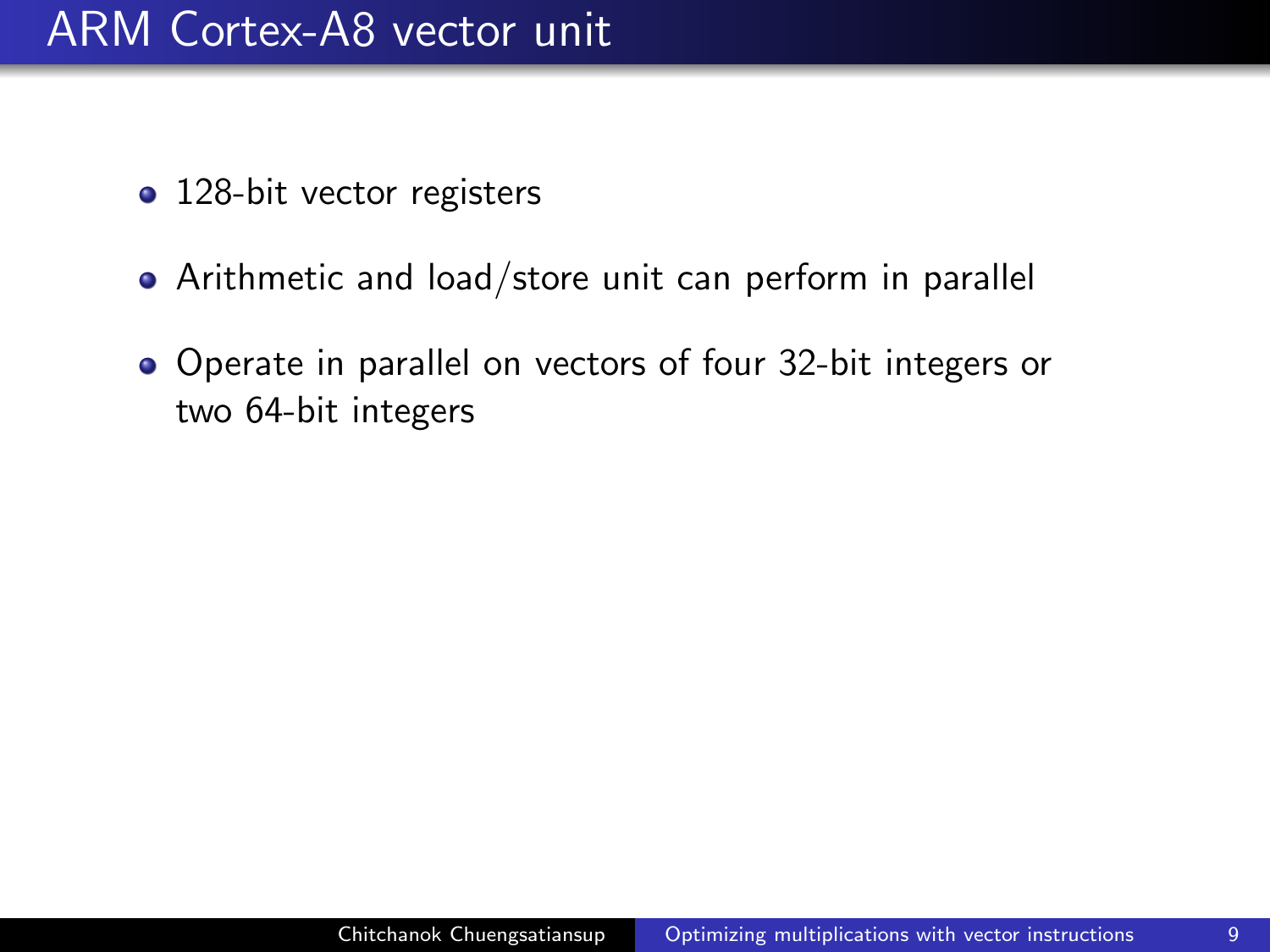### ARM Cortex-A8 vector unit

- 128-bit vector registers
- Arithmetic and load/store unit can perform in parallel
- Operate in parallel on vectors of four 32-bit integers or two 64-bit integers
- Each cycle produces:

four 32-bit integer additions:  $a_0+b_0$ ,  $a_1+b_1$ ,  $a_2+b_2$ ,  $a_3+b_3$ or

two 64-bit integer additions:  $c_0+d_0$ ,  $c_1+d_1$ 

or

one multiply-add instruction:  $a_0b_0 + c_0$ where  $a_i, b_i$  are 32- and  $c_i, d_i$  are 64-bit integers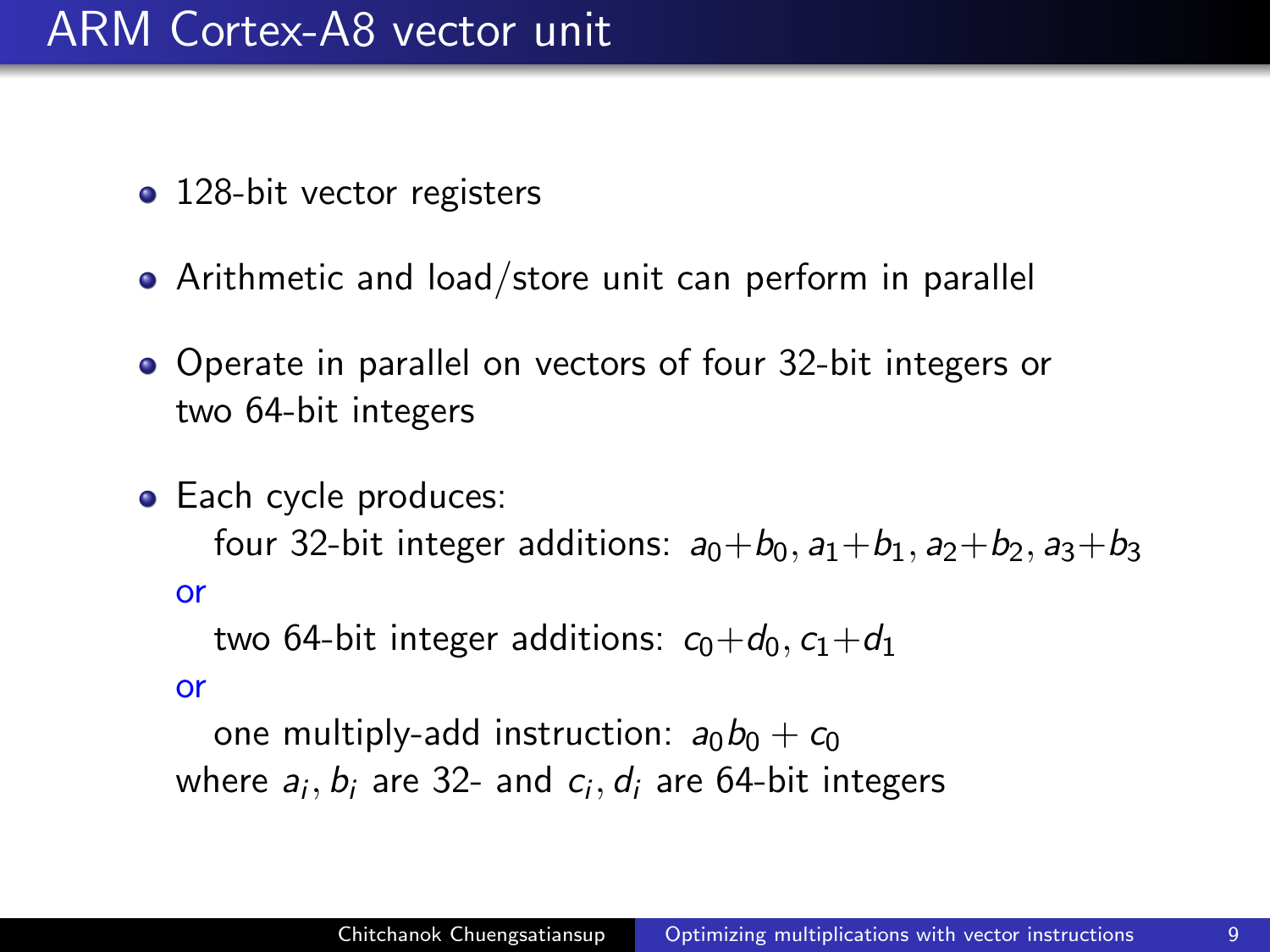- Use **non-integer** radix  $2^{414/16} = 2^{25.875}$
- Decompose integer f modulo  $2^{414} 17$  into 16 integer pieces
- Write f as

| $f_0 +$          | $2^{26} f_1 +$   | $2^{52} f_2 +$   | $2^{78} f_3 +$   |
|------------------|------------------|------------------|------------------|
| $2^{104}f_4 +$   | $2^{130}f_5 +$   | $2^{156}f_6 +$   | $2^{182}f_7 +$   |
| $2^{207} f_8 +$  | $2^{233}f_9 +$   | $2^{259}f_{10}+$ | $2^{285}f_{11}+$ |
| $2^{311}f_{12}+$ | $2^{337}f_{13}+$ | $2^{363}f_{14}+$ | $2^{389}f_{15}$  |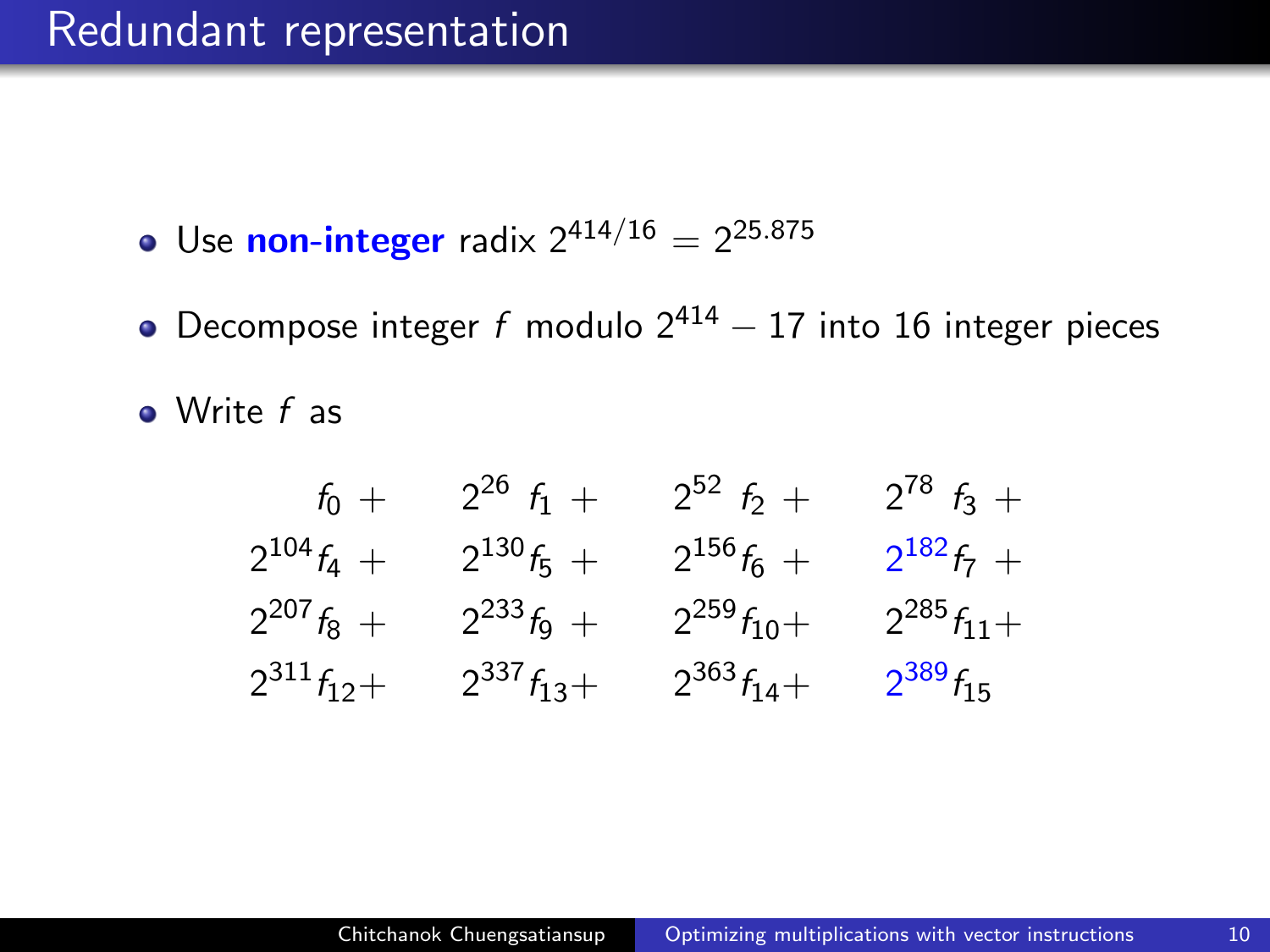• Goal: Bring each limb down to 26 or 25 bits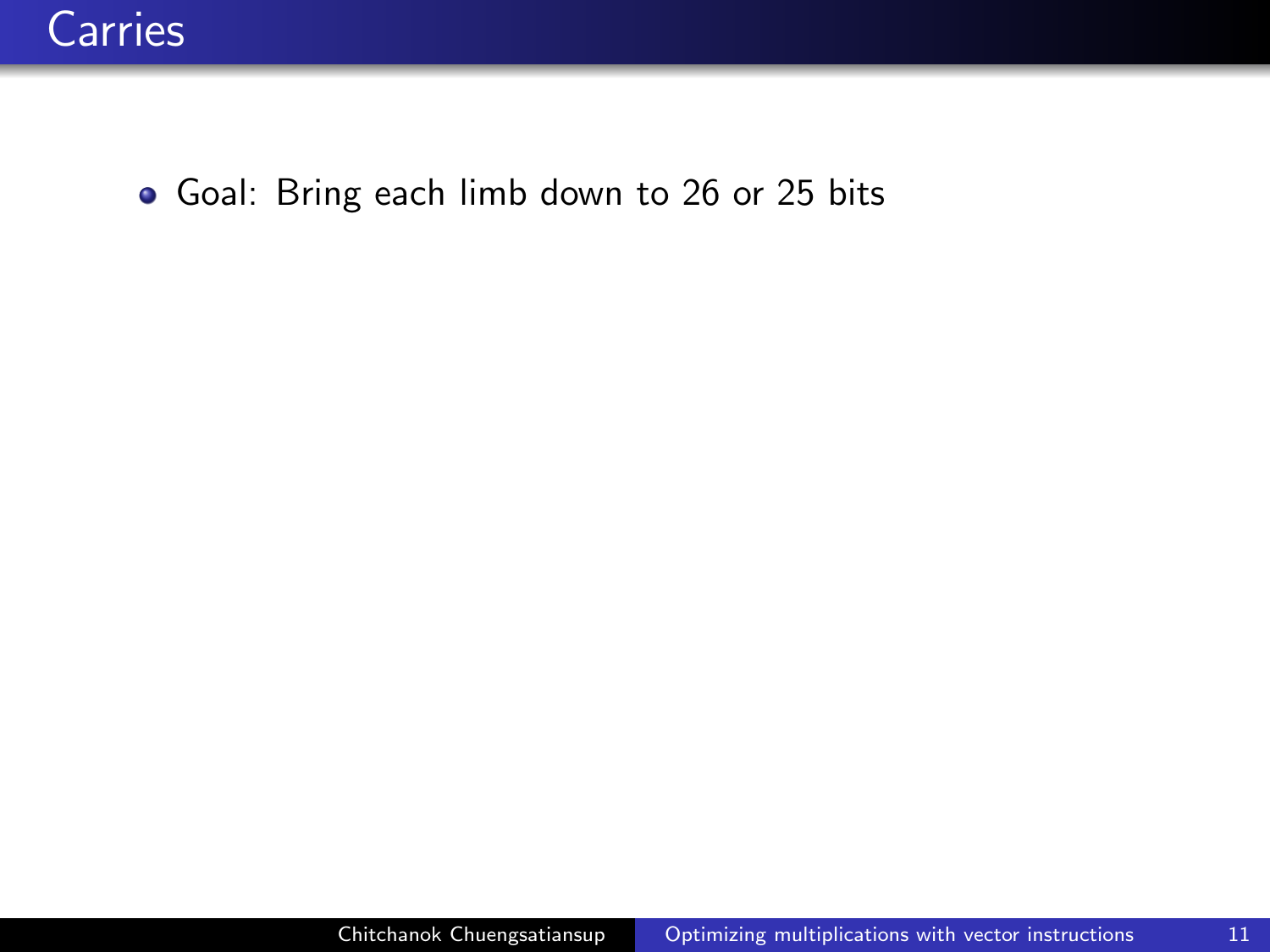- Goal: Bring each limb down to 26 or 25 bits
- Typical carry chain:

 $m_0 \rightarrow m_1 \rightarrow m_2 \rightarrow \cdots \rightarrow m_{14} \rightarrow m_{15} \rightarrow m_0 \rightarrow m_1$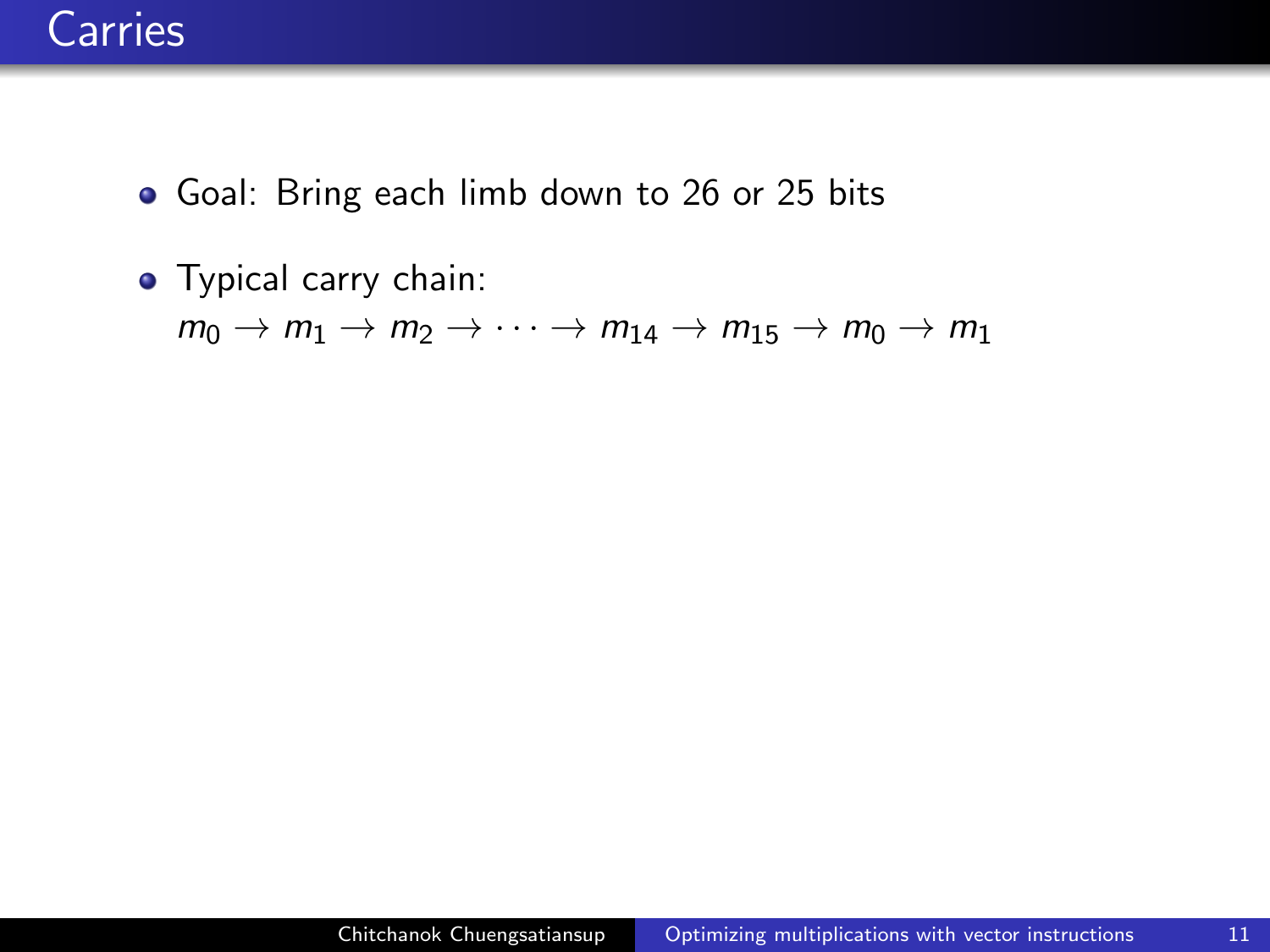- Goal: Bring each limb down to 26 or 25 bits
- Typical carry chain:  $m_0 \rightarrow m_1 \rightarrow m_2 \rightarrow \cdots \rightarrow m_{14} \rightarrow m_{15} \rightarrow m_0 \rightarrow m_1$
- Increase throughput: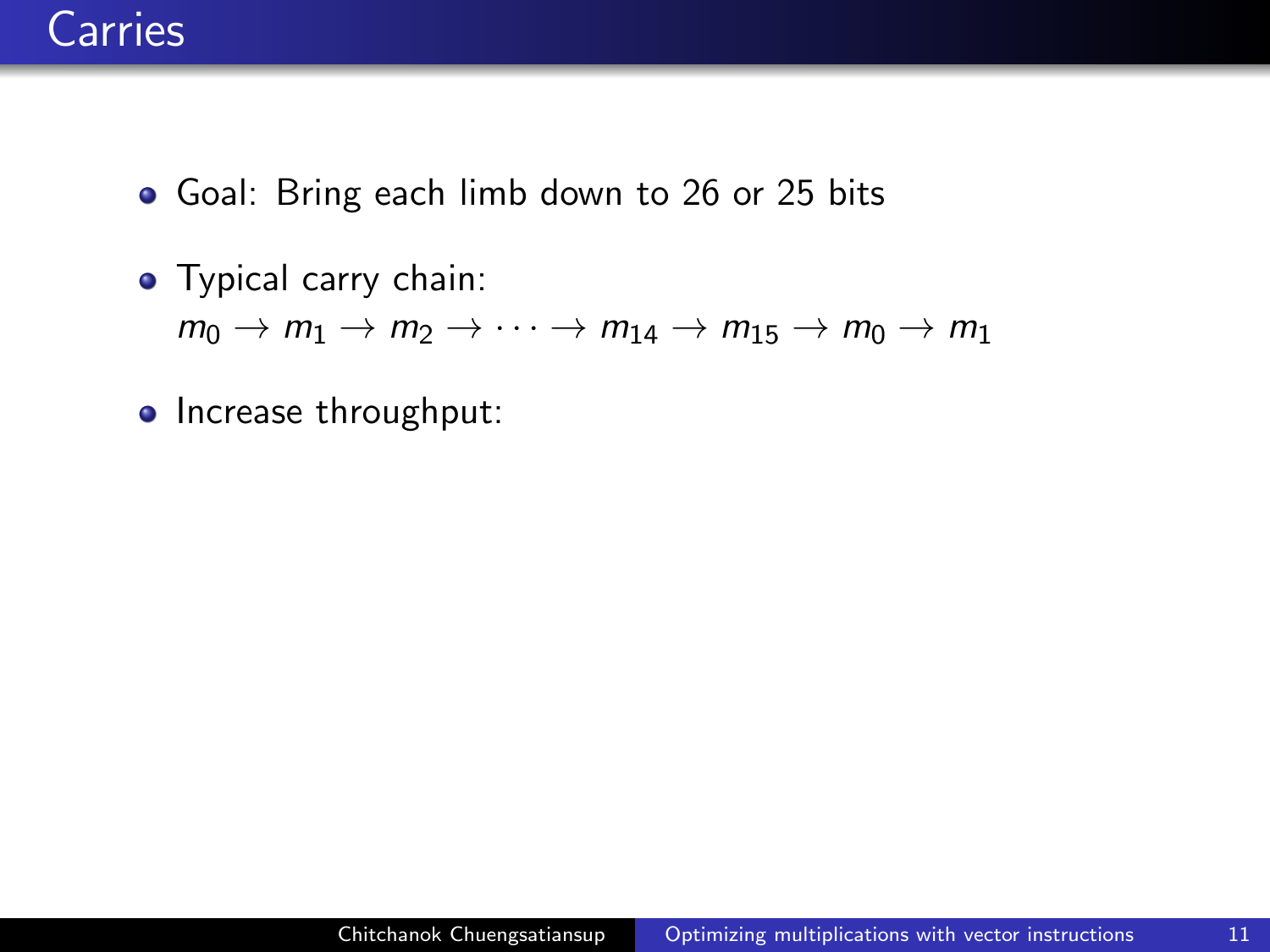- Goal: Bring each limb down to 26 or 25 bits
- Typical carry chain:  $m_0 \rightarrow m_1 \rightarrow m_2 \rightarrow \cdots \rightarrow m_{14} \rightarrow m_{15} \rightarrow m_0 \rightarrow m_1$
- Increase throughput:
	- $m_0 \rightarrow m_1$
	- $m_8 \rightarrow m_9$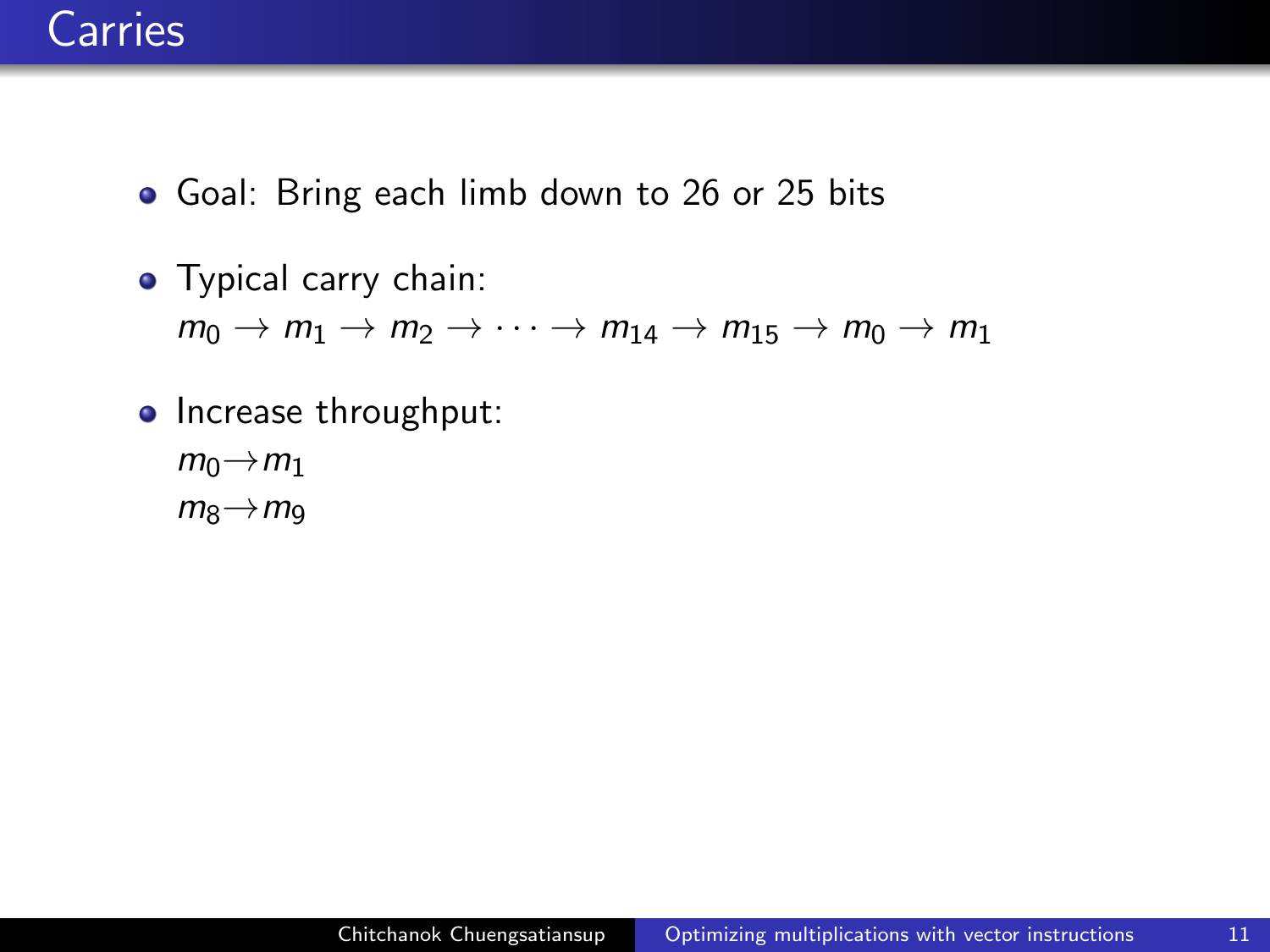- Goal: Bring each limb down to 26 or 25 bits
- Typical carry chain:  $m_0 \rightarrow m_1 \rightarrow m_2 \rightarrow \cdots \rightarrow m_{14} \rightarrow m_{15} \rightarrow m_0 \rightarrow m_1$
- Increase throughput:  $m_0 \rightarrow m_1 \rightarrow m_2$ 
	- $m_8 \rightarrow m_9 \rightarrow m_{10}$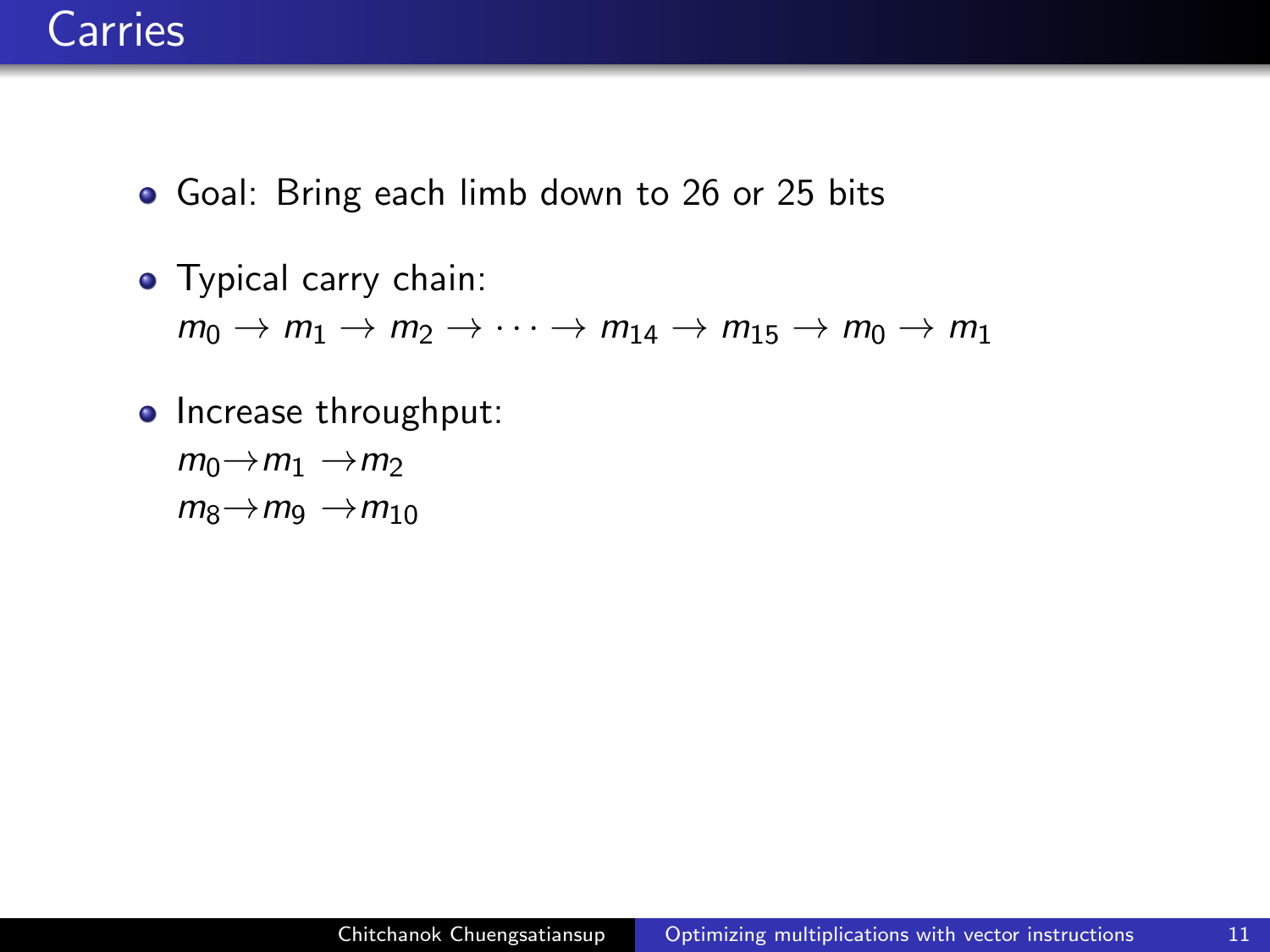- Goal: Bring each limb down to 26 or 25 bits
- Typical carry chain:  $m_0 \rightarrow m_1 \rightarrow m_2 \rightarrow \cdots \rightarrow m_{14} \rightarrow m_{15} \rightarrow m_0 \rightarrow m_1$
- Increase throughput:  $m_0 \rightarrow m_1 \rightarrow m_2 \rightarrow m_3 \rightarrow m_4 \rightarrow m_5 \rightarrow m_6 \rightarrow m_7 \rightarrow m_8 \rightarrow m_9$  $m_8 \rightarrow m_9 \rightarrow m_{10} \rightarrow m_{11} \rightarrow m_{12} \rightarrow m_{13} \rightarrow m_{14} \rightarrow m_{15} \rightarrow m_0 \rightarrow m_1$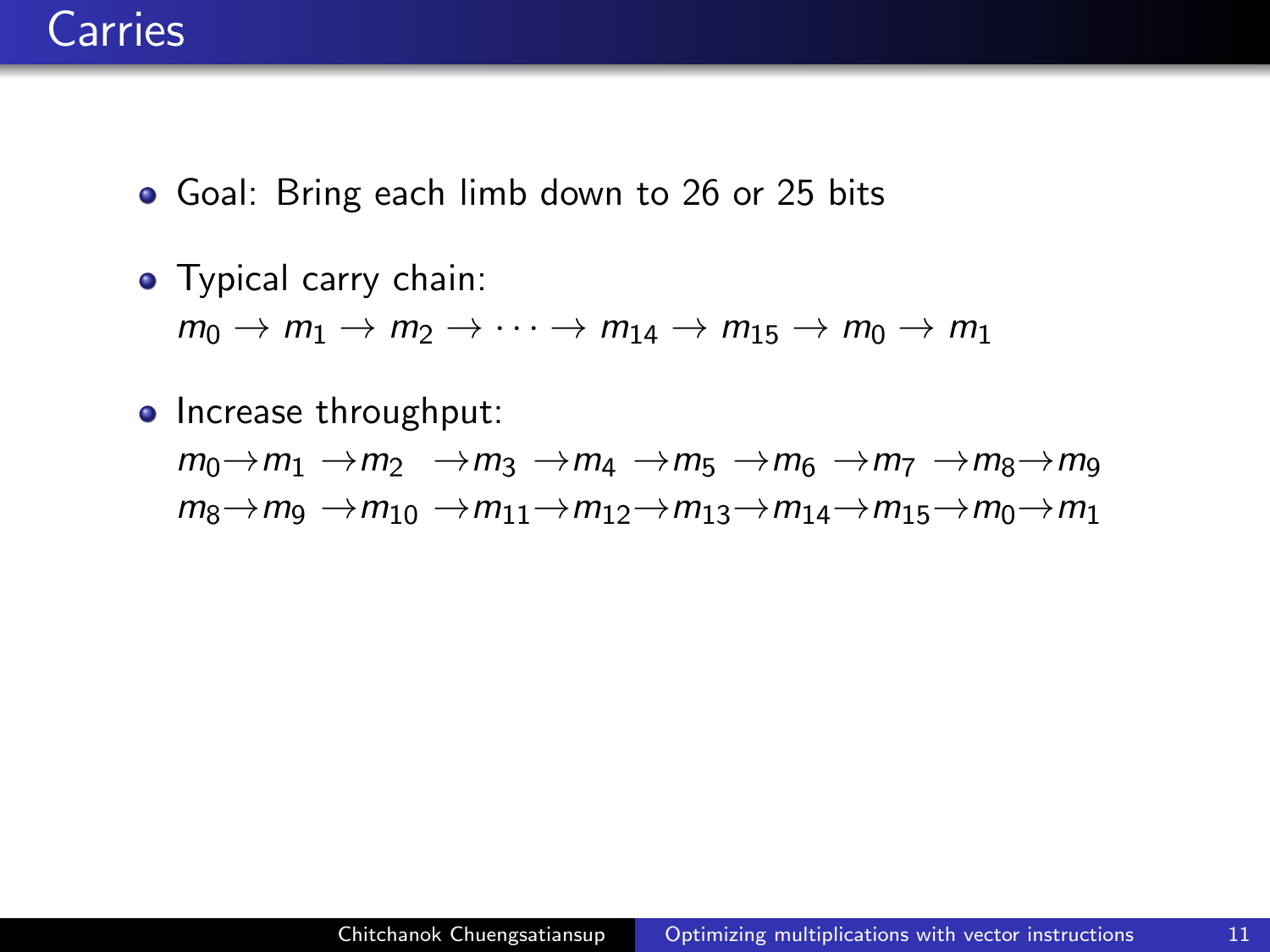- Goal: Bring each limb down to 26 or 25 bits
- Typical carry chain:  $m_0 \rightarrow m_1 \rightarrow m_2 \rightarrow \cdots \rightarrow m_{14} \rightarrow m_{15} \rightarrow m_0 \rightarrow m_1$
- Increase throughput:  $m_0 \rightarrow m_1 \rightarrow m_2 \rightarrow m_3 \rightarrow m_4 \rightarrow m_5 \rightarrow m_6 \rightarrow m_7 \rightarrow m_8 \rightarrow m_9$  $m_8 \rightarrow m_9 \rightarrow m_{10} \rightarrow m_{11} \rightarrow m_{12} \rightarrow m_{13} \rightarrow m_{14} \rightarrow m_{15} \rightarrow m_0 \rightarrow m_1$

• Decrease latency: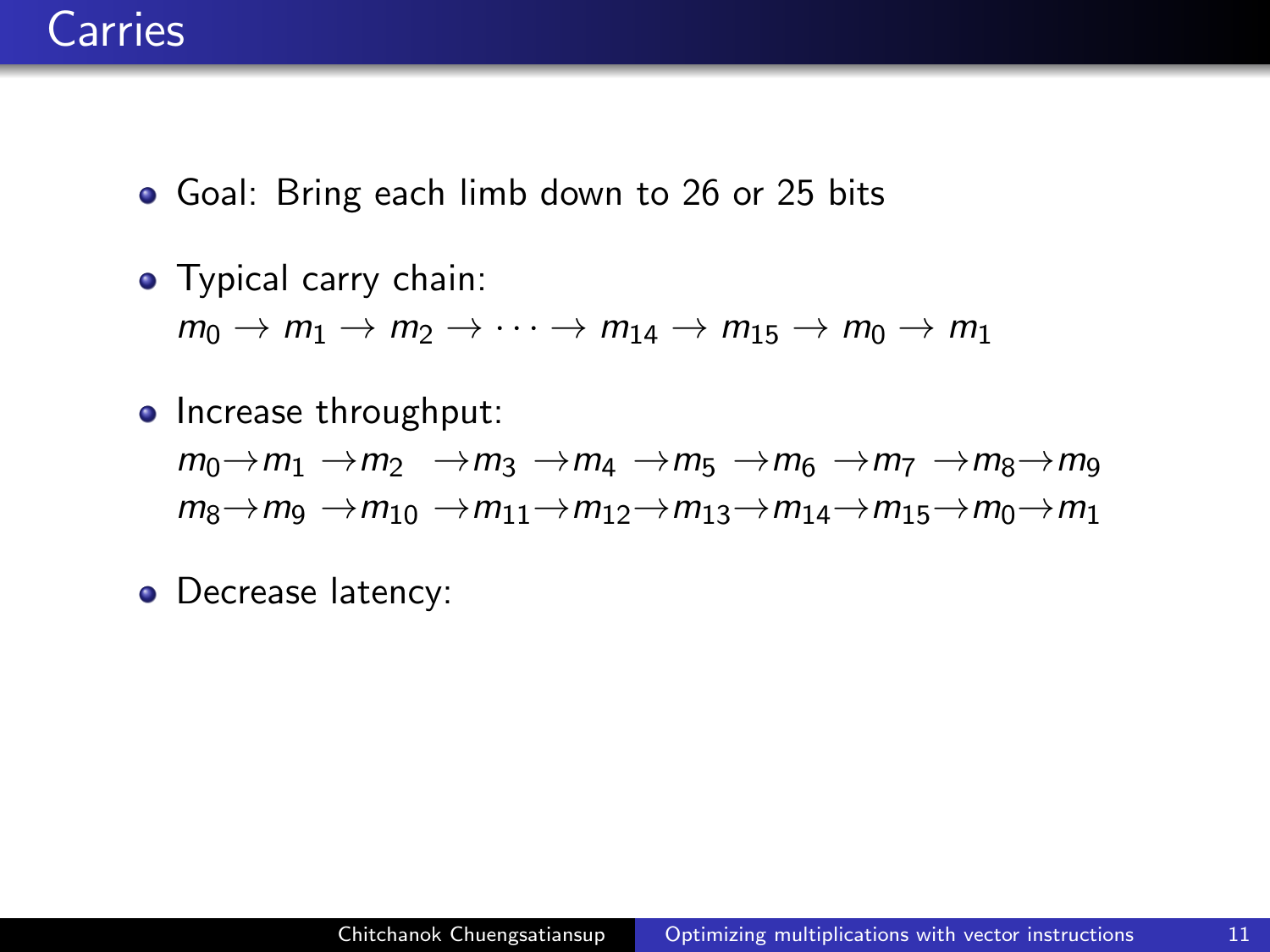- Goal: Bring each limb down to 26 or 25 bits
- Typical carry chain:  $m_0 \rightarrow m_1 \rightarrow m_2 \rightarrow \cdots \rightarrow m_{14} \rightarrow m_{15} \rightarrow m_0 \rightarrow m_1$
- Increase throughput:  $m_0 \rightarrow m_1 \rightarrow m_2 \rightarrow m_3 \rightarrow m_4 \rightarrow m_5 \rightarrow m_6 \rightarrow m_7 \rightarrow m_8 \rightarrow m_9$  $m_8 \rightarrow m_9 \rightarrow m_{10} \rightarrow m_{11} \rightarrow m_{12} \rightarrow m_{13} \rightarrow m_{14} \rightarrow m_{15} \rightarrow m_0 \rightarrow m_1$
- Decrease latency:
	- $m_0 \rightarrow m_1$  $m_8 \rightarrow m_9$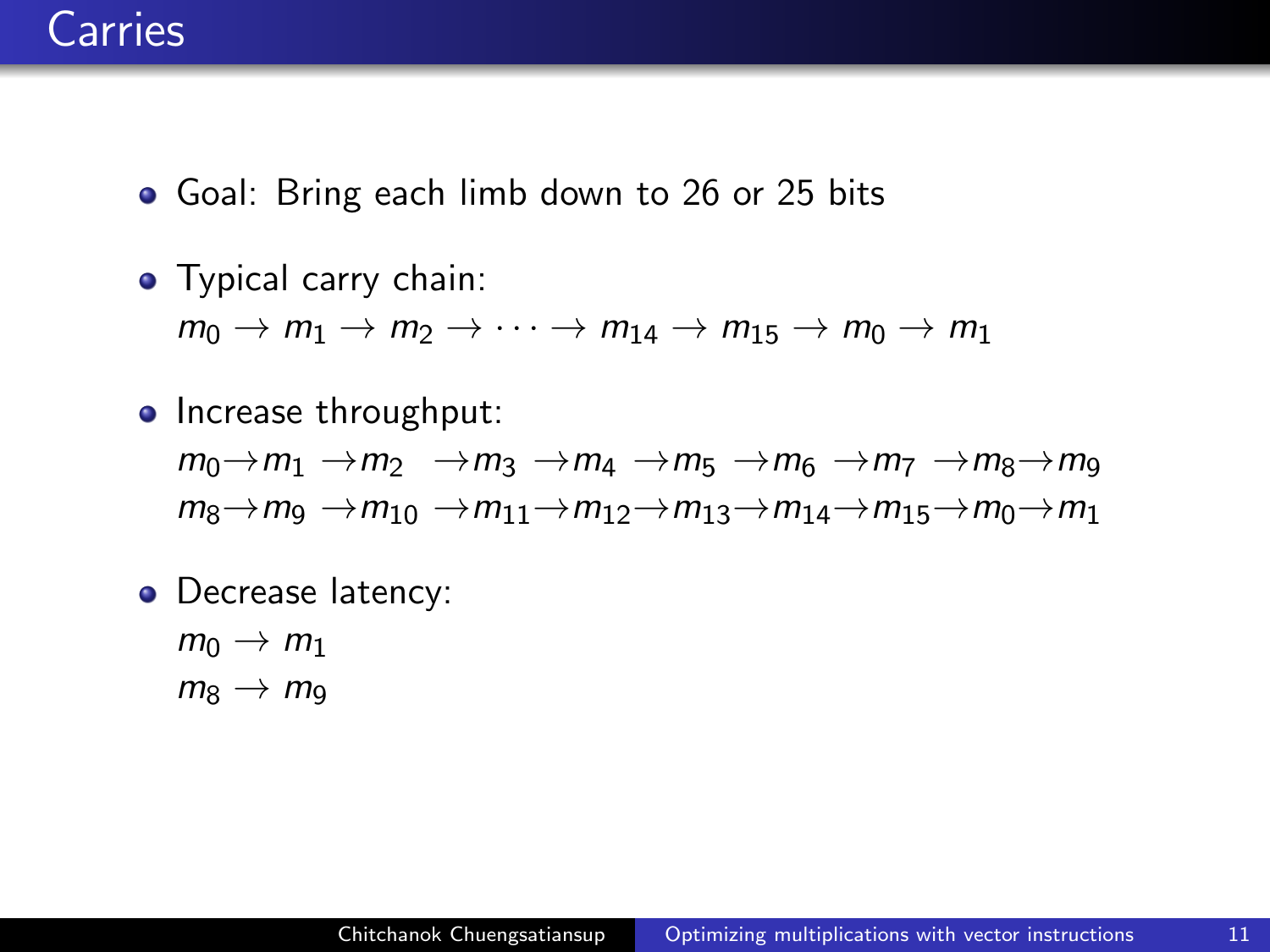- Goal: Bring each limb down to 26 or 25 bits
- Typical carry chain:  $m_0 \rightarrow m_1 \rightarrow m_2 \rightarrow \cdots \rightarrow m_{14} \rightarrow m_{15} \rightarrow m_0 \rightarrow m_1$
- Increase throughput:  $m_0 \rightarrow m_1 \rightarrow m_2 \rightarrow m_3 \rightarrow m_4 \rightarrow m_5 \rightarrow m_6 \rightarrow m_7 \rightarrow m_8 \rightarrow m_9$  $m_8 \rightarrow m_9 \rightarrow m_{10} \rightarrow m_{11} \rightarrow m_{12} \rightarrow m_{13} \rightarrow m_{14} \rightarrow m_{15} \rightarrow m_0 \rightarrow m_1$
- Decrease latency:
	- $m_0 \rightarrow m_1$  $m_8 \rightarrow m_9$  $m_4 \rightarrow m_5$  $m_{12} \to m_{13}$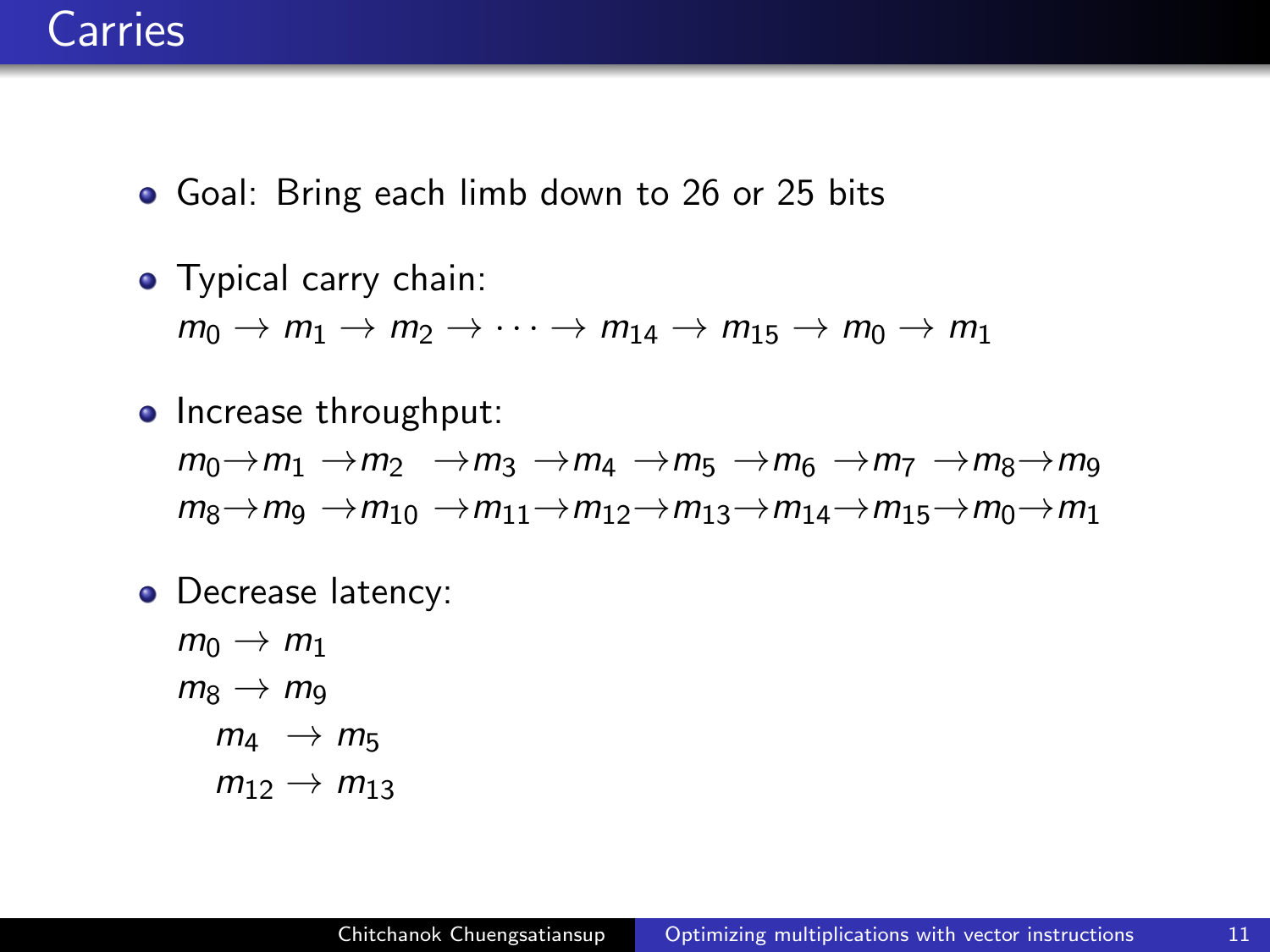- Goal: Bring each limb down to 26 or 25 bits
- Typical carry chain:  $m_0 \rightarrow m_1 \rightarrow m_2 \rightarrow \cdots \rightarrow m_{14} \rightarrow m_{15} \rightarrow m_0 \rightarrow m_1$
- Increase throughput:  $m_0 \rightarrow m_1 \rightarrow m_2 \rightarrow m_3 \rightarrow m_4 \rightarrow m_5 \rightarrow m_6 \rightarrow m_7 \rightarrow m_8 \rightarrow m_9$  $m_8 \rightarrow m_9 \rightarrow m_{10} \rightarrow m_{11} \rightarrow m_{12} \rightarrow m_{13} \rightarrow m_{14} \rightarrow m_{15} \rightarrow m_0 \rightarrow m_1$
- Decrease latency:

 $m_0 \rightarrow m_1 \rightarrow m_2$  $m_8 \rightarrow m_9 \rightarrow m_{10}$  $m_4 \rightarrow m_5$  $m_{12} \rightarrow m_{13}$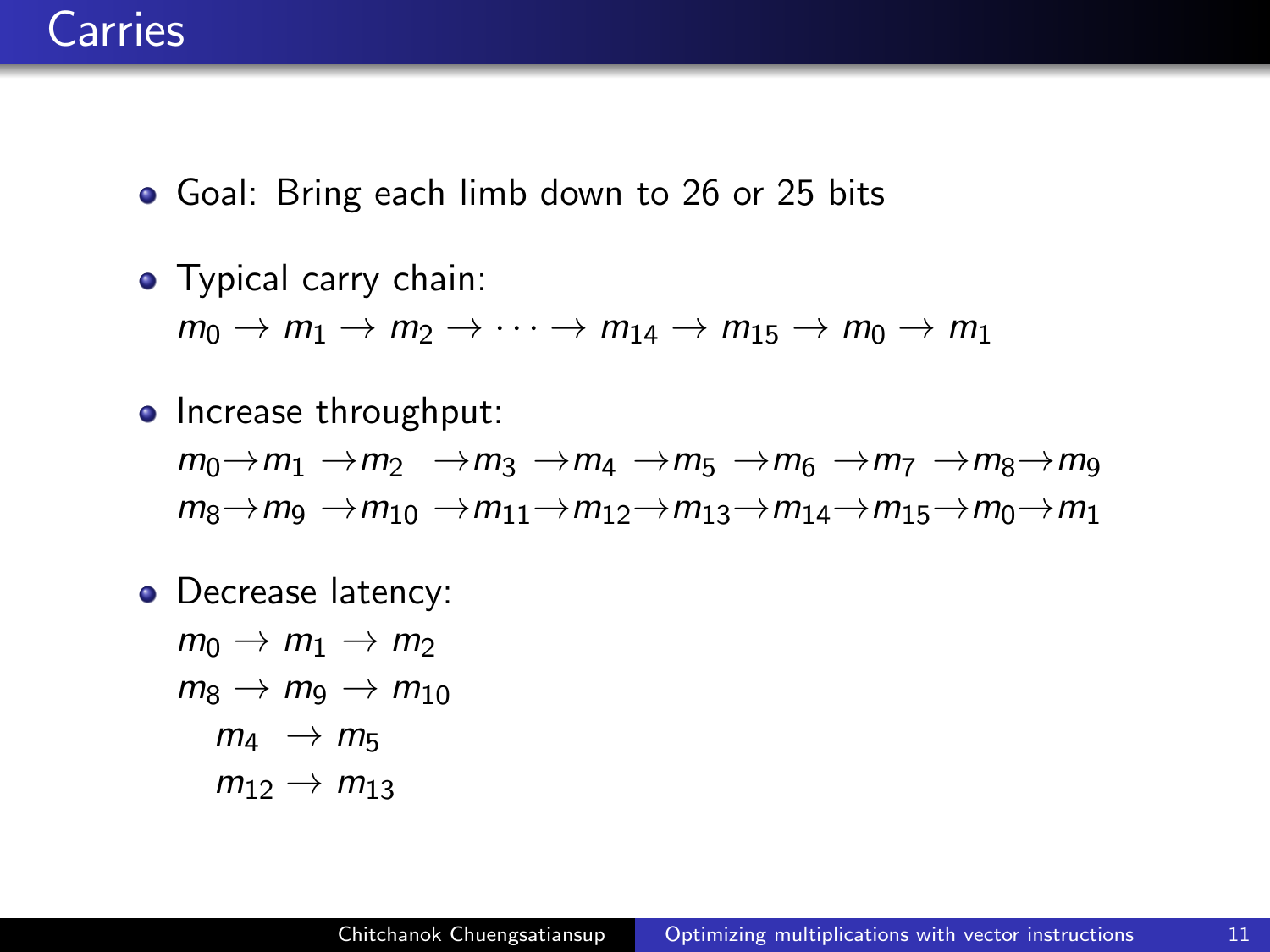- Goal: Bring each limb down to 26 or 25 bits
- Typical carry chain:  $m_0 \rightarrow m_1 \rightarrow m_2 \rightarrow \cdots \rightarrow m_{14} \rightarrow m_{15} \rightarrow m_0 \rightarrow m_1$
- Increase throughput:  $m_0 \rightarrow m_1 \rightarrow m_2 \rightarrow m_3 \rightarrow m_4 \rightarrow m_5 \rightarrow m_6 \rightarrow m_7 \rightarrow m_8 \rightarrow m_9$  $m_8 \rightarrow m_9 \rightarrow m_{10} \rightarrow m_{11} \rightarrow m_{12} \rightarrow m_{13} \rightarrow m_{14} \rightarrow m_{15} \rightarrow m_0 \rightarrow m_1$
- Decrease latency:

 $m_0 \rightarrow m_1 \rightarrow m_2$  $m_8 \rightarrow m_9 \rightarrow m_{10}$  $m_4 \rightarrow m_5 \rightarrow m_6$  $m_{12} \rightarrow m_{13} \rightarrow m_{14}$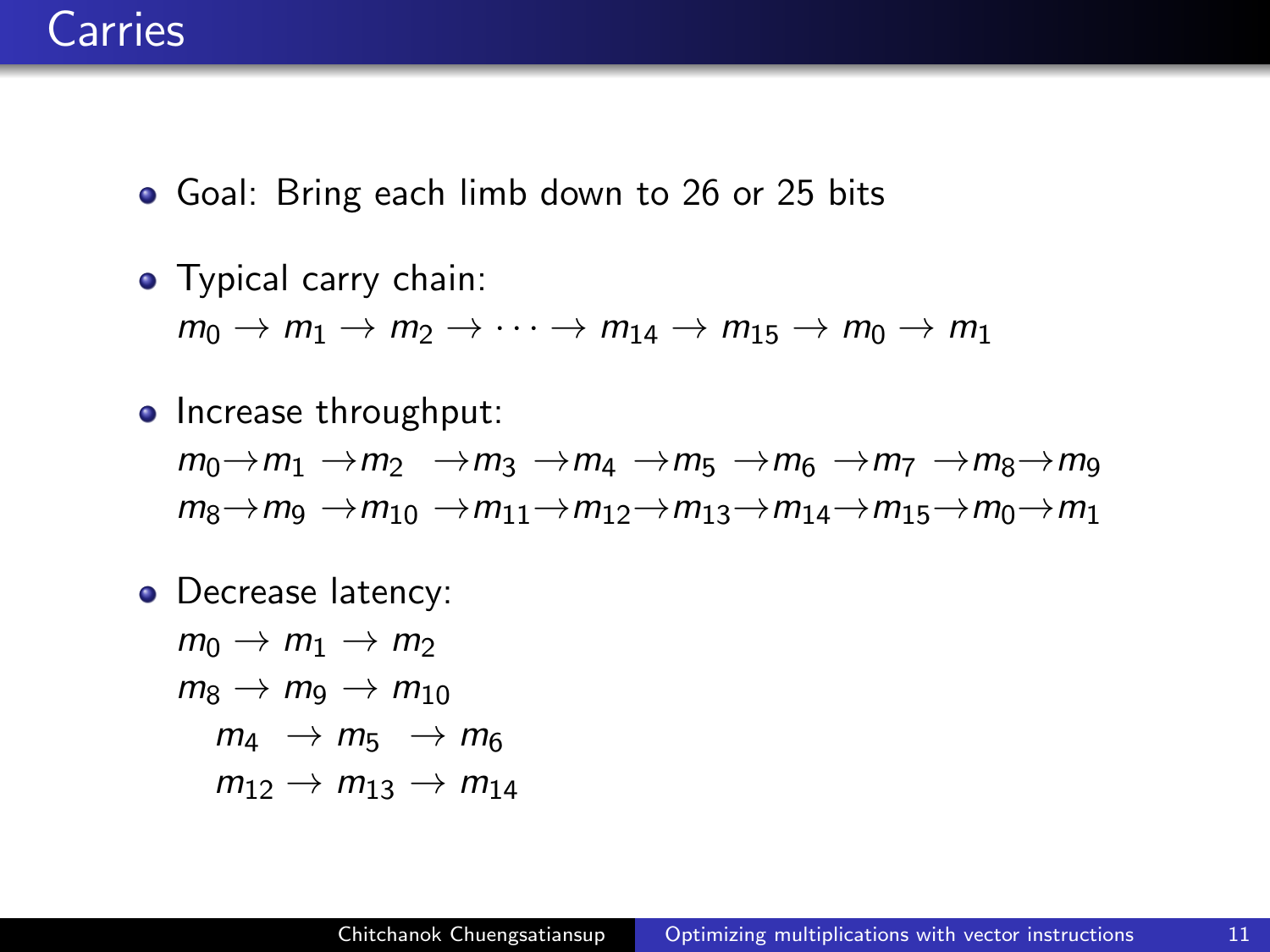- Goal: Bring each limb down to 26 or 25 bits
- Typical carry chain:  $m_0 \rightarrow m_1 \rightarrow m_2 \rightarrow \cdots \rightarrow m_{14} \rightarrow m_{15} \rightarrow m_0 \rightarrow m_1$
- Increase throughput:  $m_0 \rightarrow m_1 \rightarrow m_2 \rightarrow m_3 \rightarrow m_4 \rightarrow m_5 \rightarrow m_6 \rightarrow m_7 \rightarrow m_8 \rightarrow m_9$  $m_8 \rightarrow m_9 \rightarrow m_{10} \rightarrow m_{11} \rightarrow m_{12} \rightarrow m_{13} \rightarrow m_{14} \rightarrow m_{15} \rightarrow m_0 \rightarrow m_1$
- Decrease latency:  $m_0 \rightarrow m_1 \rightarrow m_2 \rightarrow m_3 \rightarrow m_4 \rightarrow m_5$  $m_8 \rightarrow m_9 \rightarrow m_{10} \rightarrow m_{11} \rightarrow m_{12} \rightarrow m_{13}$  $m_4 \rightarrow m_5 \rightarrow m_6 \rightarrow m_7 \rightarrow m_8 \rightarrow m_9$  $m_{12} \rightarrow m_{13} \rightarrow m_{14} \rightarrow m_{15} \rightarrow m_0 \rightarrow m_1$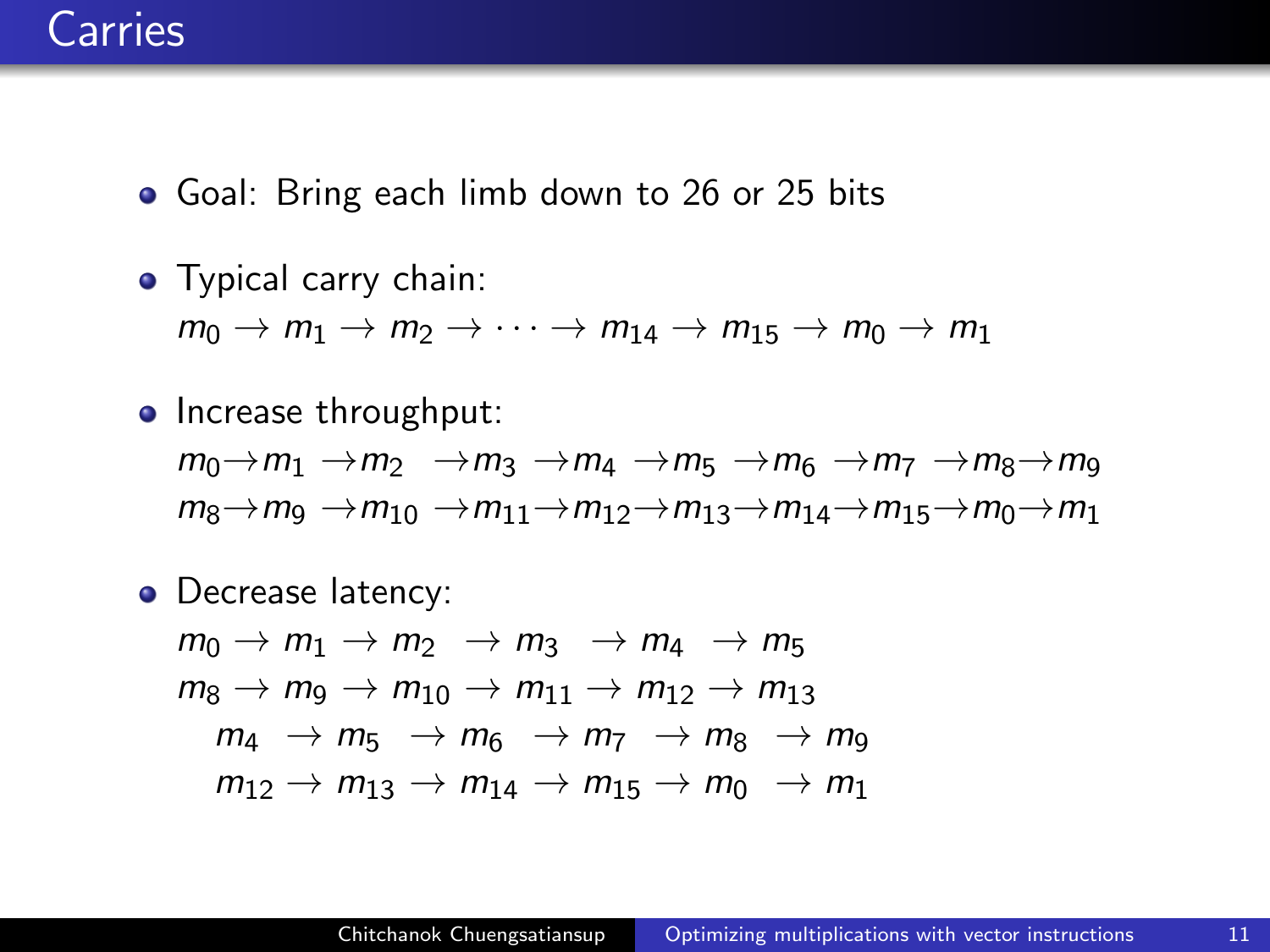### Polynomial multiplication

- Goal: Compute  $P = AB$ given  $A = a_0 + a_1t^n$  and  $B = b_0 + b_1t^n$
- Method 1: schoolbook  $P = a_0b_0 + (a_0b_1 + a_1b_0)t^n + a_1b_1t^{2n}$
- Method 2: Karatsuba (8n−4 additions)  $P = a_0b_0 + ((a_0 + a_1)(b_0 + b_1) - a_0b_0 - a_1b_1)t^n + a_1b_1t^{2n}$
- Method 3: refined Karatsuba (7n−3 additions)  $P = (a_0b_0 - a_1b_1t^n)(1 - t^n) + (a_0 + a_1)(b_0 + b_1)t^n$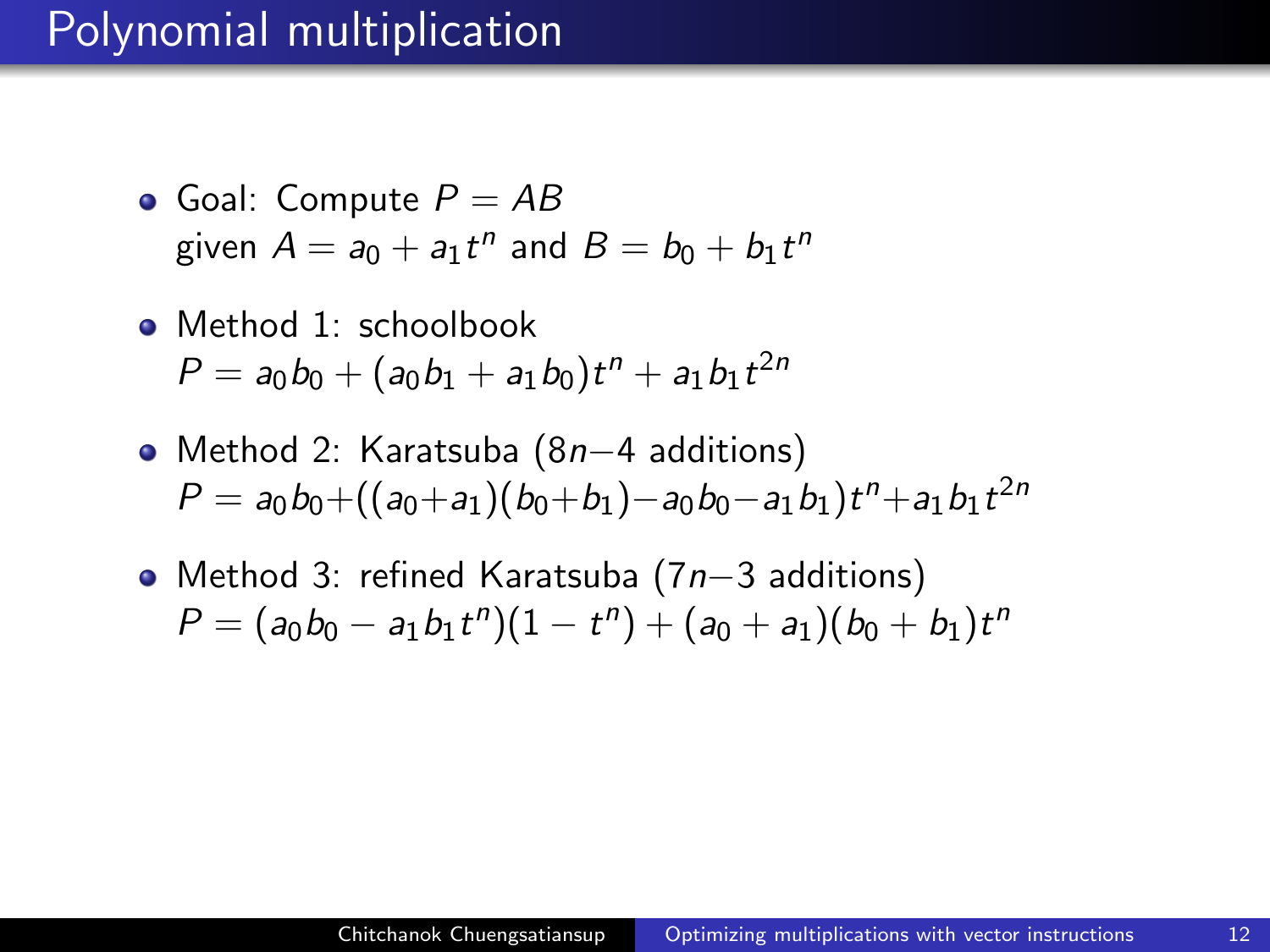### Polynomial multiplication modQ

- Goal: Compute  $P = AB \mod Q$ given  $A = a_0 + a_1t^n$  and  $B = b_0 + b_1t^n$
- Method 1: schoolbook  $P = a_0b_0 + (a_0b_1 + a_1b_0)t^n + a_1b_1t^{2n} \mod Q$
- Method 2: Karatsuba (8n−4 additions)  $P = a_0b_0 + ((a_0+a_1)(b_0+b_1)-a_0b_0-a_1b_1)t^n+a_1b_1t^{2n} \mod Q$
- Method 3: refined Karatsuba (7n−3 additions)  $P = (a_0b_0 - a_1b_1t^n)(1 - t^n) + (a_0 + a_1)(b_0 + b_1)t^n \mod Q$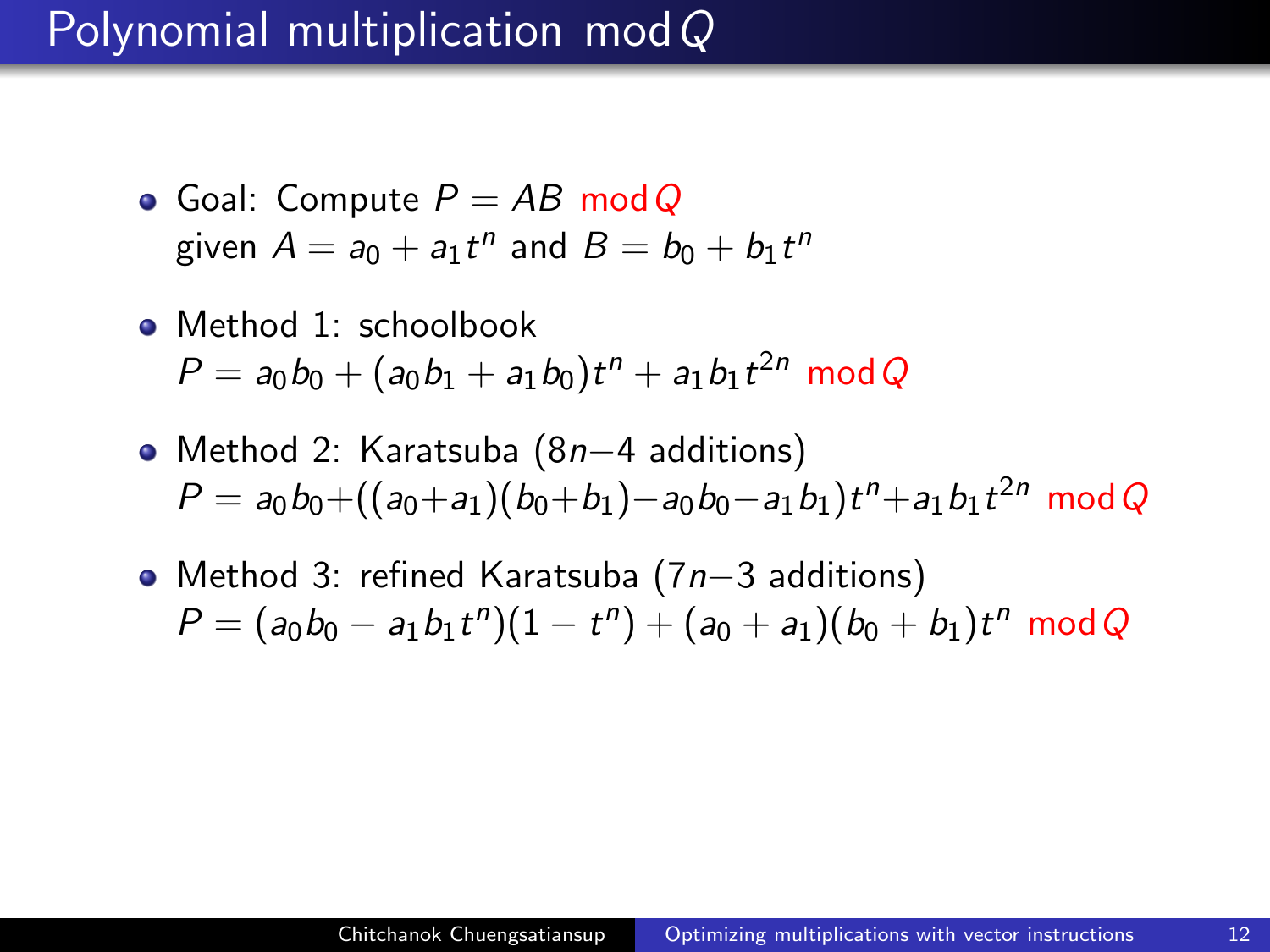### Polynomial multiplication modQ

- Goal: Compute  $P = AB \mod Q$ given  $A = a_0 + a_1t^n$  and  $B = b_0 + b_1t^n$
- Method 1: schoolbook  $P = a_0b_0 + (a_0b_1 + a_1b_0)t^n + a_1b_1t^{2n} \mod Q$
- Method 2: Karatsuba (8n−4 additions)  $P = a_0b_0 + ((a_0+a_1)(b_0+b_1)-a_0b_0-a_1b_1)t^n+a_1b_1t^{2n} \mod Q$
- Method 3: refined Karatsuba (7n−3 additions)  $P = (a_0b_0 - a_1b_1t^n)(1 - t^n) + (a_0 + a_1)(b_0 + b_1)t^n \mod Q$
- Method 4: reduced refined Karatsuba (6n−2 additions) (new)  $P=(a_0b_0-a_1b_1t^n \mod Q)(1-t^n)+(a_0+a_1)(b_0+b_1)t^n \mod Q$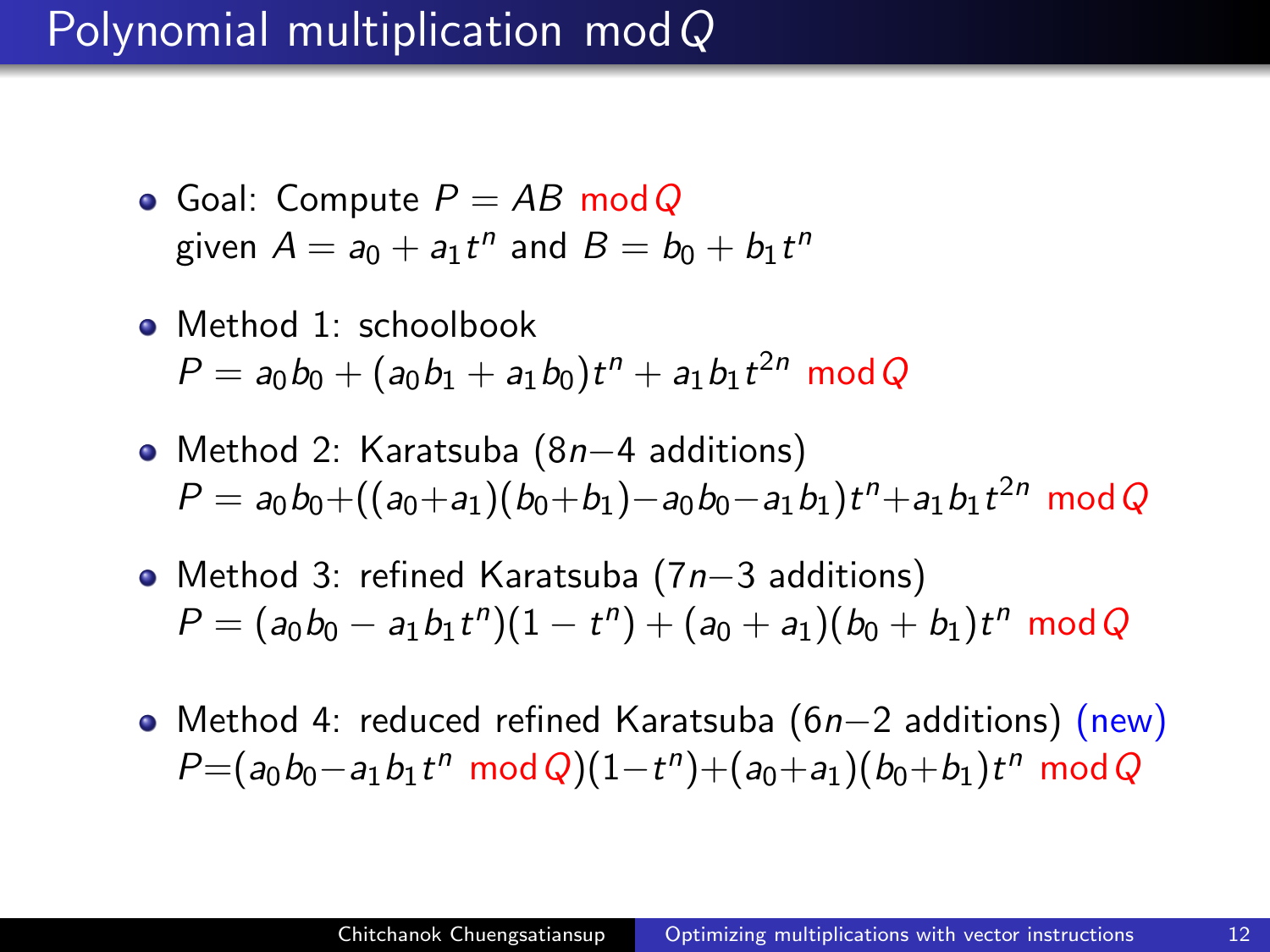### Reduced refined Karatsuba

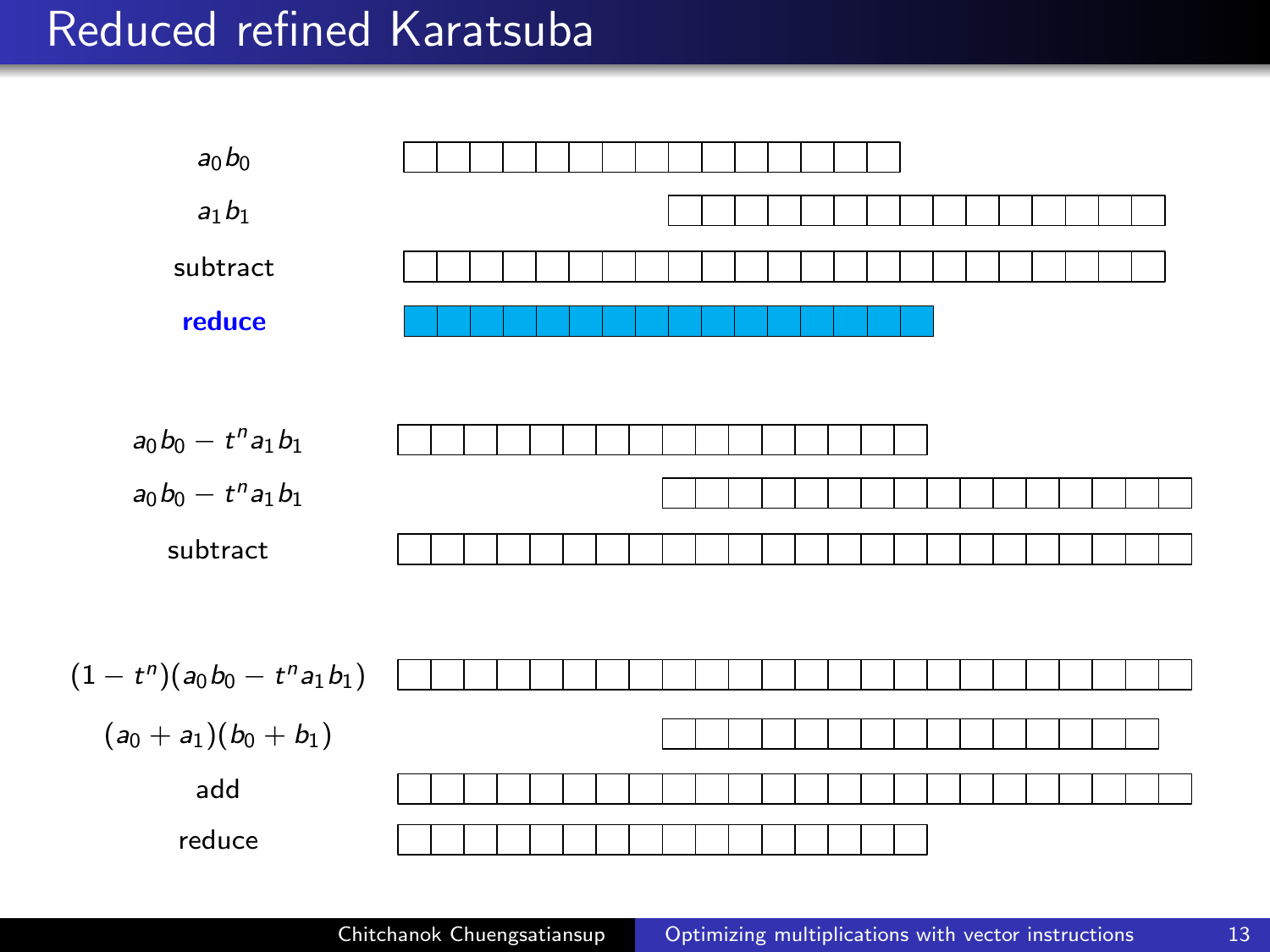### Level of Karatsuba

• Karatsuba splits 1  $(2n \times 2n)$  into 3  $(n \times n)$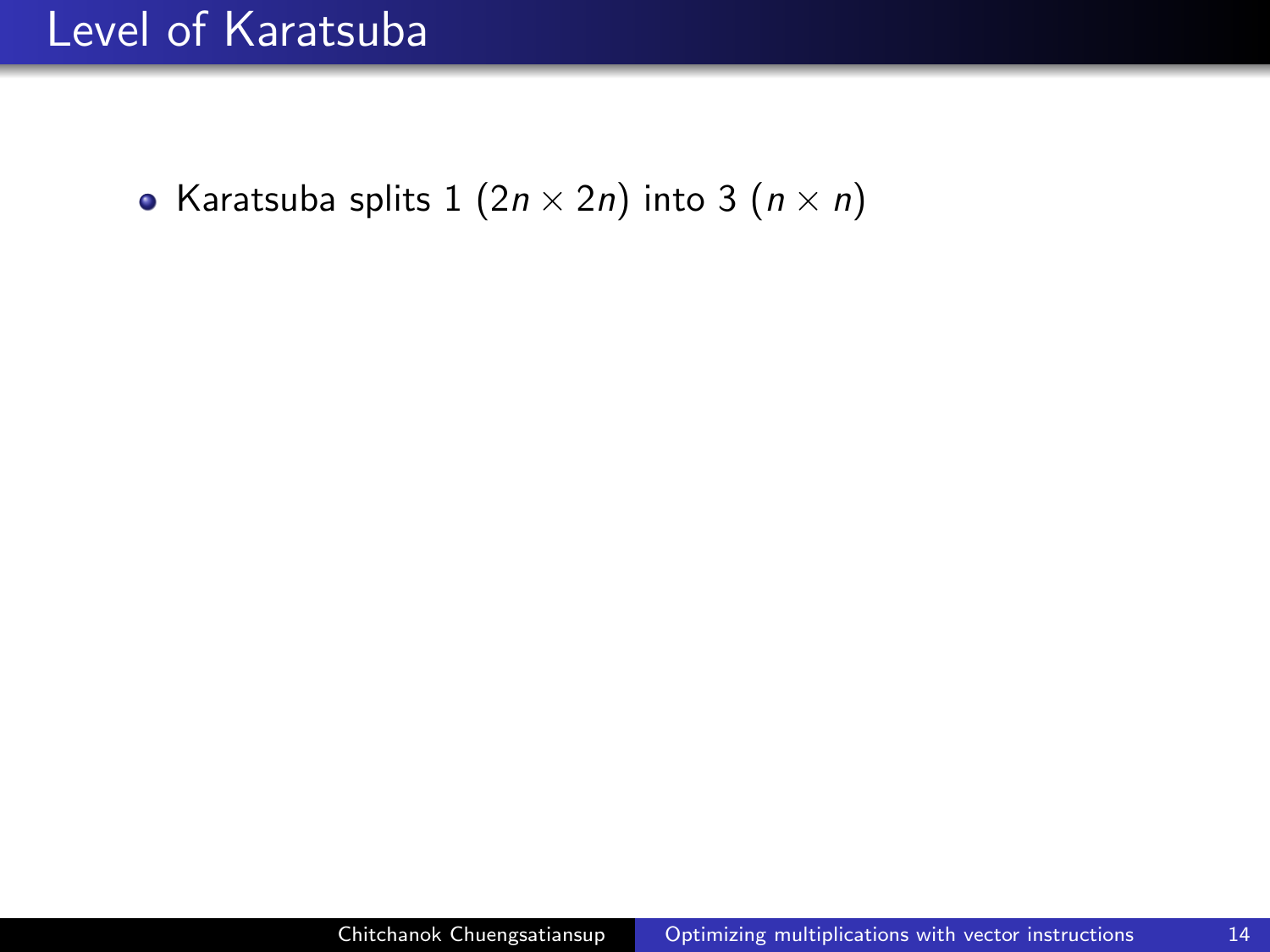### Level of Karatsuba

- Karatsuba splits  $1 (2n \times 2n)$  into  $3 (n \times n)$
- Zero-level Karatsuba (Schoolbook) e.g. for 16 limbs:  $16 \times 16 = 256$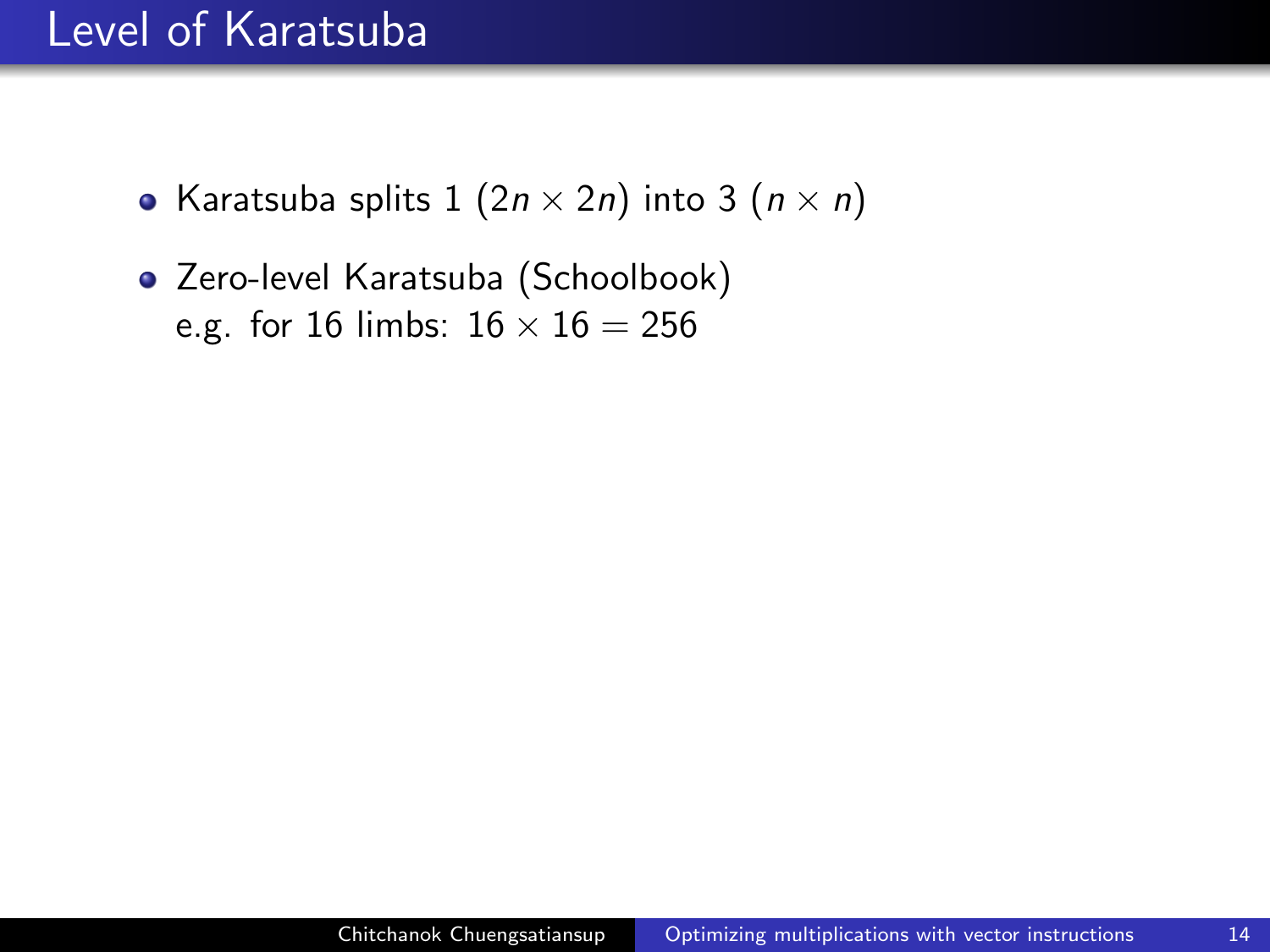#### Level of Karatsuba

- Karatsuba splits  $1 (2n \times 2n)$  into  $3 (n \times n)$
- Zero-level Karatsuba (Schoolbook) e.g. for 16 limbs:  $16 \times 16 = 256$
- One-level Karatsuba e.g.:  $16 \times 16 \rightarrow 3 \cdot (8 \times 8) +$  some additions  $= 192 +$  some additions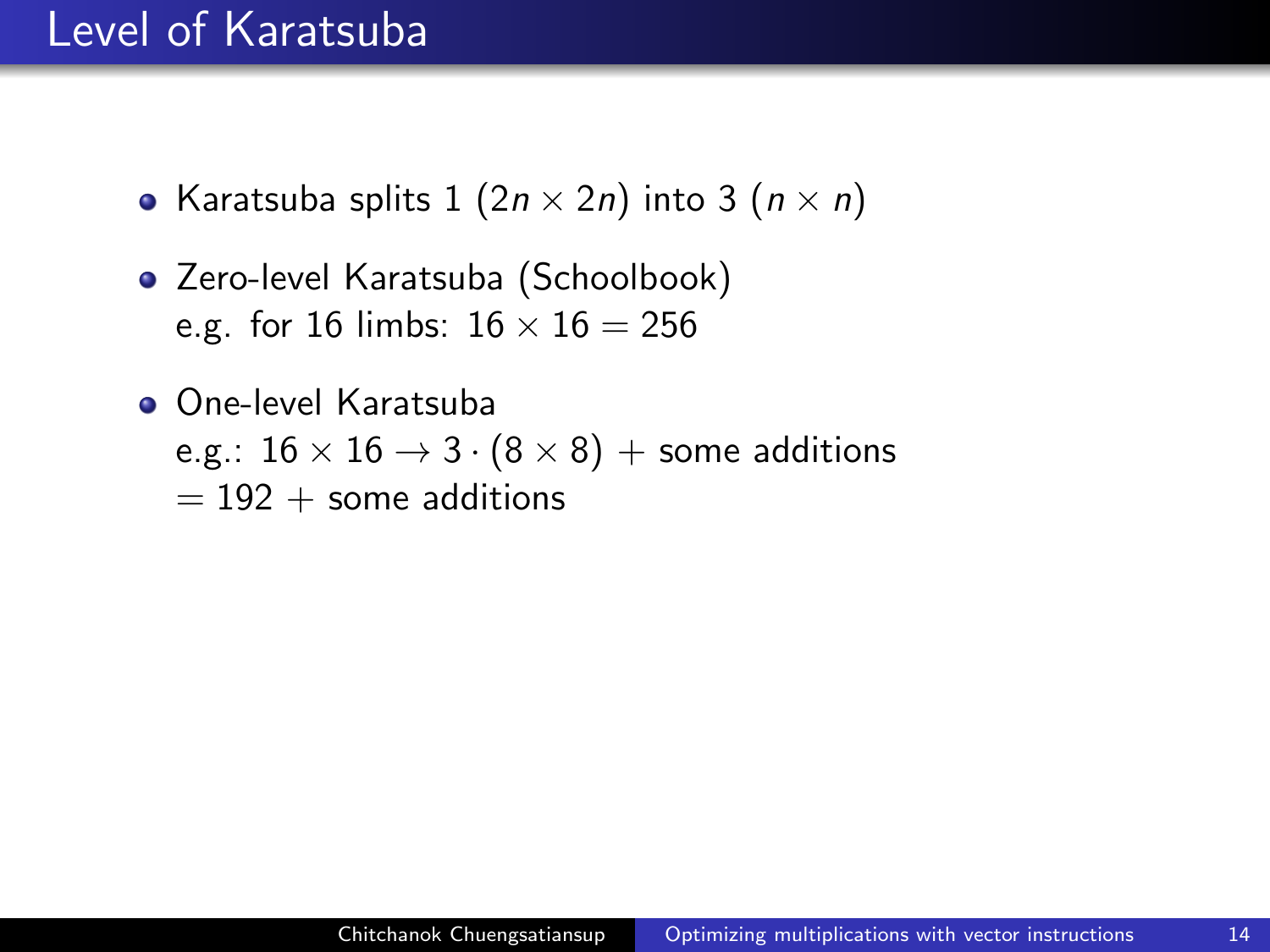#### Level of Karatsuba

- Karatsuba splits  $1$   $(2n \times 2n)$  into 3  $(n \times n)$
- Zero-level Karatsuba (Schoolbook) e.g. for 16 limbs:  $16 \times 16 = 256$
- One-level Karatsuba e.g.:  $16 \times 16 \rightarrow 3 \cdot (8 \times 8) +$  some additions  $= 192 +$  some additions
- **Two-level Karatsuba** e.g.:  $3 \cdot (8 \times 8) \rightarrow 3 \cdot (3 \cdot (4 \times 4))$  + even more additions  $= 144 +$  even more additions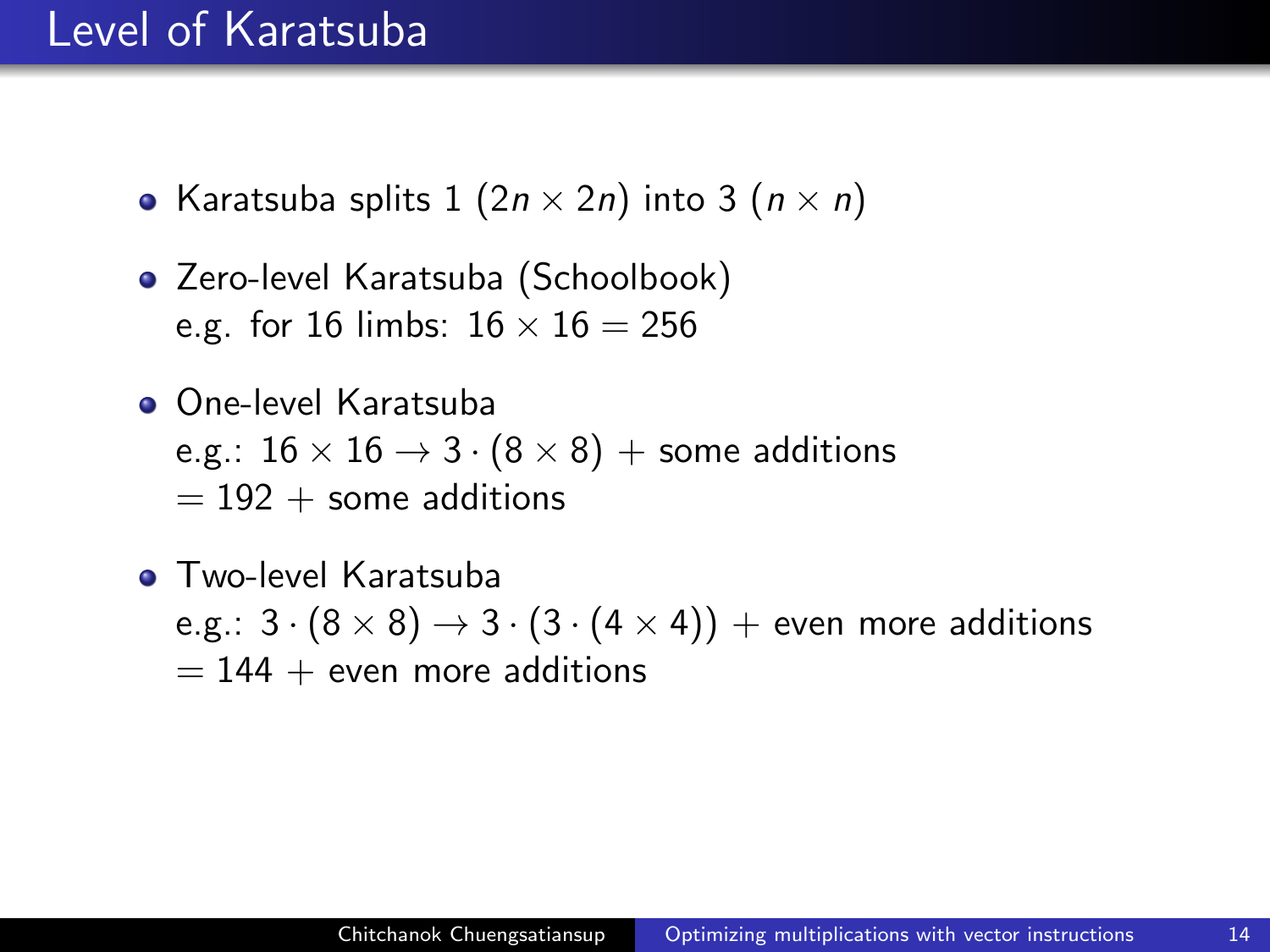#### Level of Karatsuba

- Karatsuba splits 1  $(2n \times 2n)$  into 3  $(n \times n)$
- Zero-level Karatsuba (Schoolbook) e.g. for 16 limbs:  $16 \times 16 = 256$
- One-level Karatsuba e.g.:  $16 \times 16 \rightarrow 3 \cdot (8 \times 8) +$  some additions  $= 192 +$  some additions
- **Two-level Karatsuba** e.g.:  $3 \cdot (8 \times 8) \rightarrow 3 \cdot (3 \cdot (4 \times 4))$  + even more additions  $= 144 +$  even more additions
- What is the zero-level/one-level cutoff for number of limbs?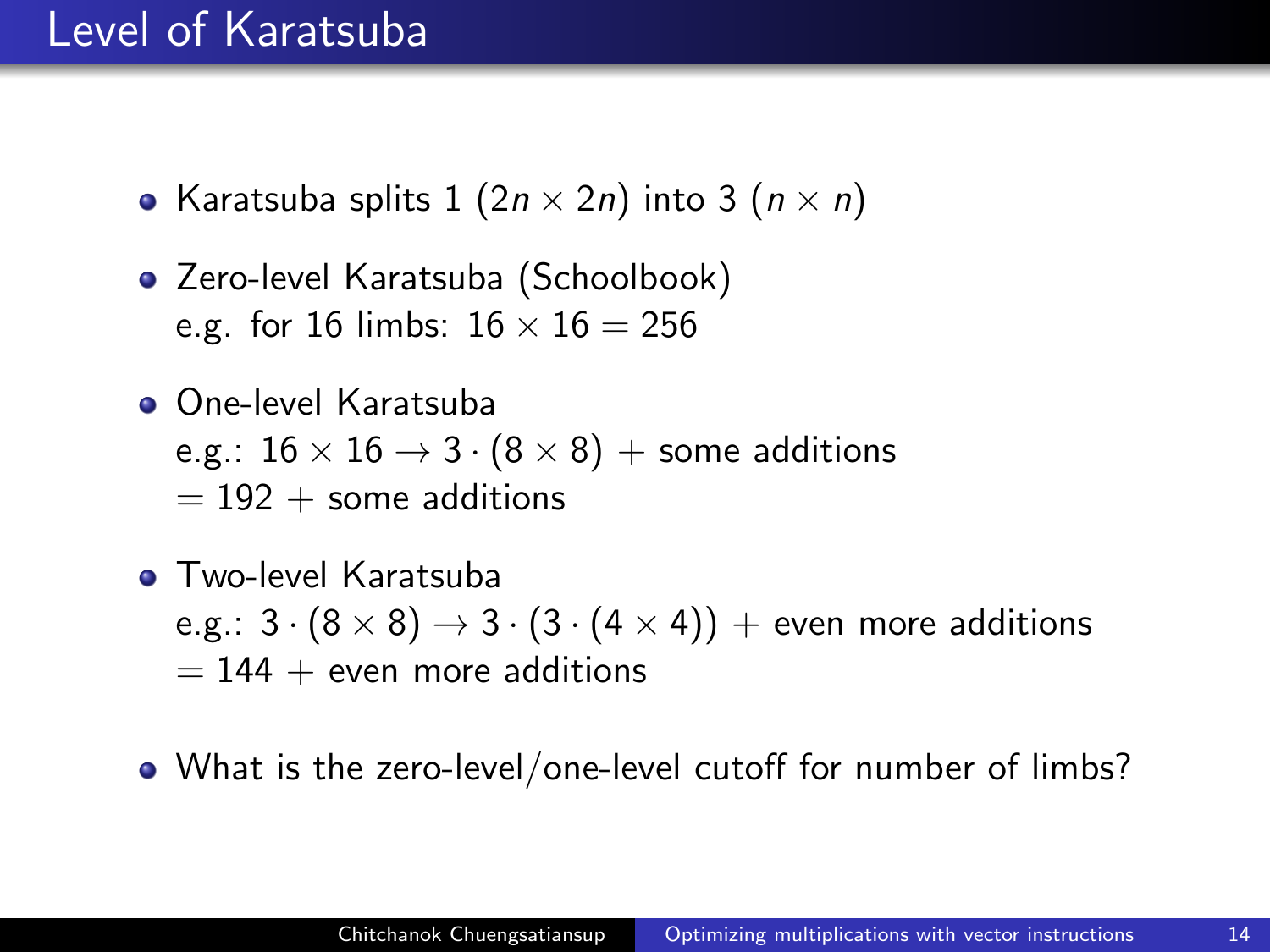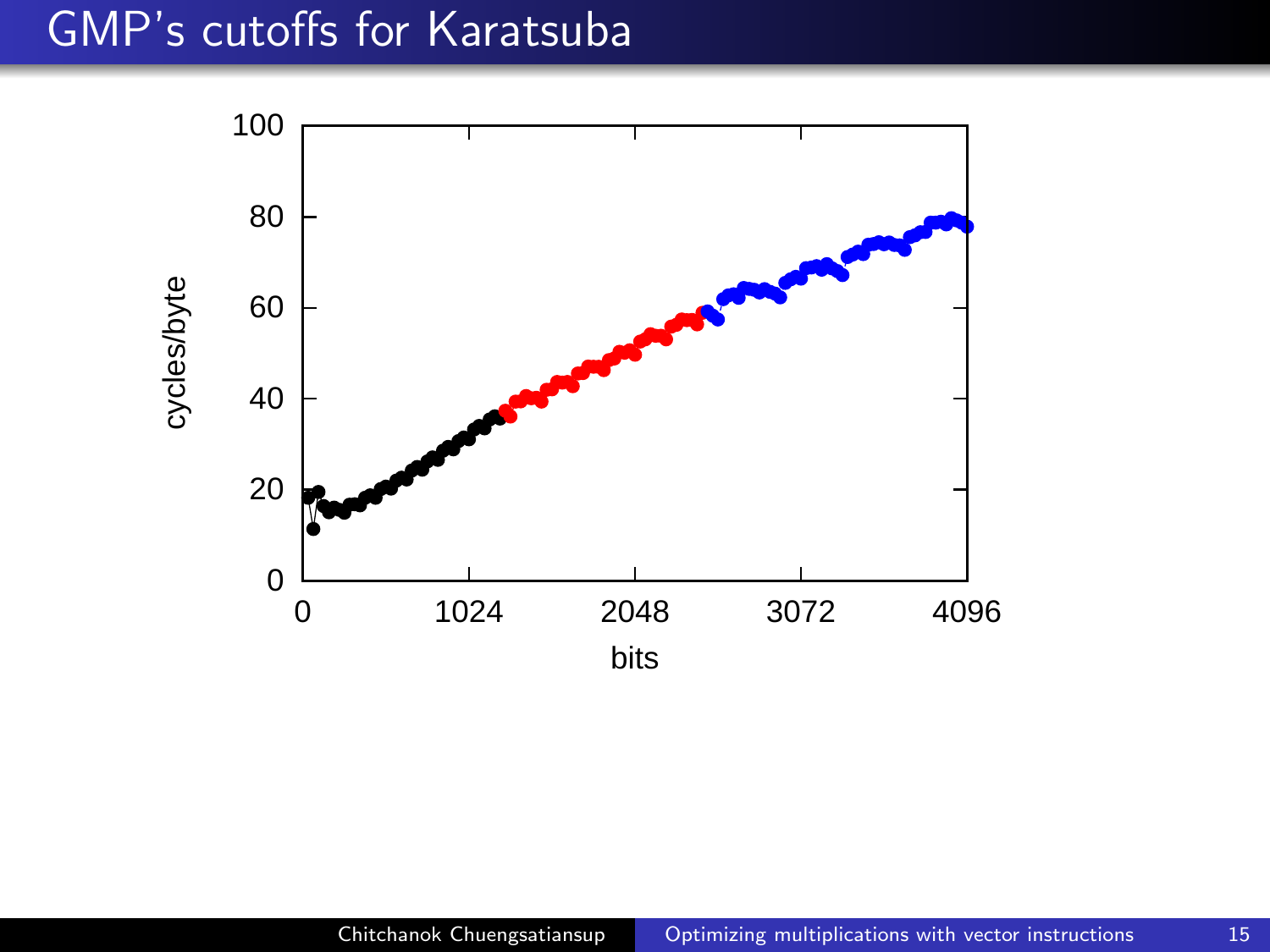

GMP 6.0.0a library chooses 1248 bits on ARM Cortex-A8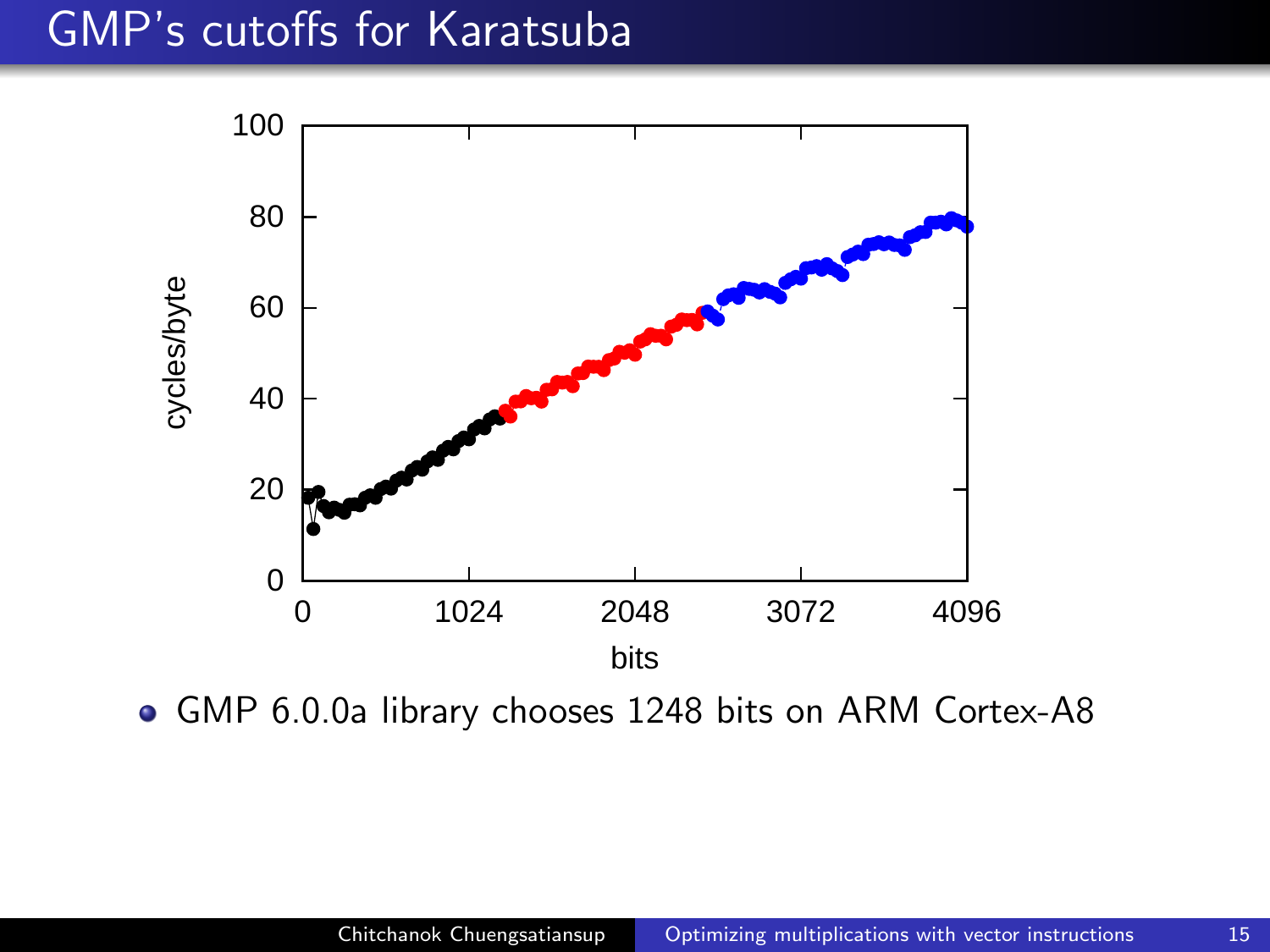

- GMP 6.0.0a library chooses 1248 bits on ARM Cortex-A8
- We reduce cutoff via improvements to Karatsuba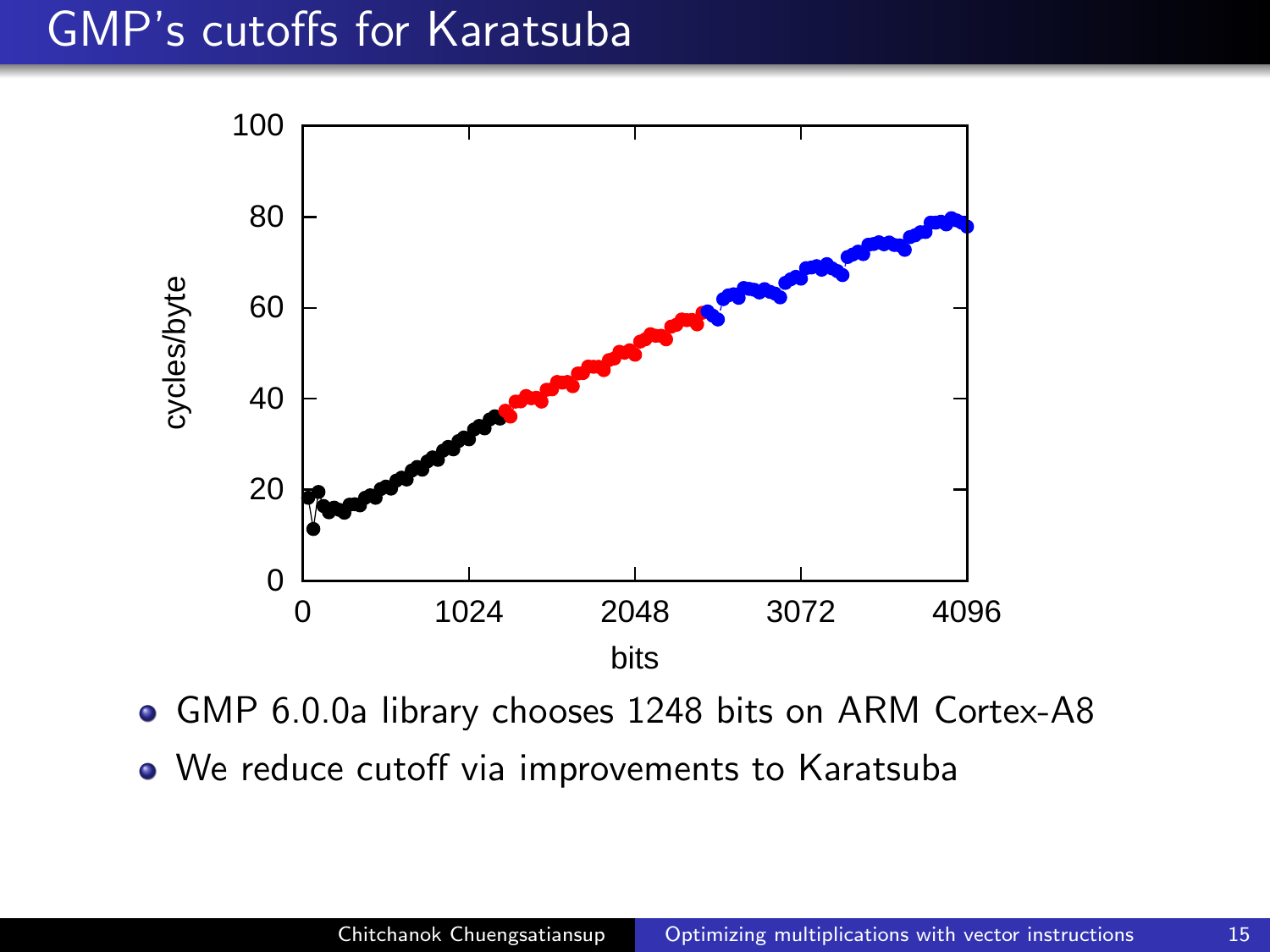

- GMP 6.0.0a library chooses 1248 bits on ARM Cortex-A8
- We reduce cutoff via improvements to Karatsuba
- We reduce cutoff via redundant representation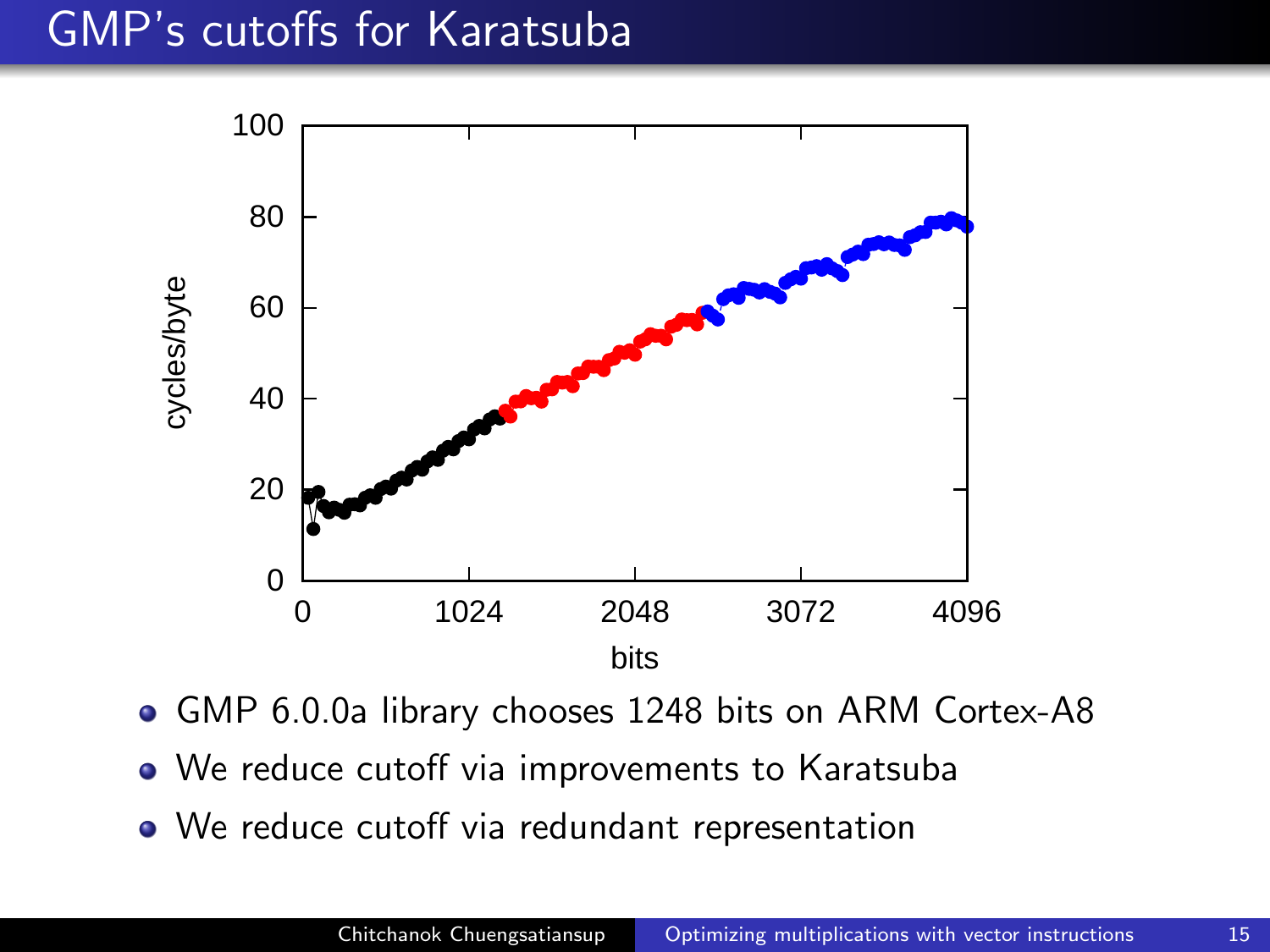# Cost comparison (Karatsuba)

| I evel  | Mult. | hbA              |          | Cost              |
|---------|-------|------------------|----------|-------------------|
|         |       | $64$ -bit 32-bit |          |                   |
| 0-level | 256   | 15               | $\Omega$ | $256+ 8+ 0 = 264$ |
| 1-level | 192   | 59               | 16       | $192+30+ 4 = 226$ |
| 2-level | 144   | 119              | 40       | $144+60+10 = 214$ |
| 3-level | 108   | 191              | 76       | $108+96+19=223$   |

Note: use multiply-add instructions

Recall:

1 cycle per multiplication

0.5 cycle per 64-bit addition

0.25 cycle per 32-bit addition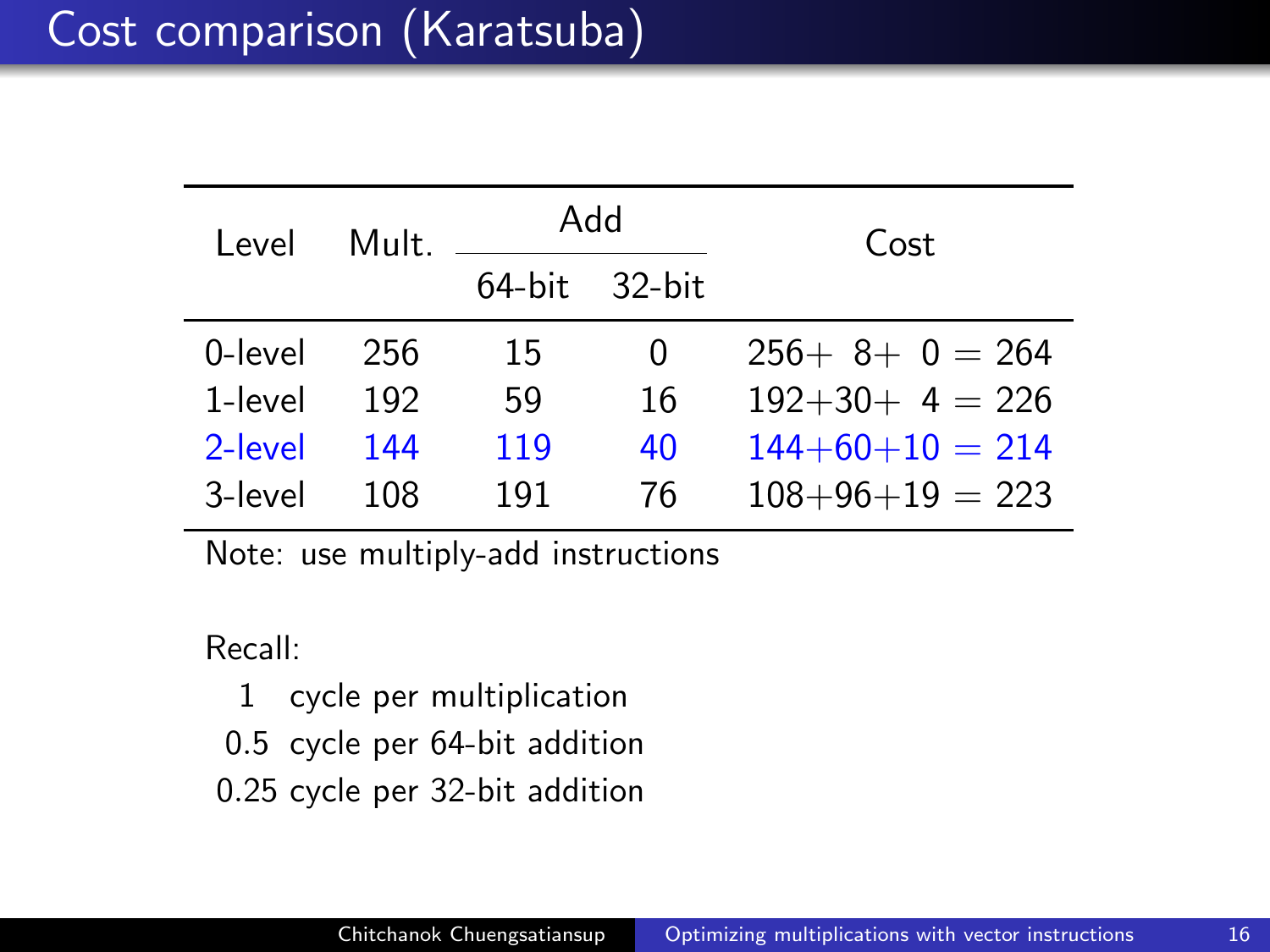# Cost comparison (refined Karatsuba)

| I evel  | Mult | hbA                 |    | Cost                  |
|---------|------|---------------------|----|-----------------------|
|         |      | $64$ -bit $32$ -bit |    |                       |
| 0-level | 256  | 15                  | 0  | $256+ 8+ 0 = 264$     |
| 1-level | 192  | 52                  | 16 | $192+26+ 4 = 222$     |
| 2-level | 144  | 103                 | 40 | $144+52+10 = 206$     |
| 3-level | 108  | 166                 | 76 | $108 + 83 + 19 = 210$ |

Note: use multiply-add instructions

Recall:

1 cycle per multiplication

0.5 cycle per 64-bit addition

0.25 cycle per 32-bit addition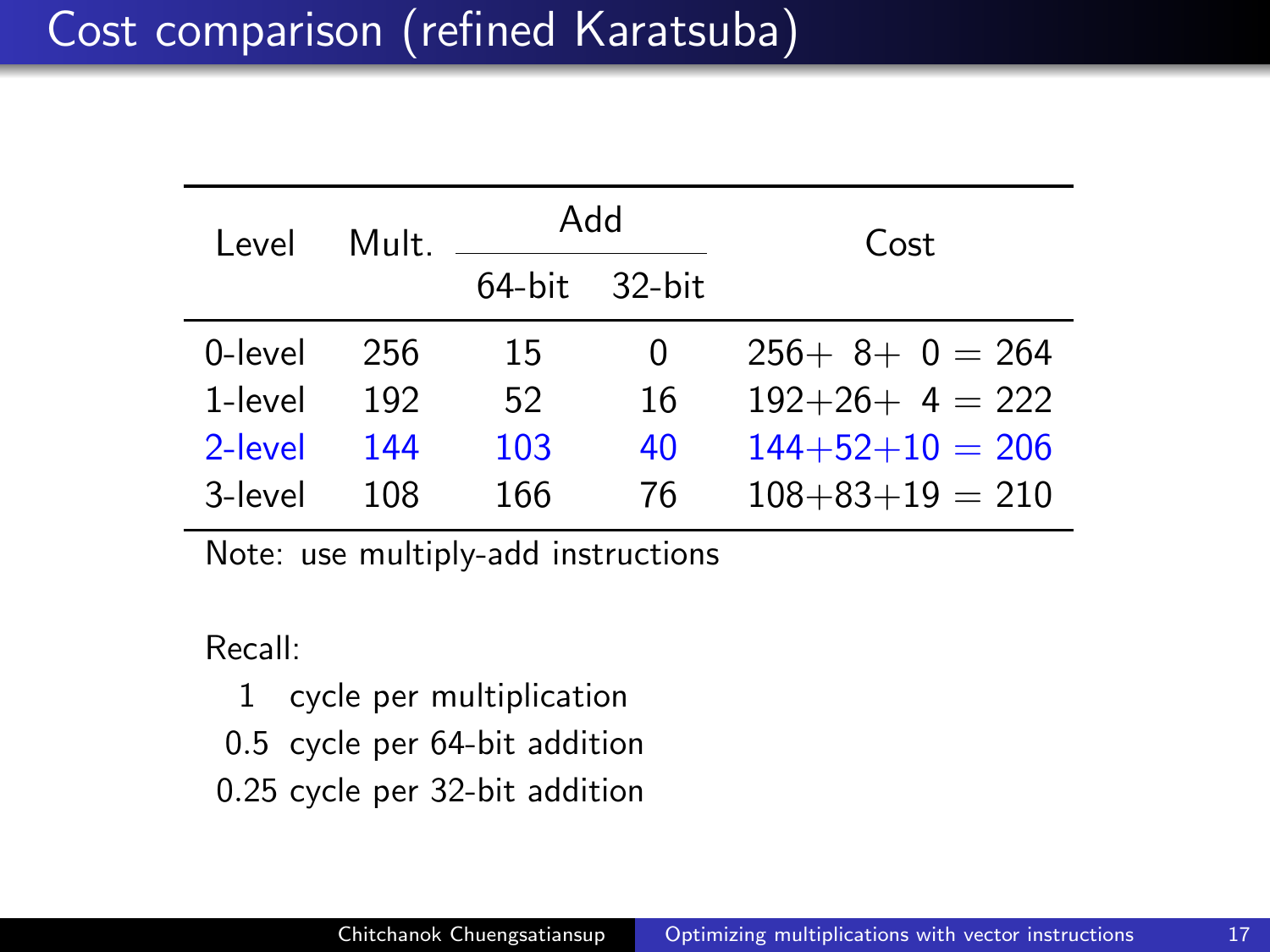# Cost comparison (reduced refined Karatsuba)

| I evel  | Mult. | hbA              |    | Cost                  |
|---------|-------|------------------|----|-----------------------|
|         |       | $64$ -bit 32-bit |    |                       |
| 0-level | 256   | 15               | 0  | $256+8+0=264$         |
| 1-level | 192   | 45               | 16 | $192+23+4=219$        |
| 2-level | 144   | 96               | 40 | $144+48+10 = 202$     |
| 3-level | 108   | 159              | 76 | $108 + 80 + 19 = 207$ |

Note: use multiply-add instructions

Recall:

1 cycle per multiplication

0.5 cycle per 64-bit addition

0.25 cycle per 32-bit addition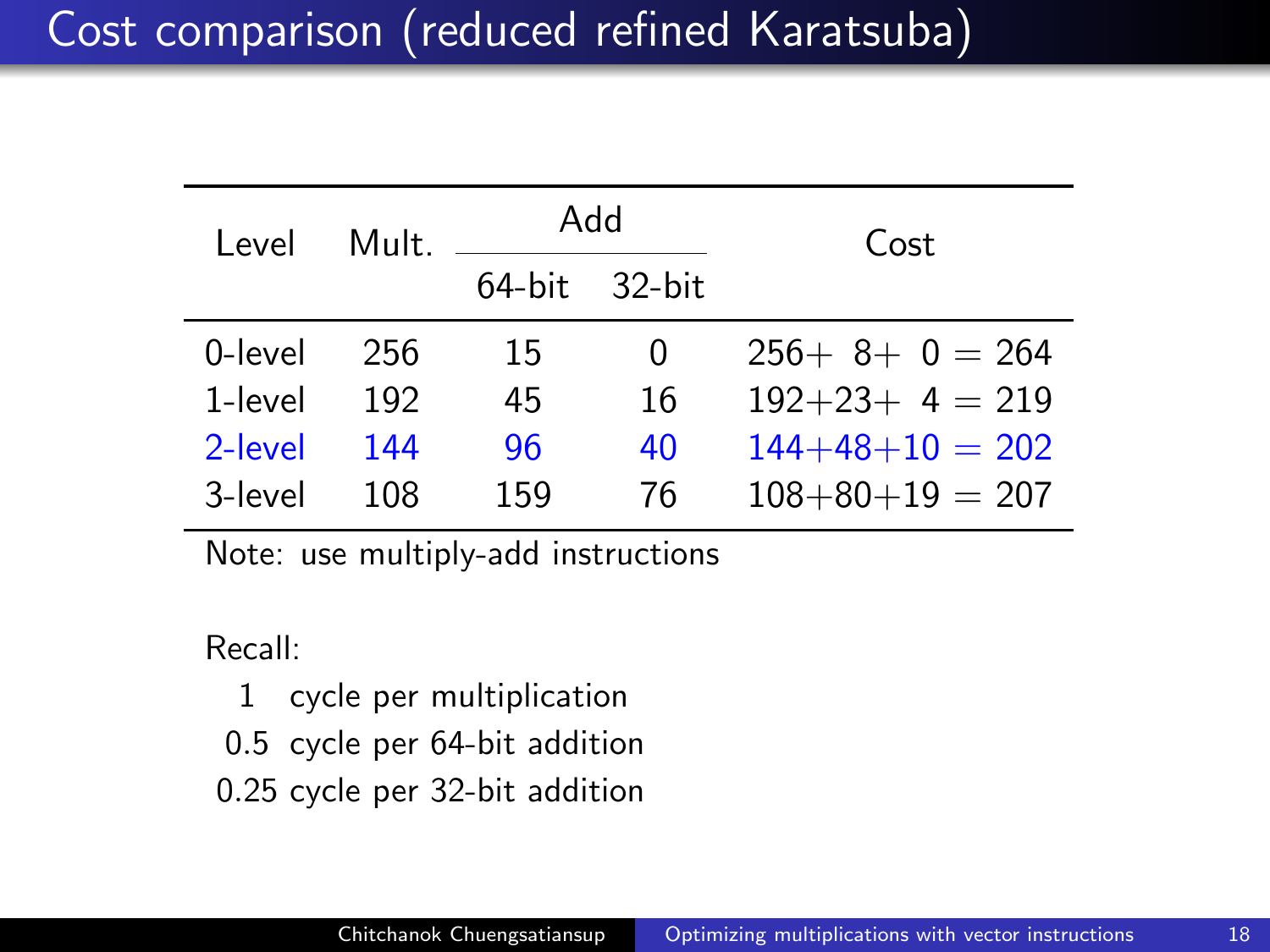#### **o** OpenSSL

| curve     | $#$ cycle on i.MX515   | $#$ cycle on Sitara    |
|-----------|------------------------|------------------------|
| secp160r1 | $\approx$ 2.1 million  | $\approx$ 2.1 million  |
| nistp192  | $\approx$ 2.9 million  | $\approx$ 2.8 million  |
| nistp224  | $\approx$ 4.0 million  | $\approx$ 3.9 million  |
| nistp256  | $\approx$ 4.0 million  | $\approx$ 3.9 million  |
| nistp384  | $\approx$ 13.3 million | $\approx$ 13.2 million |
| nistp521  | $\approx$ 29.7 million | $\approx$ 29.7 million |

- Curve41417 (security level above  $2^{200}$ )
	- $\bullet \approx 1.6$  million cycles on FreeScale i.MX515
	- $\bullet \approx 1.8$  million cycles on TI Sitara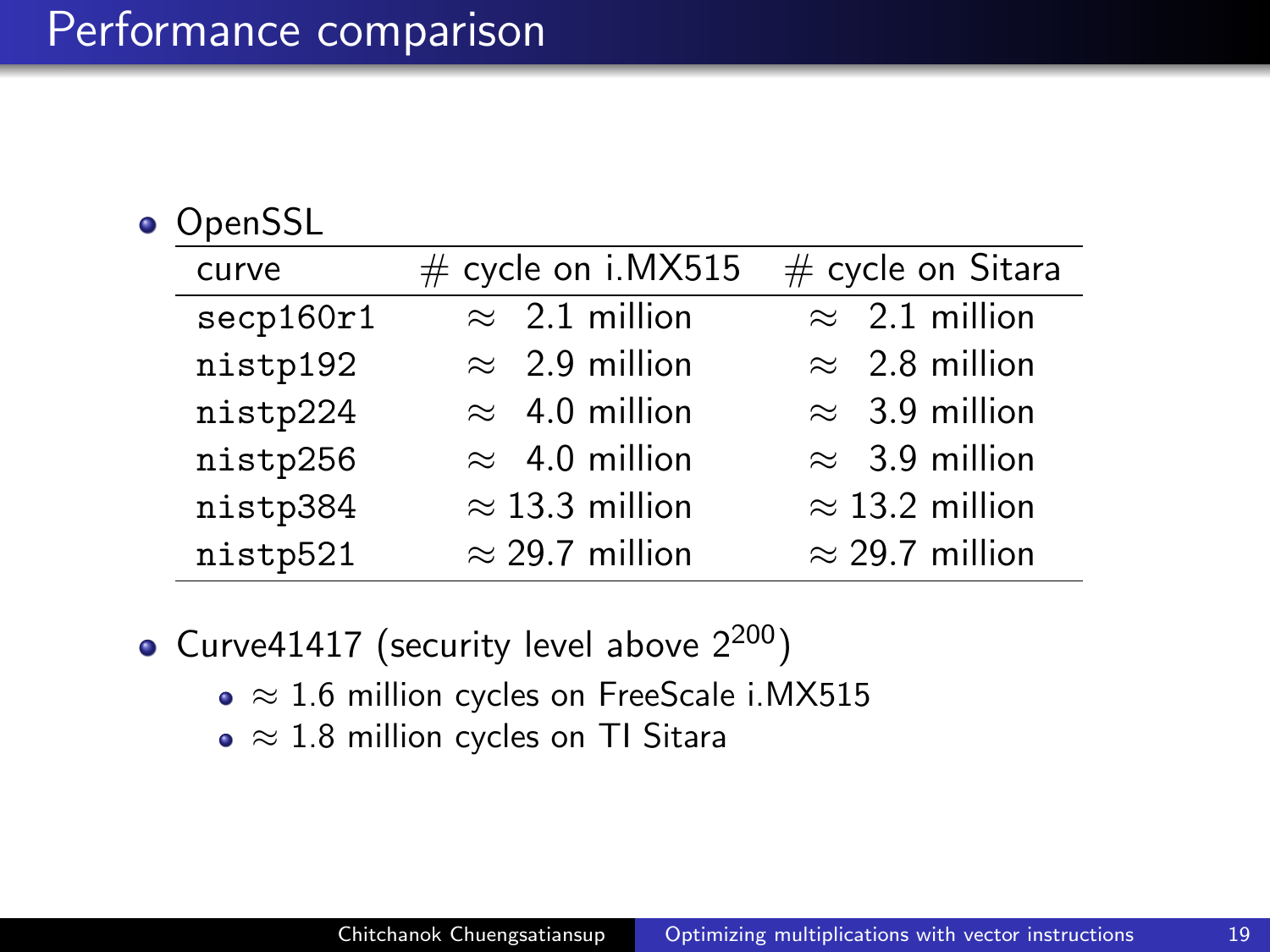# <span id="page-47-0"></span>[NTRU Prime](#page-47-0)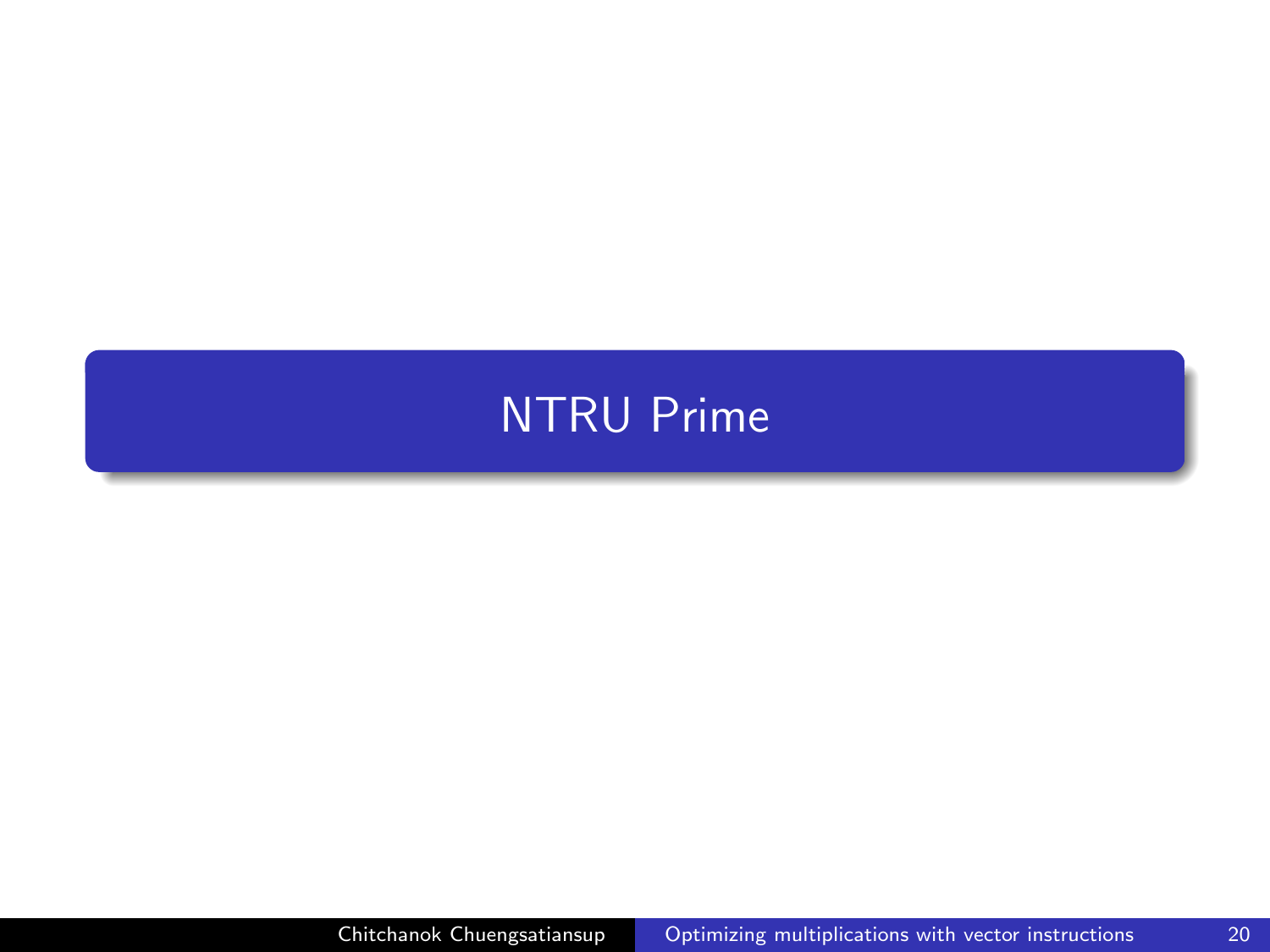# NTRU Prime

- High-security prime-degree large-Galois-group inert-modulus ideal-lattice-based cryptography
- System parameters  $(p, q, t)$ 
	- $\bullet$  p, q are prime
	- $p > max\{2t, 3\}$
	- $q > 32t + 1$
	- $x^p x 1$  is irreducible in polynomial ring  $(\mathbb{Z}/q)[x]$
- Fields of the form  $(\mathbb{Z}/q)[x]/(x^p x 1)$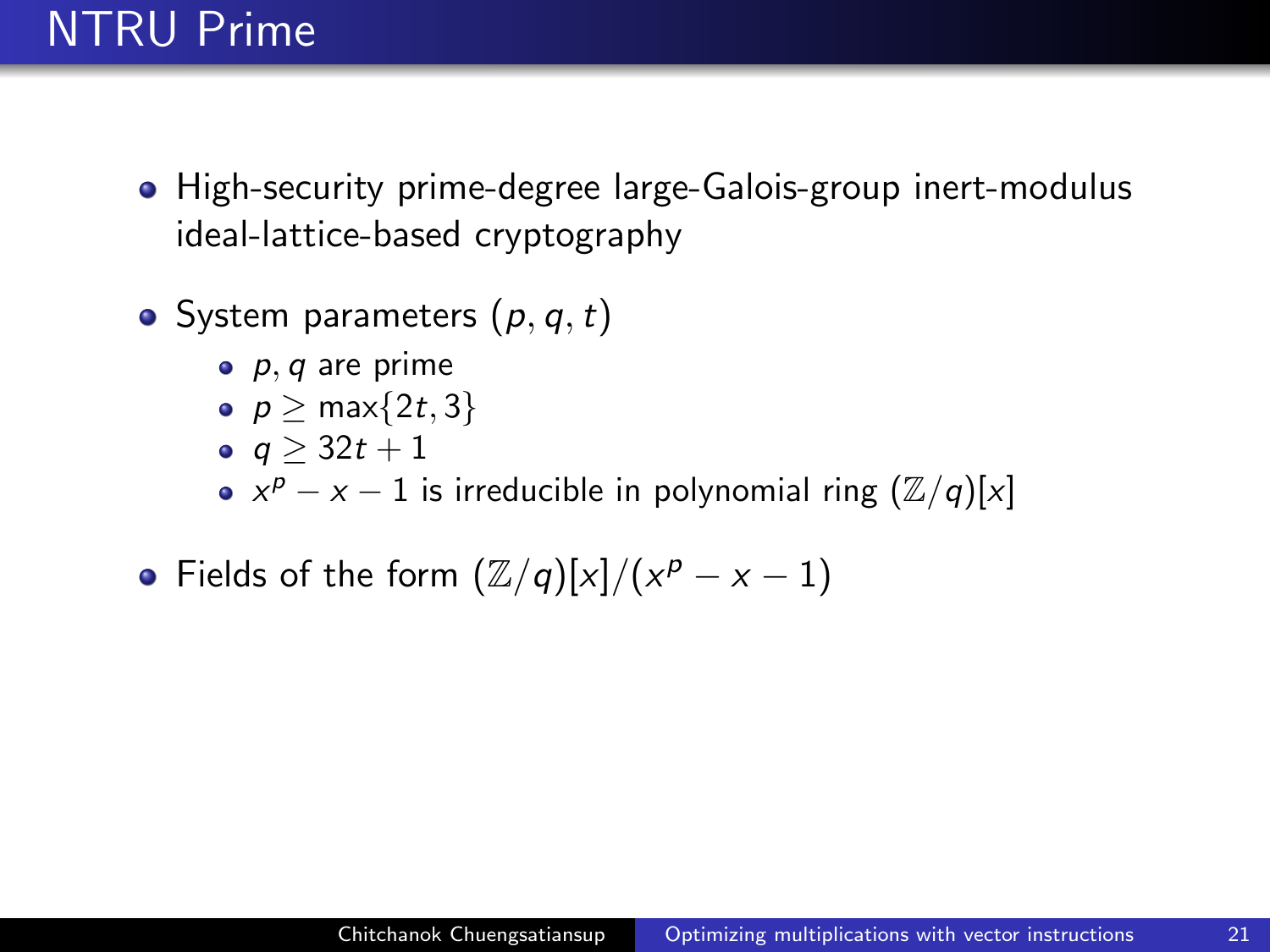# NTRU Prime

- High-security prime-degree large-Galois-group inert-modulus ideal-lattice-based cryptography
- System parameters  $(p, q, t)$ 
	- $\bullet$  p, q are prime
	- $p > max\{2t, 3\}$
	- $q > 32t + 1$
	- $x^p x 1$  is irreducible in polynomial ring  $(\mathbb{Z}/q)[x]$
- Fields of the form  $(\mathbb{Z}/q)[x]/(x^p x 1)$
- **Abbreviation:** 
	- ring  $\mathbb{Z}[x]/(x^p x 1)$  as  $\mathcal{R}$
	- ring  $(\mathbb{Z}/3)[x]/(x^p x 1)$  as  $\mathcal{R}/3$
	- field  $(\mathbb{Z}/q)[x]/(x^p-x-1)$  as  $\mathcal{R}/q$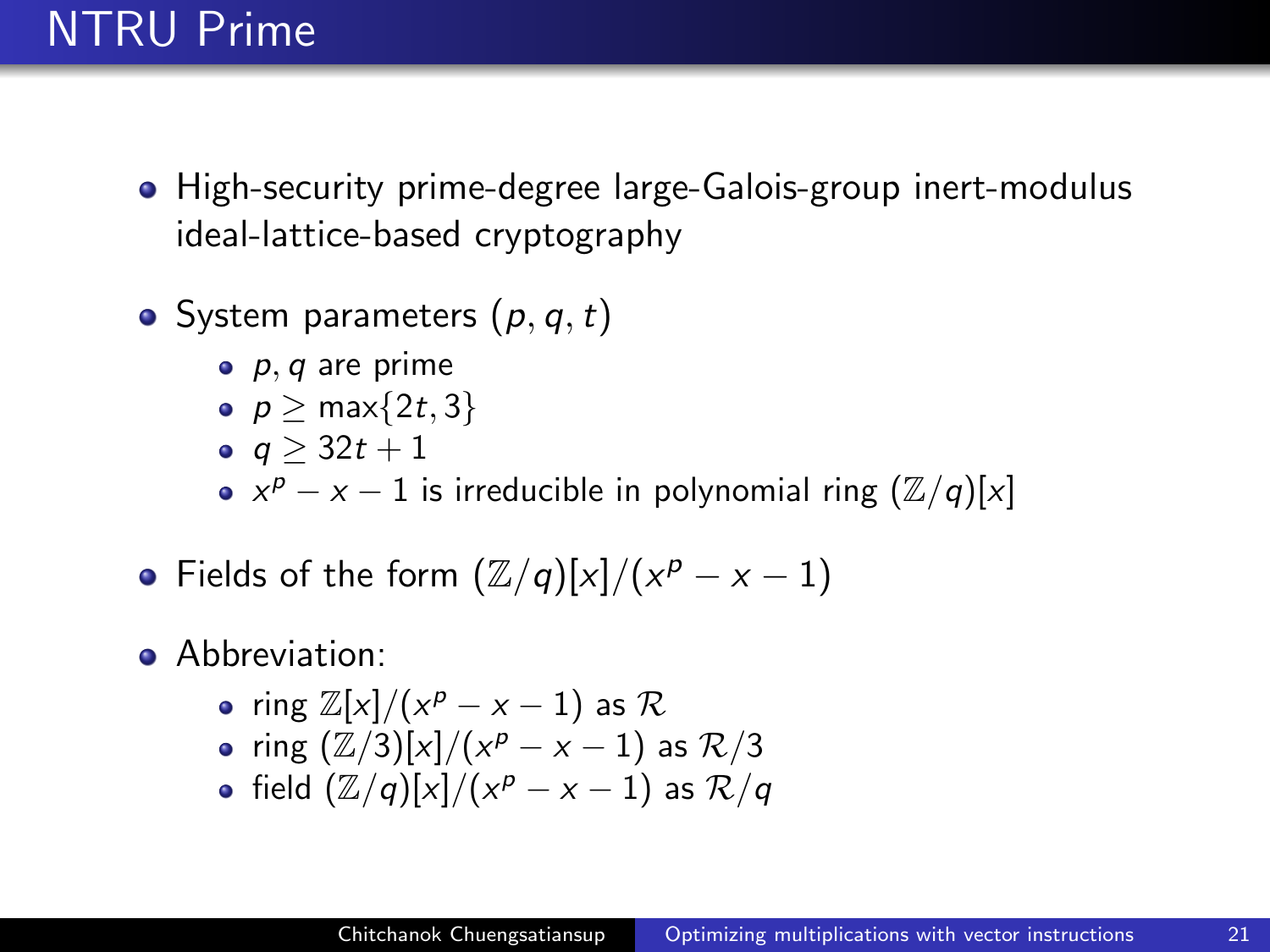# Streamlined NTRU Prime: private and public key

• Pick  $g \in \mathcal{R}$ 

$$
g = g_0 + \cdots + g_{p-1} x^{p-1} \text{ with } g_i \in \{-1, 0, 1\}
$$

g is required to be invertible in  $\mathcal{R}/3$ 

• Pick  $f \in \mathcal{R}$ 

$$
f = f_0 + \cdots + f_{p-1}x^{p-1} \text{ with } f_i \in \{-1, 0, 1\} \text{ and } \sum |f_i| = 2t
$$

f is nonzero and hence invertible in  $\mathcal{R}/q$ 

- Public key:  $h = g/(3f)$  in  $\mathcal{R}/q$
- Private keys: f in  $R$  and  $1/g$  in  $R/3$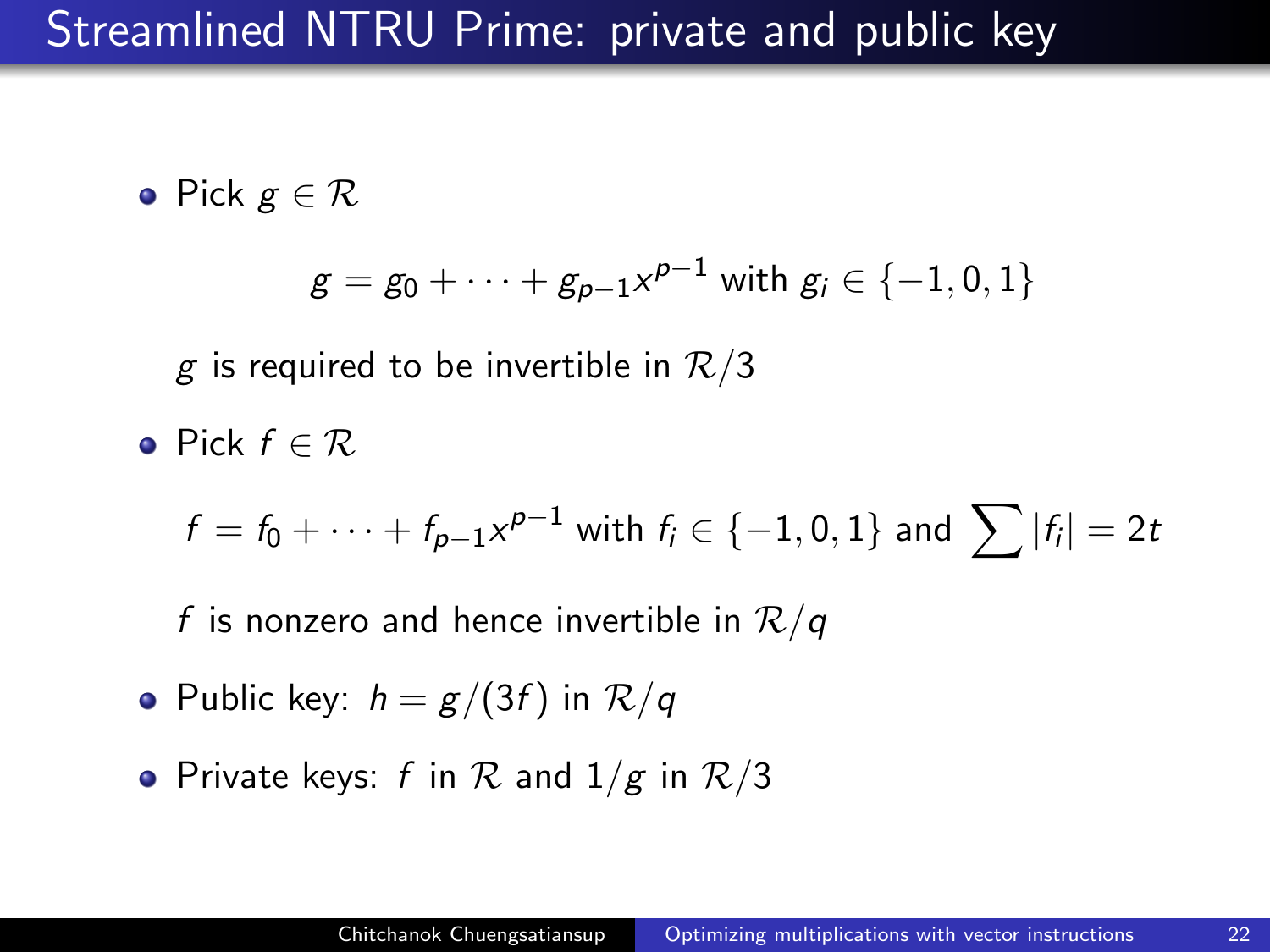# Streamlined NTRU Prime: KEM/DEM

- Use Key Encapsulation Mechanism (KEM) combined with Data Encapsulation Mechanism (DEM)
- KEM:
	- look up public key  $h$
	- pick  $r \in \mathcal{R}$  (i.e.,  $r_i \in \{-1,0,1\}, \sum |r_i| = 2t$ )
	- compute hr in  $\mathcal{R}/q$
	- round each coefficient (viewed as  $\mathbb{Z} \cap [-(q-1)/2,(q-1)/2])$ to the nearest multiple of 3 to get c
	- compute  $\text{Hash}(r) = (C|K)$
	- send  $(C|c)$ , use session key K for DEM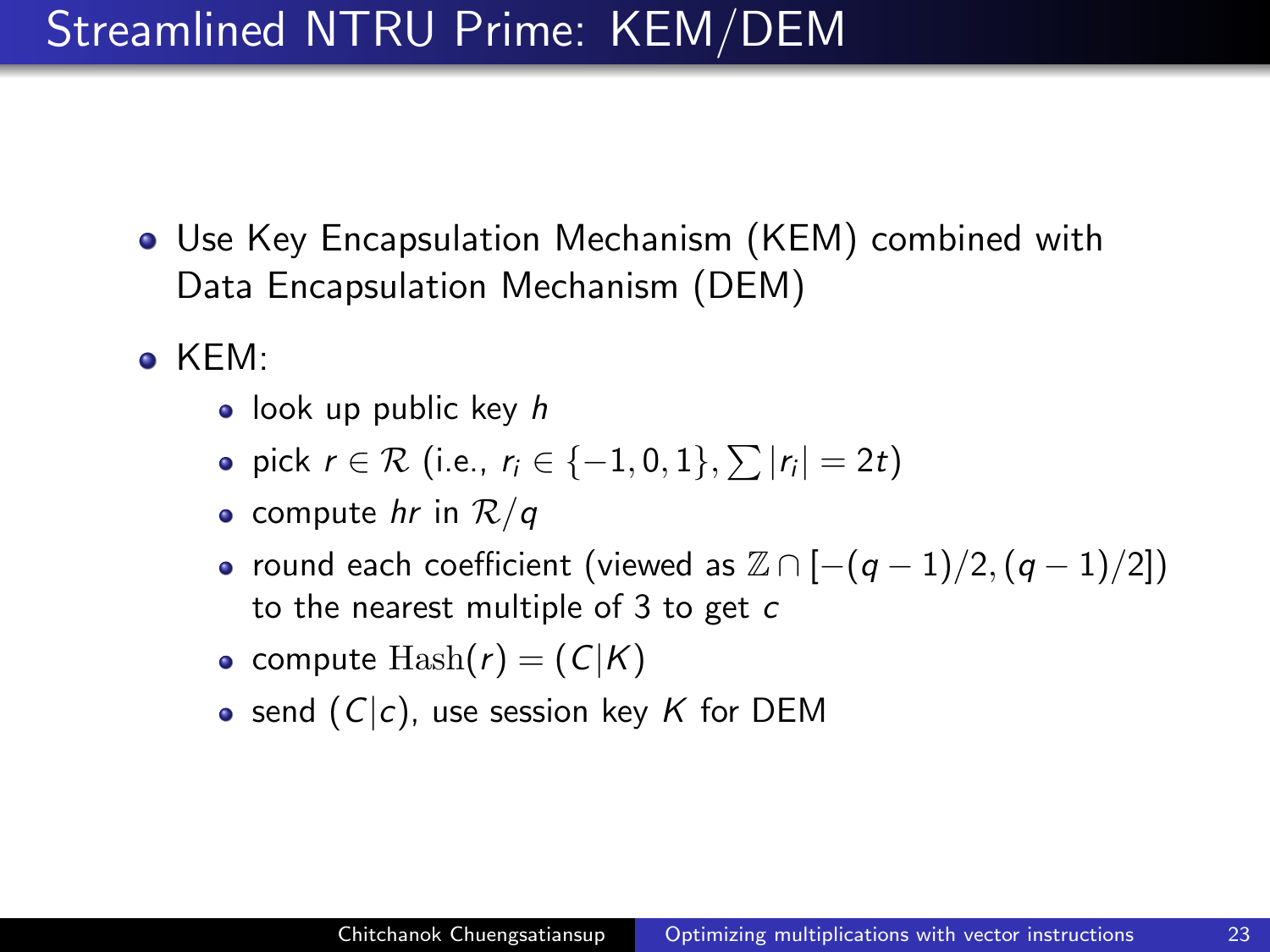### Streamlined NTRU Prime: decapsulation

- To decrypt  $(C|c)$ 
	- (reminder:  $h = g/(3f)$  in  $\mathcal{R}/q$ )
	- compute  $3fc = 3f(hr + m) = gr + 3fm$  in  $\mathcal{R}/q$
	- reduce the coefficients modulo 3 to get  $a = gr \in \mathcal{R}/3$
	- compute  $r'=a/g\in \mathcal{R}/3$ , lift  $r'$  to  $\mathcal R$
	- compute  $\text{Hash}(r') = (C'|K')$  and  $c'$  as rounding of  $hr'$
	- verify that  $c' = c$  and  $C' = C$
- If all verifications are ok, then  $K = K'$  is the session key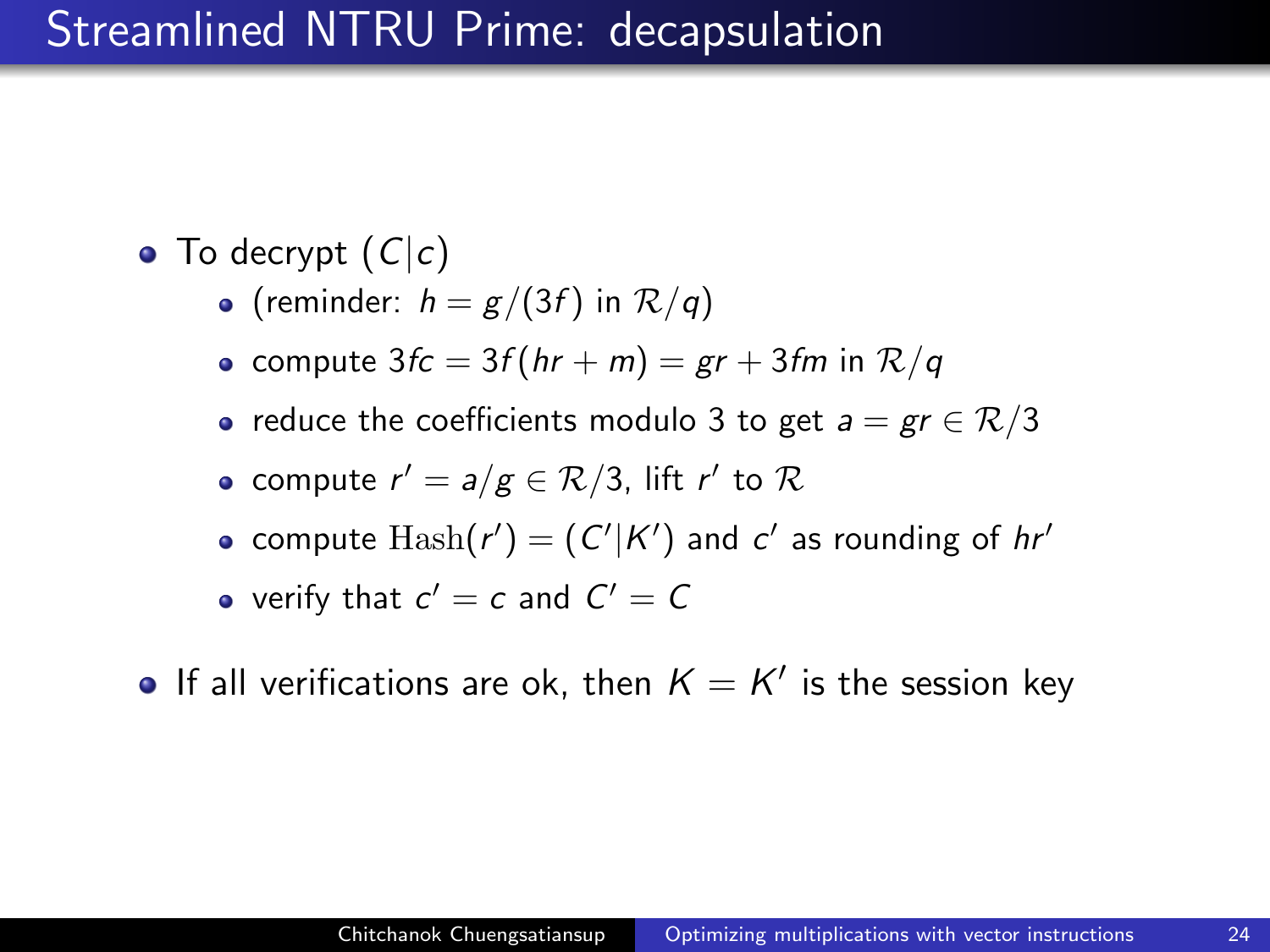# Streamlined NTRU Prime 4591761

- Field  $(\mathbb{Z}/4591)[x]/(x^{761}-x-1)$
- Parameters:
	- $p = 761$
	- $q = 4591$
	- $t = 143$
- Security:  $2^{248}$  (pre-quantum)
	- considered hybrid lattice-reduction and meet-in-the-middle attack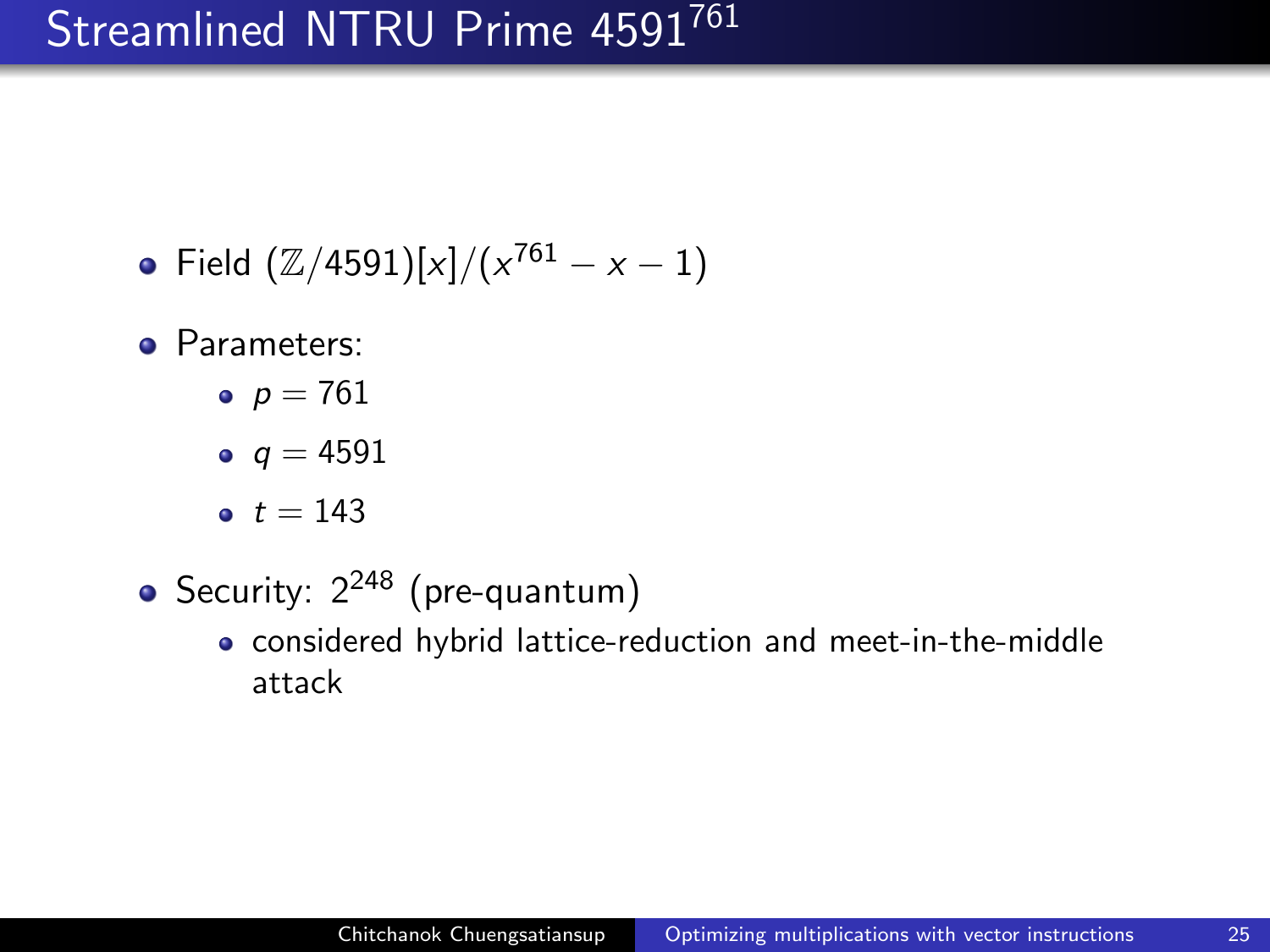- Main bottleneck is polynomial multiplication
- Multiplication algorithms considered:
	- $\bullet$  Toom  $(3-6)$
	- refined Karatsuba
	- arbitrary degree variant of Karatsuba (3-6)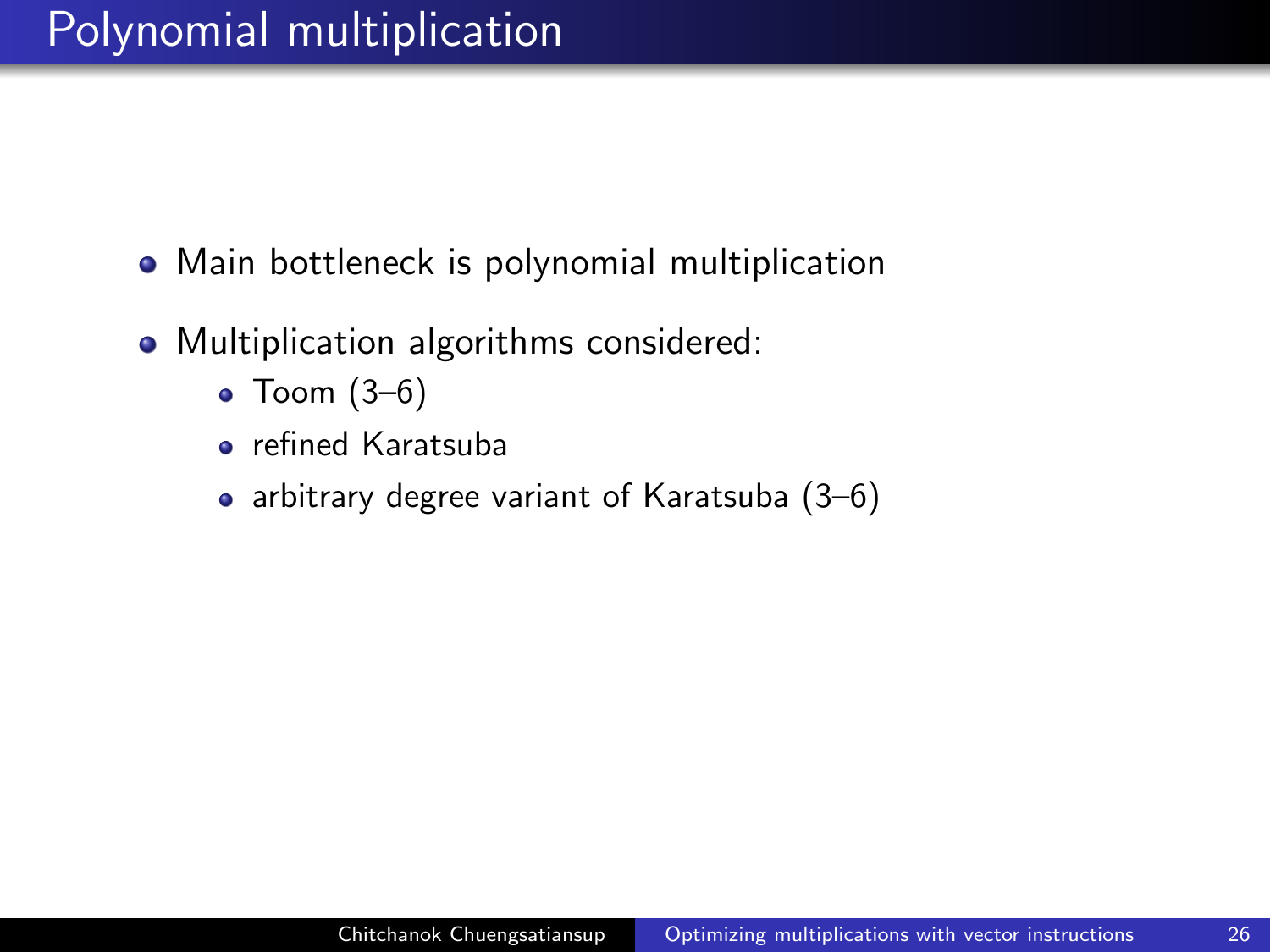- Main bottleneck is polynomial multiplication
- Multiplication algorithms considered:
	- $\bullet$  Toom  $(3-6)$
	- refined Karatsuba
	- arbitrary degree variant of Karatsuba  $(3-6)$
- Best operation count found so far for  $768 \times 768$ :
	- 5-level refined Karatsuba up to  $128 \times 128$
	- Toom6: evaluated at  $0, \pm 1, \pm 2, \pm 3, \pm 4, 5, \infty$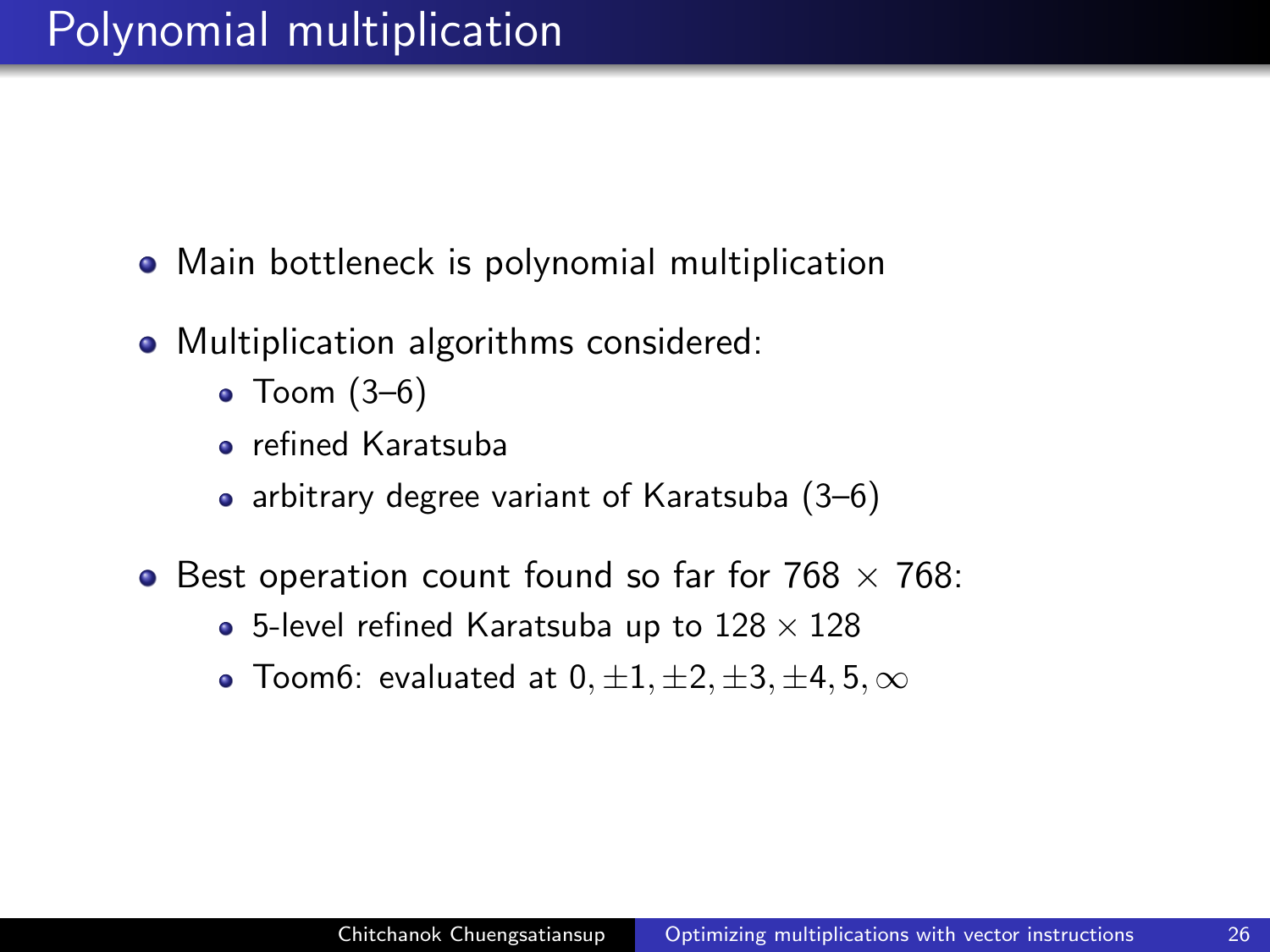768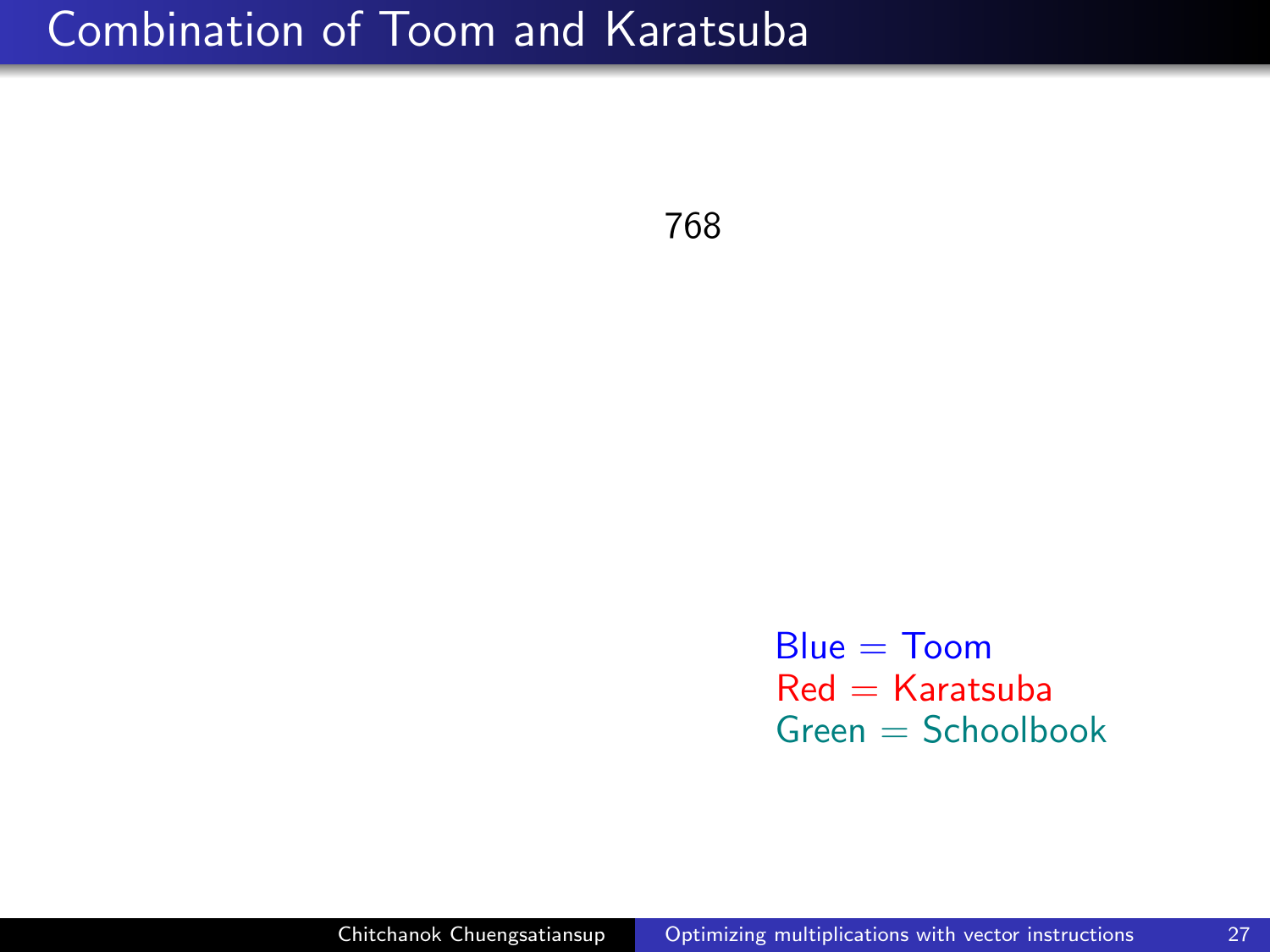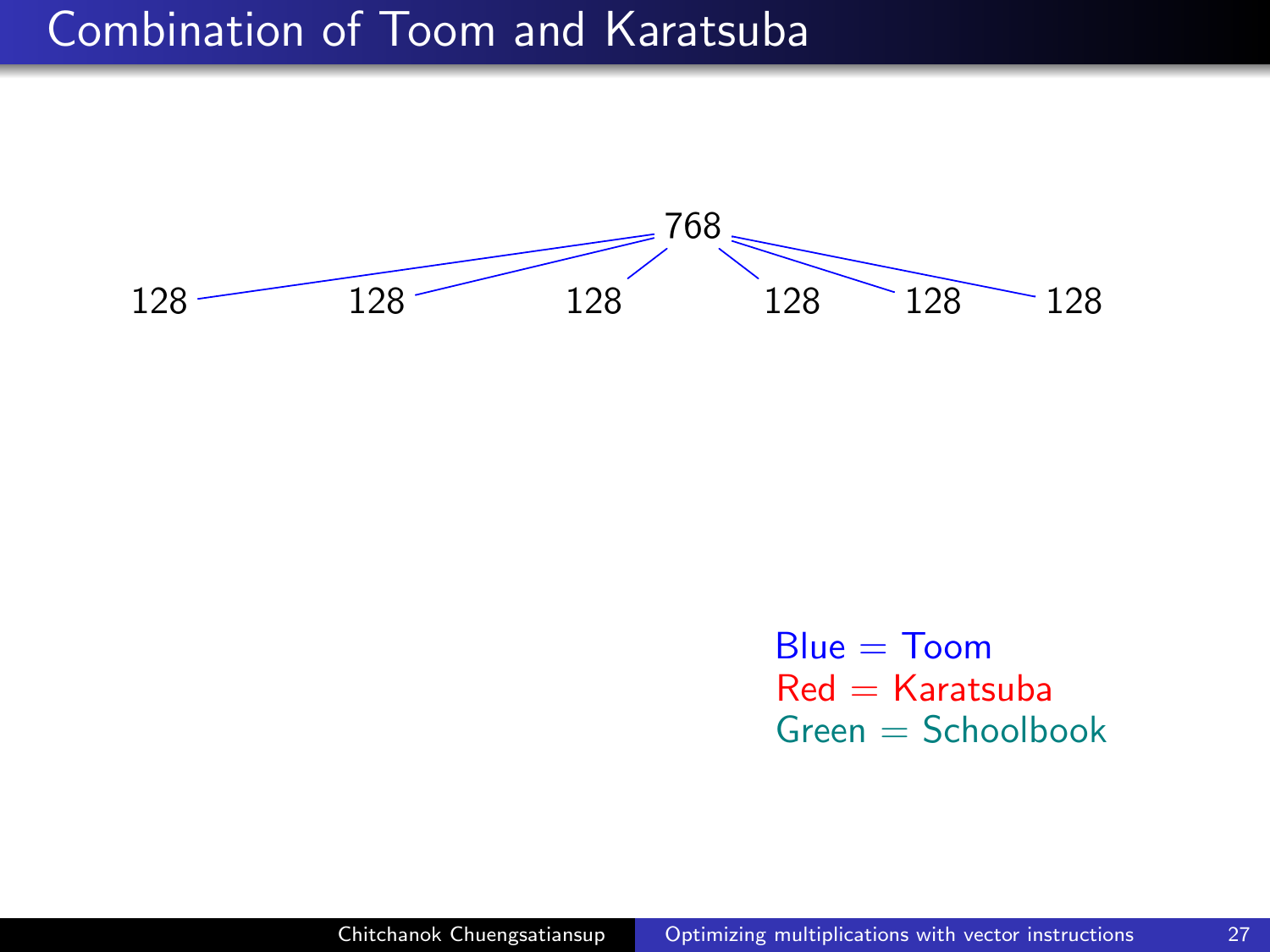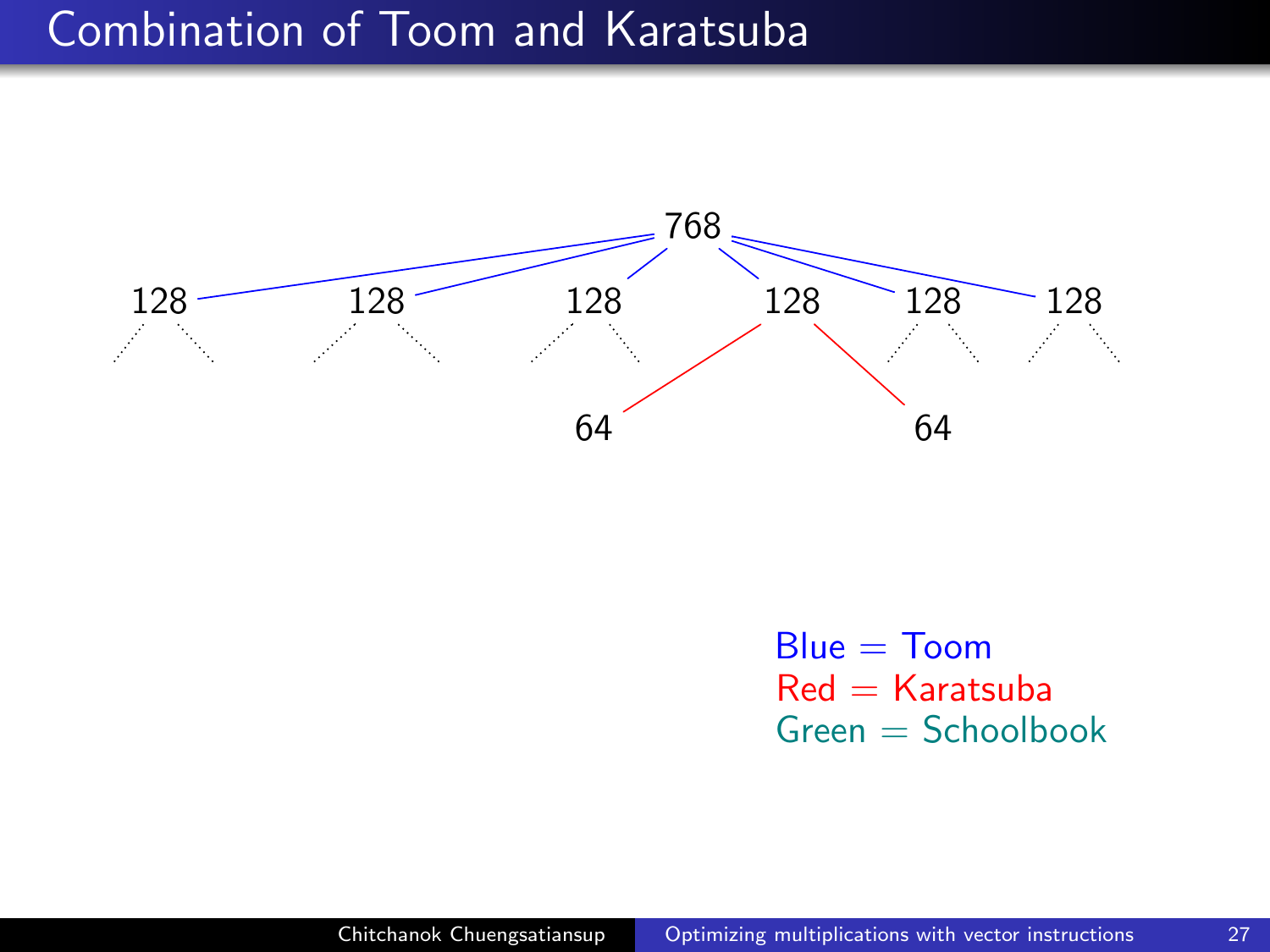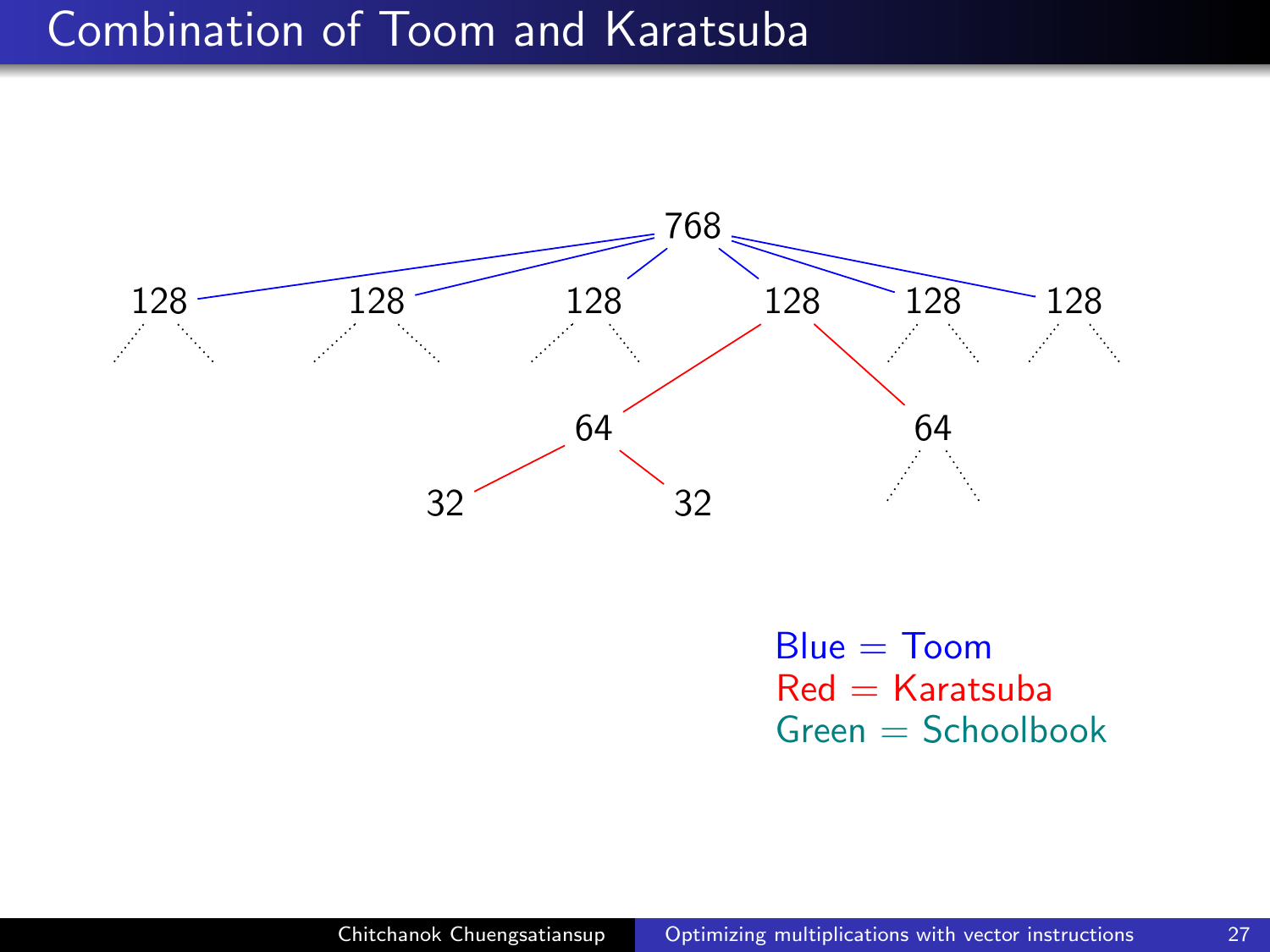

 $Red =$  Karatsuba  $G$ reen  $=$  Schoolbook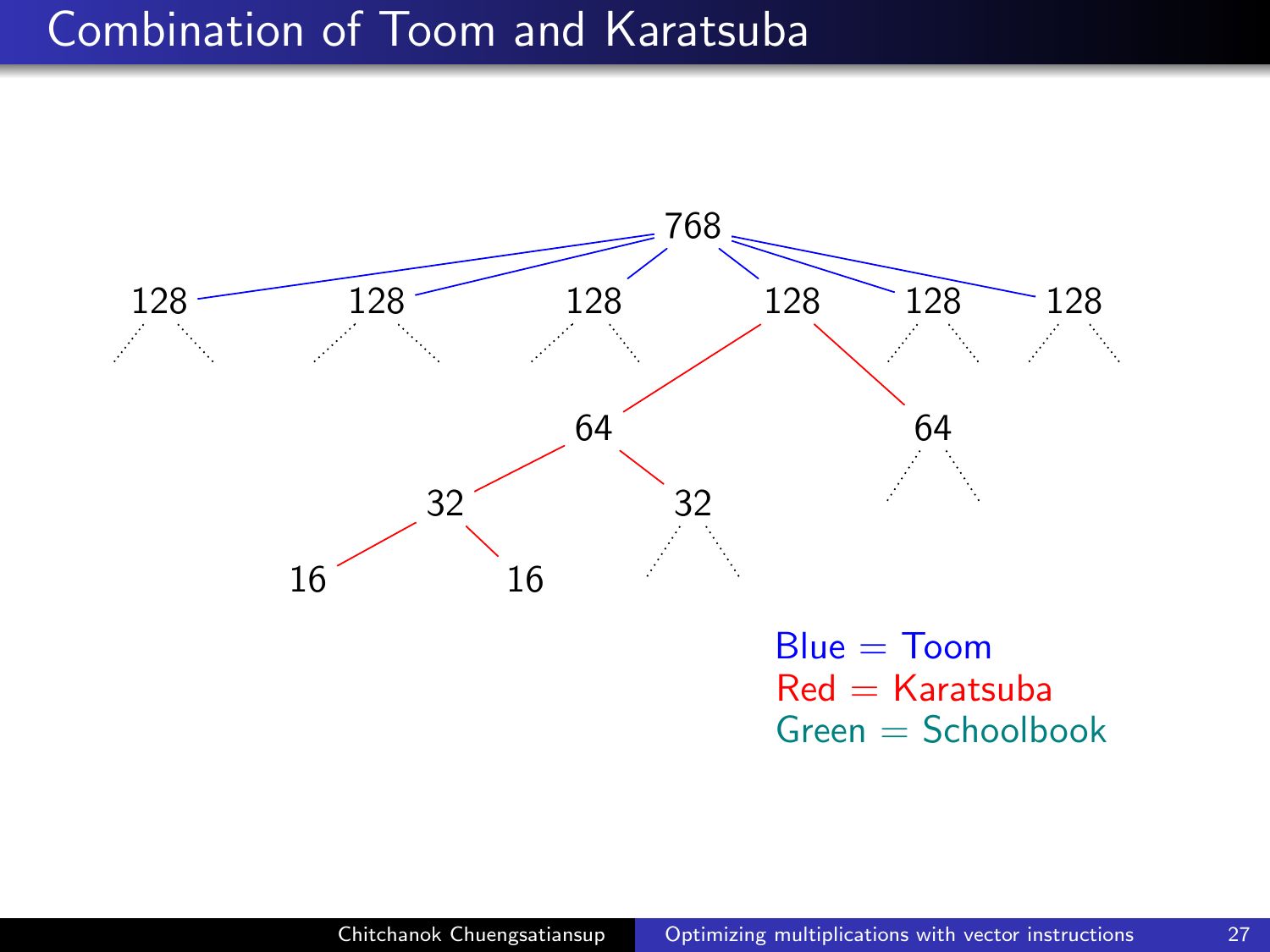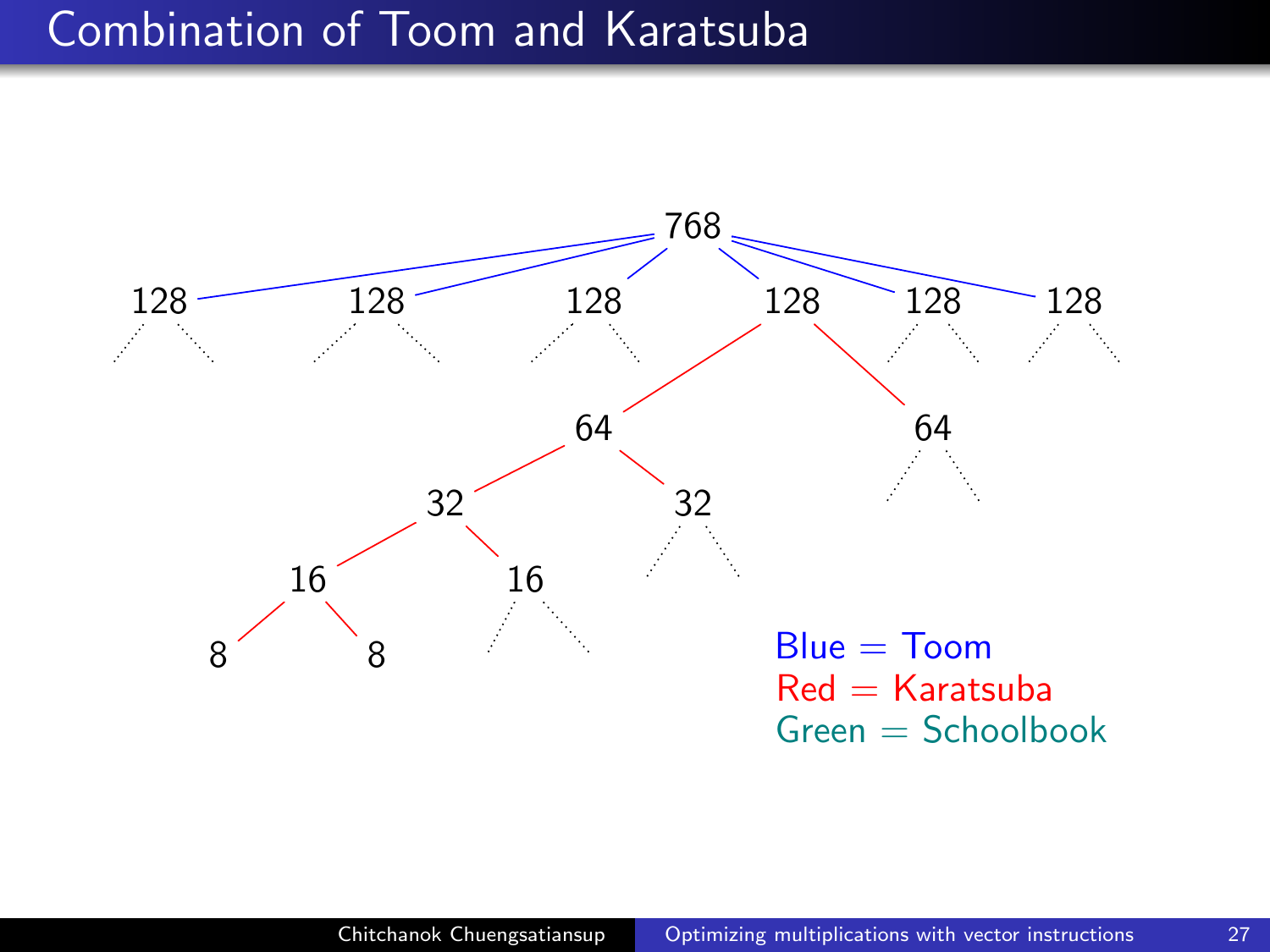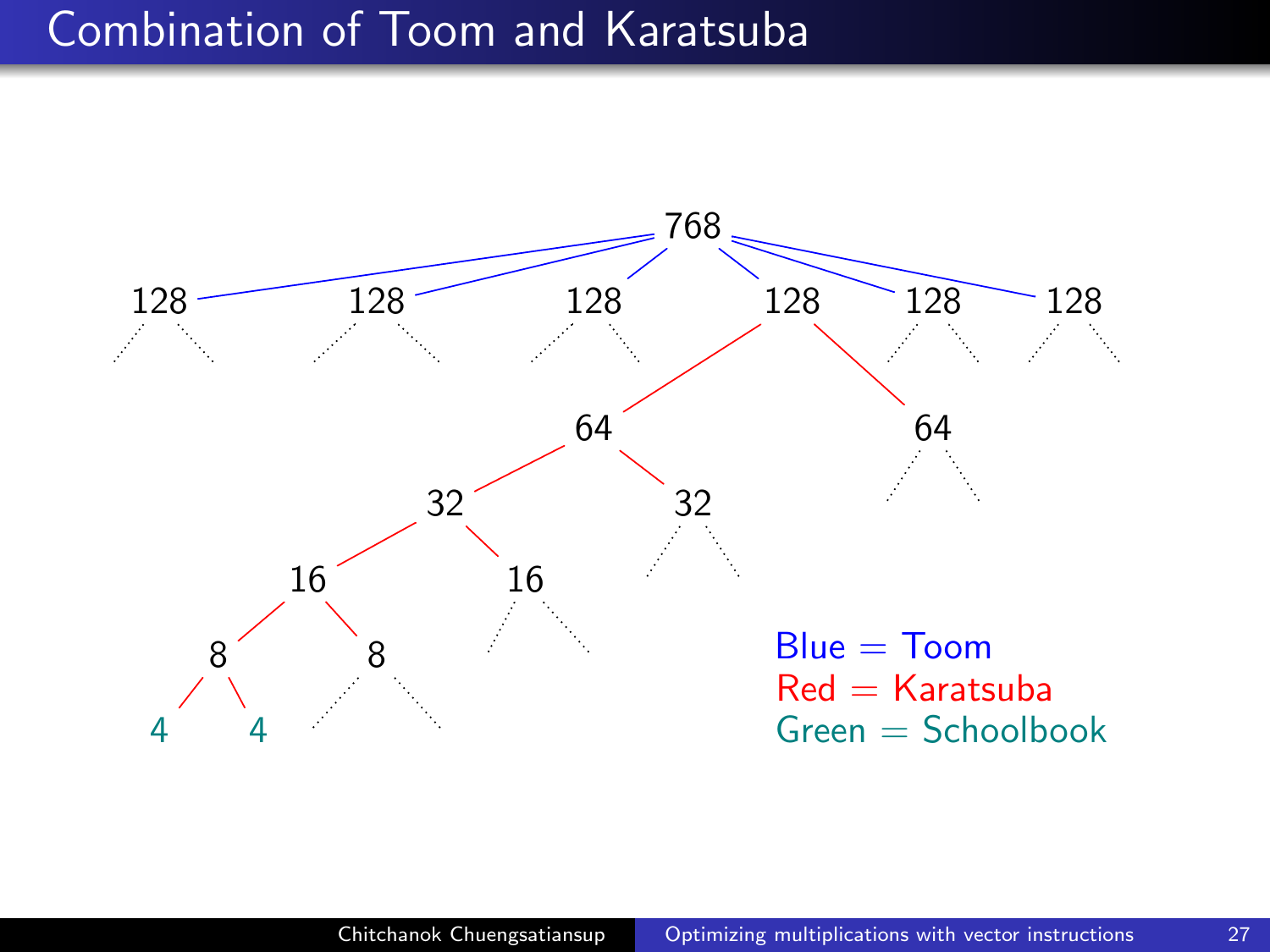# Toom: decomposition

• Decompose 
$$
a(x) = a_0 + a_1x + a_2x^2 + \cdots + a_{767}x^{767}
$$
 into  
\n $a(x, y) = A_0(x) + A_1(x)y + A_2(x)y^2 + A_3(x)y^3 + A_4(x)y^4 + A_5(x)y^5$   
\nwhere  $y = x^{128}$  and  
\n $A_0(x) = a_0 + a_1 \ x + a_2 \ x^2 + \cdots + a_{127}x^{127}$   
\n $A_1(x) = a_{128} + a_{129}x + a_{130}x^2 + \cdots + a_{255}x^{127}$   
\n $A_2(x) = a_{256} + a_{257}x + a_{258}x^2 + \cdots + a_{383}x^{127}$   
\n $A_3(x) = a_{384} + a_{385}x + a_{386}x^2 + \cdots + a_{511}x^{127}$   
\n $A_4(x) = a_{512} + a_{513}x + a_{514}x^2 + \cdots + a_{639}x^{127}$   
\n $A_5(x) = a_{640} + a_{641}x + a_{642}x^2 + \cdots + a_{767}x^{127}$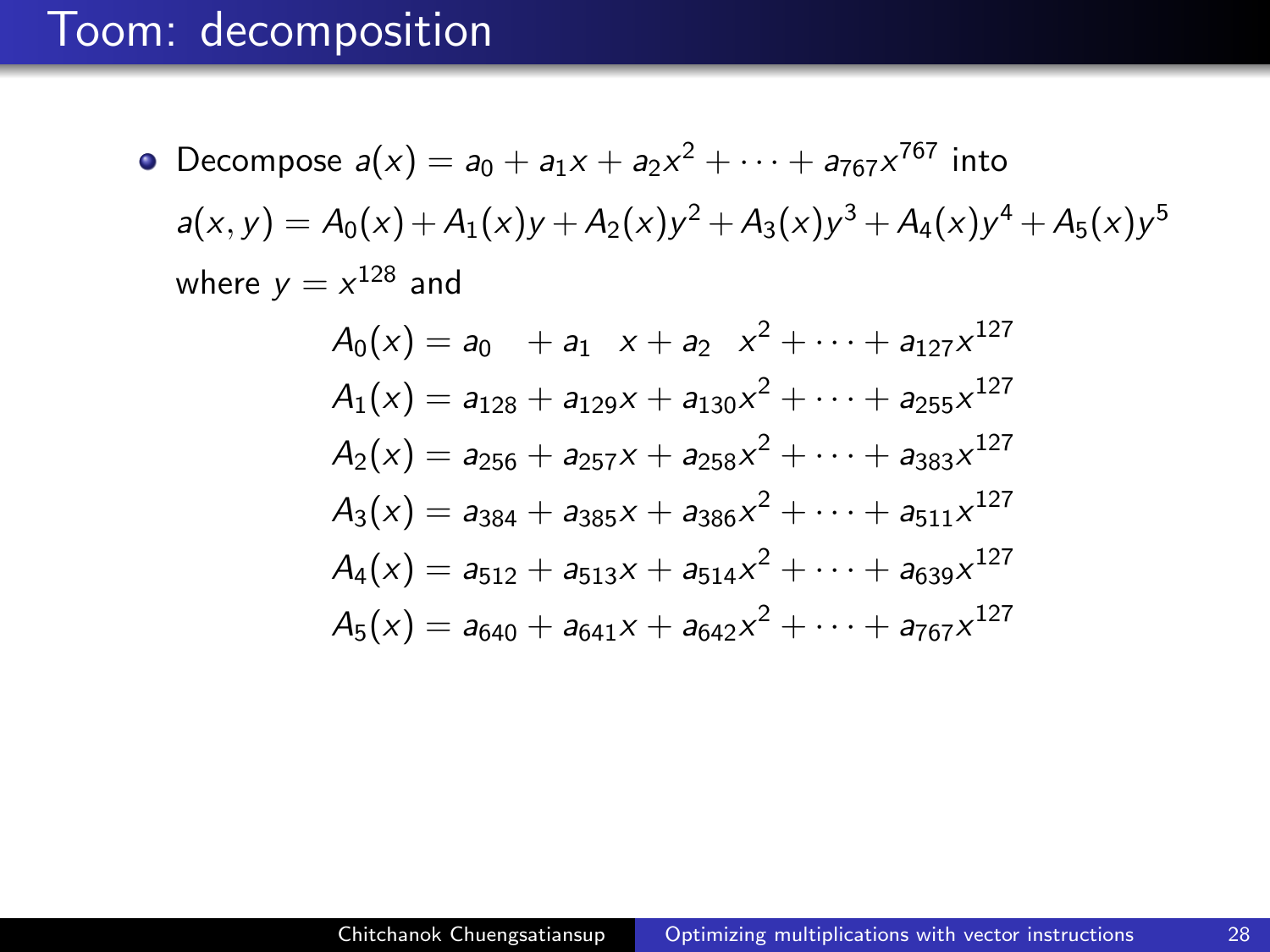# Toom: decomposition

• Decompose 
$$
a(x) = a_0 + a_1x + a_2x^2 + \cdots + a_{767}x^{767}
$$
 into  
\n $a(x, y) = A_0(x) + A_1(x)y + A_2(x)y^2 + A_3(x)y^3 + A_4(x)y^4 + A_5(x)y^5$   
\nwhere  $y = x^{128}$  and  
\n $A_0(x) = a_0 + a_1 \ x + a_2 \ x^2 + \cdots + a_{127}x^{127}$   
\n $A_1(x) = a_{128} + a_{129}x + a_{130}x^2 + \cdots + a_{255}x^{127}$   
\n $A_2(x) = a_{256} + a_{257}x + a_{258}x^2 + \cdots + a_{383}x^{127}$   
\n $A_3(x) = a_{384} + a_{385}x + a_{386}x^2 + \cdots + a_{511}x^{127}$   
\n $A_4(x) = a_{512} + a_{513}x + a_{514}x^2 + \cdots + a_{639}x^{127}$   
\n $A_5(x) = a_{640} + a_{641}x + a_{642}x^2 + \cdots + a_{767}x^{127}$ 

• Similarly for  $b(x)$ , then

$$
ab = C_0 + C_1y + C_2y^2 + C_3y^3 + C_4y^4 + C_5y^5
$$
  

$$
C_6y^6 + C_7y^7 + C_8y^8 + C_9y^9 + C_{10}y^{10}
$$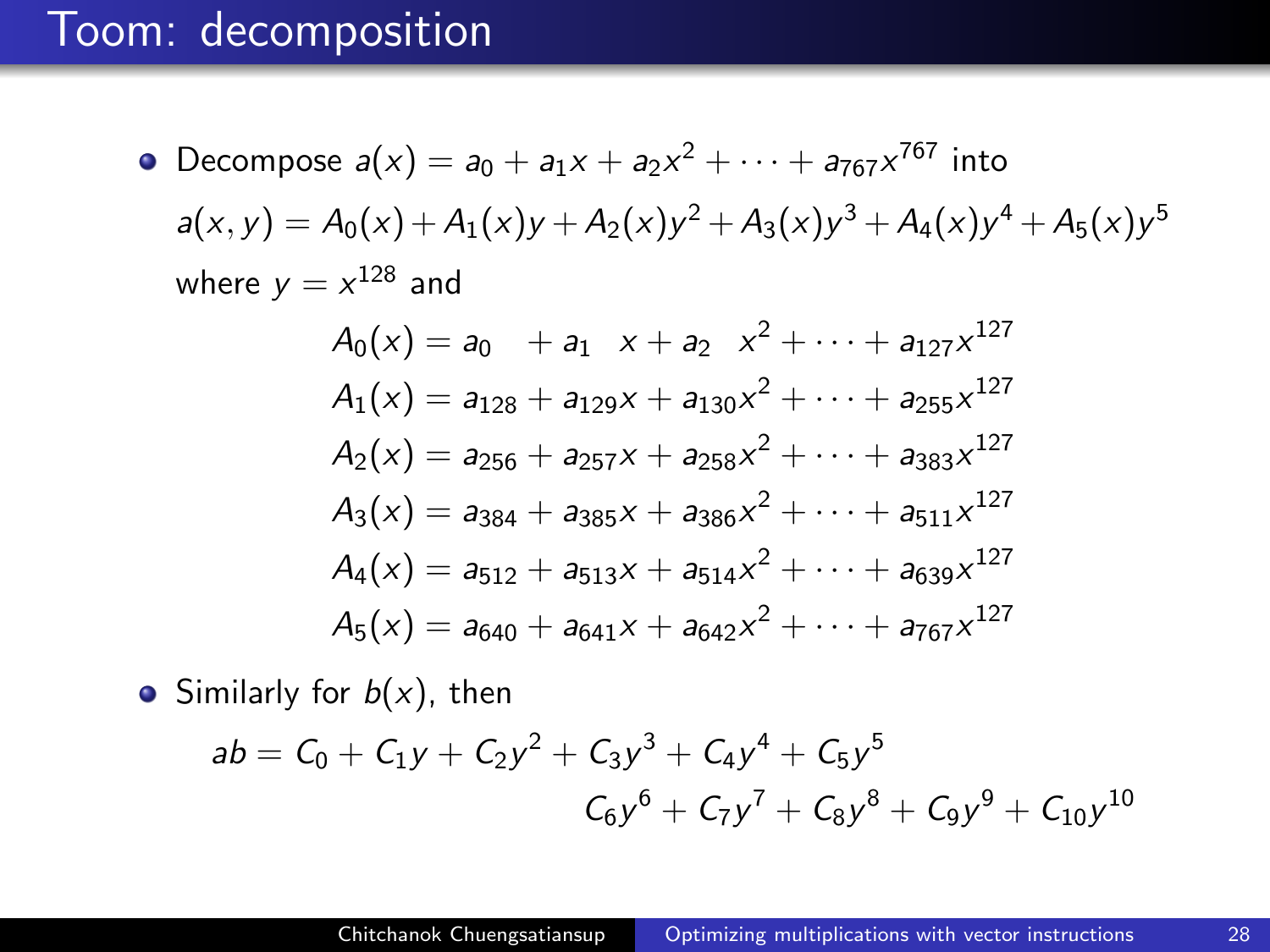# Toom: evaluation

0: 
$$
A_0
$$
  
\n1:  $(A_0 + A_1 + A_2 + A_3 + A_4 + A_5) \cdot (B_0 + B_1 + B_2 + B_3 + B_4 + B_5)$   
\n-1:  $(A_0 - A_1 + A_2 - A_3 + A_4 - A_5) \cdot (B_0 - B_1 + B_2 - B_3 + B_4 - B_5)$   
\n2:  $(A_0 + 2A_1 + 2^2A_2 + 2^3A_3 + 2^4A_4 + 2^5A_5) \cdot (B_0 + 2B_1 + 2^2B_2 + 2^3B_3 + 2^4B_4 + 2^5B_5)$   
\n-2:  $(A_0 - 2A_1 + 2^2A_2 - 2^3A_3 + 2^4A_4 - 2^5A_5) \cdot (B_0 - 2B_1 + 2^2B_2 - 2^3B_3 + 2^4B_4 - 2^5B_5)$   
\n3:  $(A_0 + 3A_1 + 3^2A_2 + 3^3A_3 + 3^4A_4 + 3^5A_5) \cdot (B_0 + 3B_1 + 3^2B_2 + 3^3B_3 + 3^4B_4 + 3^5B_5)$   
\n-3:  $(A_0 - 3A_1 + 3^2A_2 - 3^3A_3 + 3^4A_4 - 3^5A_5) \cdot (B_0 - 3B_1 + 3^2B_2 - 3^3B_3 + 3^4B_4 - 3^5B_5)$   
\n4:  $(A_0 + 4A_1 + 4^2A_2 + 4^3A_3 + 4^4A_4 + 4^5A_5) \cdot (B_0 + 4B_1 + 4^2B_2 + 4^3B_3 + 4^4B_4 + 4^5B_5)$   
\n-4:  $(A_0 - 4A_1 + 4^2A_2 - 4^3A_3 + 4^4A_4 - 4^5A_5) \cdot (B_0 - 4B_1 + 4^2B_2 - 4^3B_3 + 4^4B_4 - 4^5B_5)$   
\n5:  $(A_0 + 5A_1 + 5^2A_2 + 5^3A_3 + 5^4A_4 + 5^5A$ 

29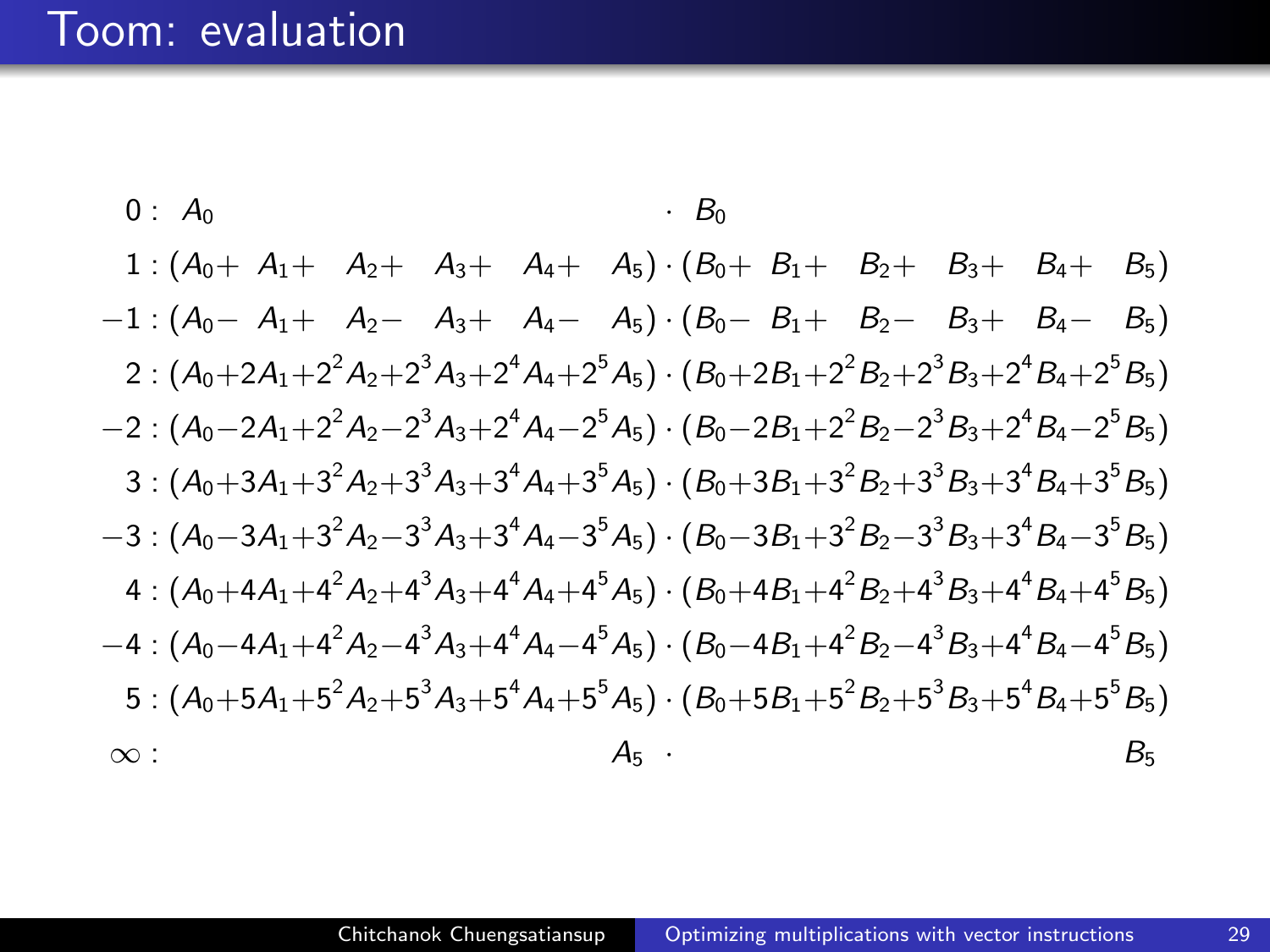$$
(F_0 + t^n F_1)(G_0 + t^n G_1) = (1 - t^n)(F_0 G_0 - t^n F_1 G_1) + t^n (F_0 + F_1)(G_0 + G_1)
$$

 $30<sup>°</sup>$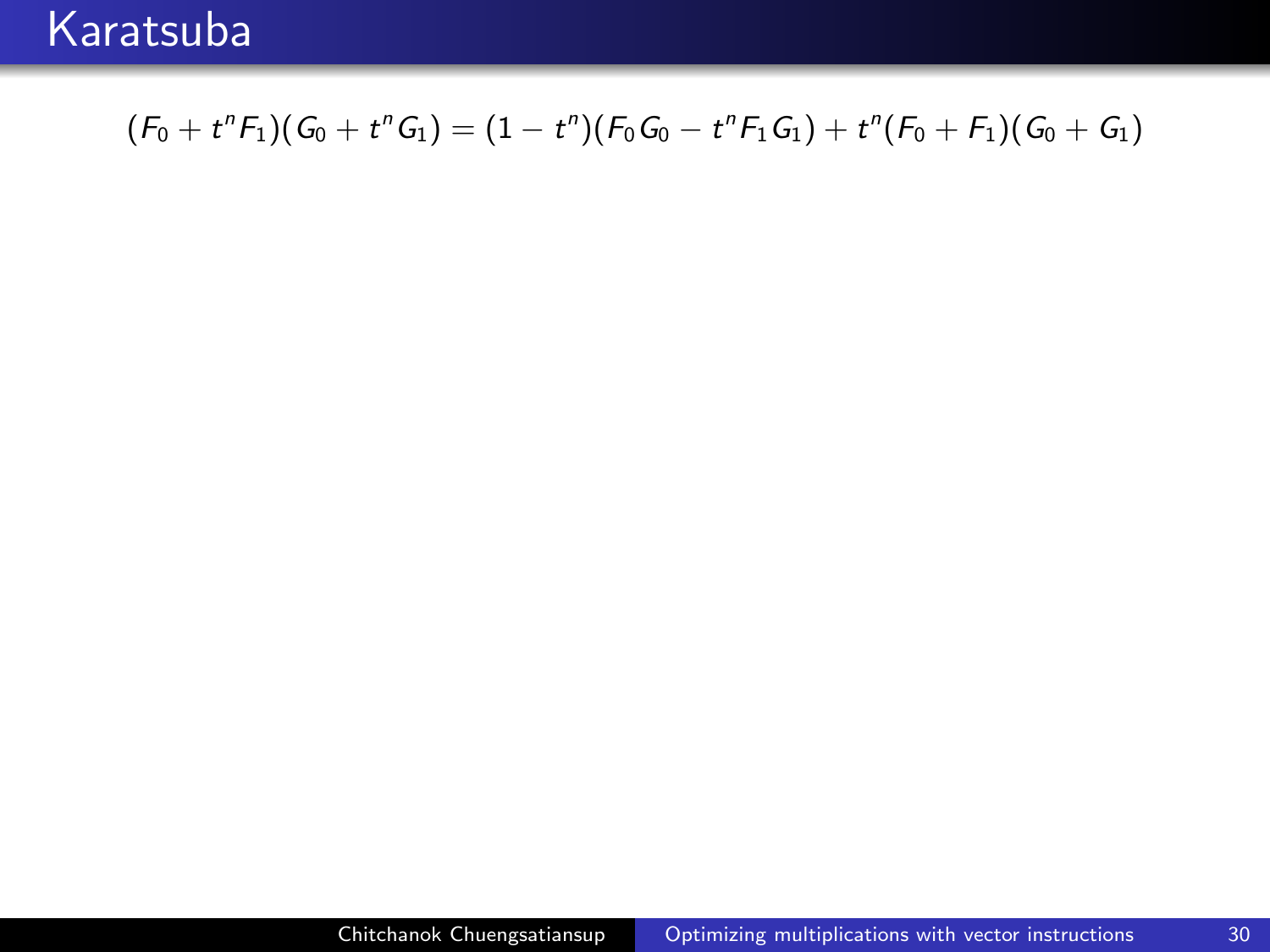$$
(\mathit{F}_0 + t^n \mathit{F}_1)(\mathit{G}_0 + t^n \mathit{G}_1) = (1 - t^n) (\mathit{F}_0 \mathit{G}_0 - t^n \mathit{F}_1 \mathit{G}_1) + t^n (\mathit{F}_0 + \mathit{F}_1) (\mathit{G}_0 + \mathit{G}_1)
$$

• Level 1:

 $F_0 = f_0 + f_1 x + f_2 x^2 + \ldots + f_{63} x^{63};$   $F_1 = f_{64} + f_{65} x + f_{66} x^2 + \ldots + f_{127} x^{63};$ <br>  $G_0 = g_0 + g_1 x + g_2 x^2 + \ldots + g_{63} x^{63};$   $G_1 = g_{64} + g_{65} x + g_{66} x^2 + \ldots + g_{127} x^{63};$  $fg = (1 - x^{64}) (F_0 G_0 - x^{64} F_1 G_1) + x^{64} (F_0 + F_1) (G_0 + G_1)$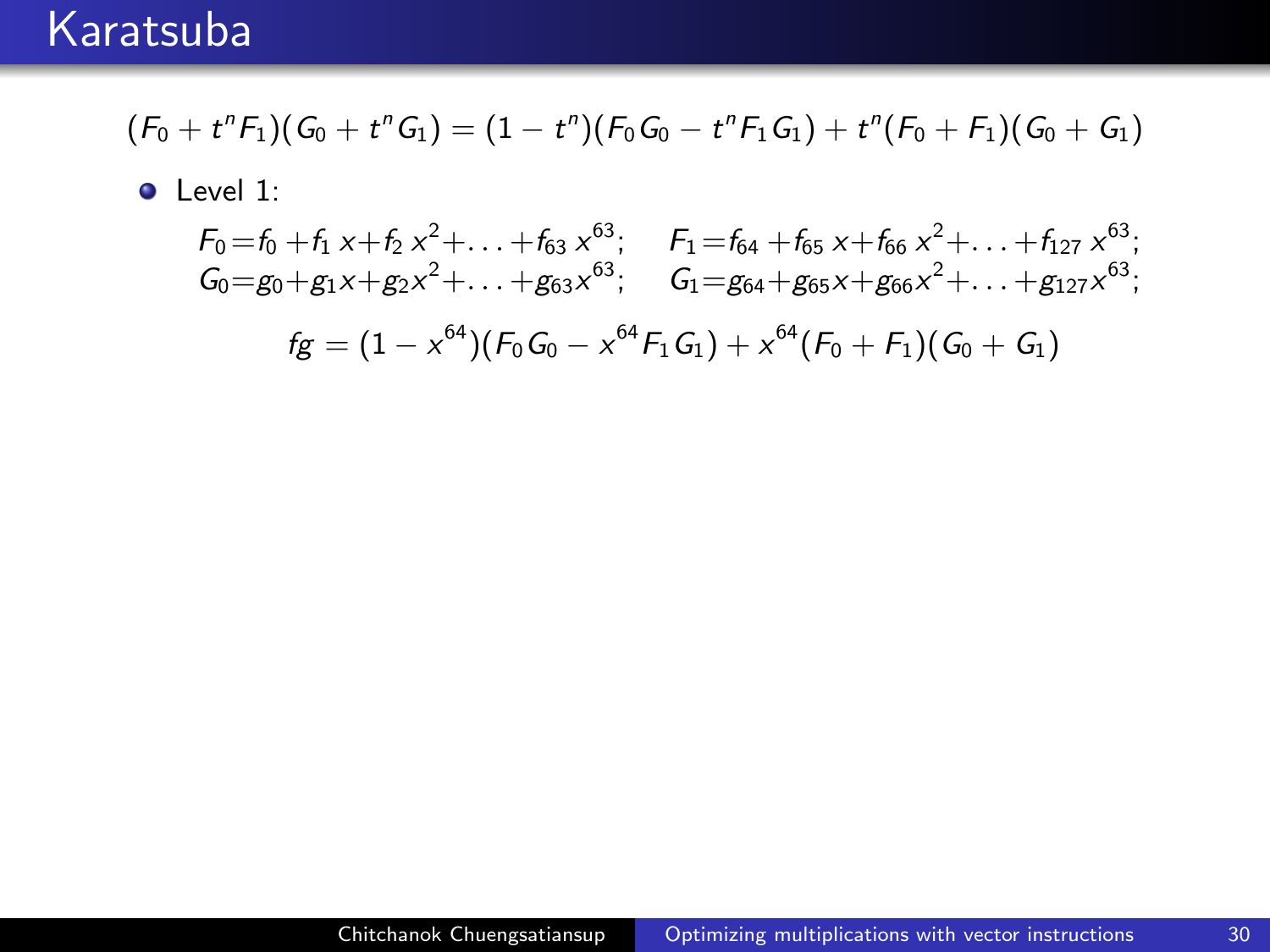$$
(\mathit{F}_0 + t^n \mathit{F}_1)(\mathit{G}_0 + t^n \mathit{G}_1) = (1 - t^n) (\mathit{F}_0 \mathit{G}_0 - t^n \mathit{F}_1 \mathit{G}_1) + t^n (\mathit{F}_0 + \mathit{F}_1)(\mathit{G}_0 + \mathit{G}_1)
$$

• Level 1:

 $F_0 = f_0 + f_1 x + f_2 x^2 + \ldots + f_{63} x^{63};$   $F_1 = f_{64} + f_{65} x + f_{66} x^2 + \ldots + f_{127} x^{63};$ <br>  $G_0 = g_0 + g_1 x + g_2 x^2 + \ldots + g_{63} x^{63};$   $G_1 = g_{64} + g_{65} x + g_{66} x^2 + \ldots + g_{127} x^{63};$  $f_{\mathcal{L}} = (1 - x^{64}) (F_0 G_0 - x^{64} F_1 G_1) + x^{64} (F_0 + F_1) (G_0 + G_1)$ 

 $\bullet$  Level 2:

$$
F_{00}=f_0 + f_1 x + f_2 x^2 + \ldots + f_{31} x^{31}; \quad F_{01}=f_{32}+f_{33}x + f_{34}x^2 + \ldots + f_{63} x^{31};
$$
  
\n
$$
F_{10}=f_{64}+f_{65}x + f_{66}x^2 + \ldots + f_{95}x^{31}; \quad F_{11}=f_{96}+f_{97}x + f_{98}x^2 + \ldots + f_{127}x^{31};
$$

30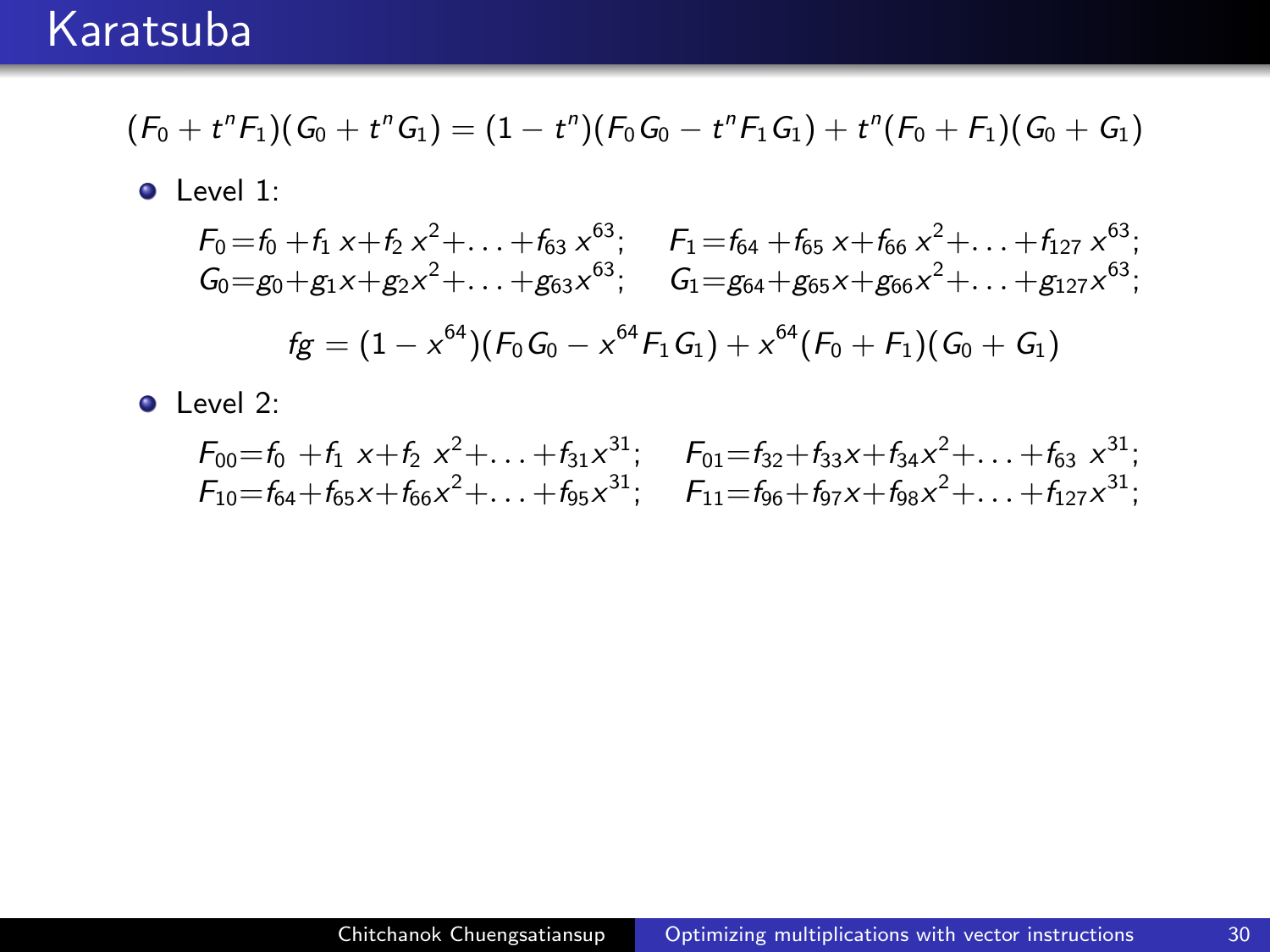$$
(\mathit{F}_0 + t^n \mathit{F}_1)(\mathit{G}_0 + t^n \mathit{G}_1) = (1 - t^n) (\mathit{F}_0 \mathit{G}_0 - t^n \mathit{F}_1 \mathit{G}_1) + t^n (\mathit{F}_0 + \mathit{F}_1)(\mathit{G}_0 + \mathit{G}_1)
$$

• Level 1:

 $F_0 = f_0 + f_1 x + f_2 x^2 + \ldots + f_{63} x^{63};$   $F_1 = f_{64} + f_{65} x + f_{66} x^2 + \ldots + f_{127} x^{63};$ <br>  $G_0 = g_0 + g_1 x + g_2 x^2 + \ldots + g_{63} x^{63};$   $G_1 = g_{64} + g_{65} x + g_{66} x^2 + \ldots + g_{127} x^{63};$  $\sim$  $\sim$  $\sim$ 

$$
fg = (1 - x^{64})(F_0G_0 - x^{64}F_1G_1) + x^{64}(F_0 + F_1)(G_0 + G_1)
$$

 $\bullet$  Level 2:

$$
F_{00} = f_0 + f_1 \times + f_2 \times^2 + \ldots + f_{31} \times^{31}; \qquad F_{01} = f_{32} + f_{33} \times + f_{34} \times^2 + \ldots + f_{63} \times^{31};
$$
\n
$$
F_{10} = f_{64} + f_{65} \times + f_{66} \times^2 + \ldots + f_{95} \times^{31}; \qquad F_{11} = f_{96} + f_{97} \times + f_{98} \times^2 + \ldots + f_{127} \times^{31};
$$
\nlet  $F_2 = F_0 + F_1 = F_{20} + \times^{32} F_{21}$ \n
$$
F_{20} = (f_0 + f_{64}) + (f_1 + f_{65}) \times + (f_2 + f_{66}) \times^2 + \ldots + (f_{31} + f_{95}) \times^{31};
$$
\n
$$
F_{21} = (f_{32} + f_{96}) + (f_{33} + f_{97}) \times + (f_{34} + f_{98}) \times^2 + \ldots + (f_{63} + f_{127}) \times^{31};
$$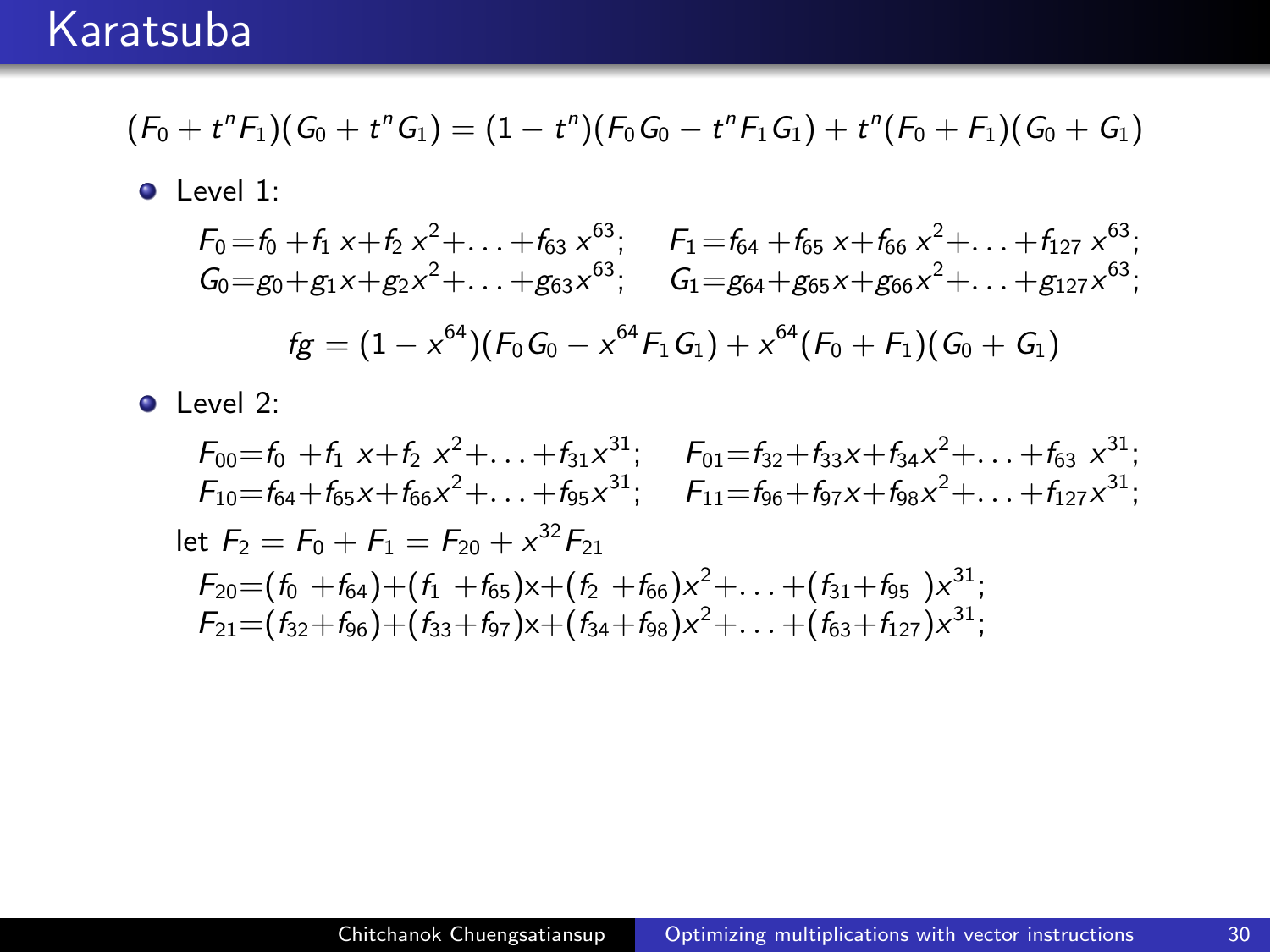$$
(\mathit{F}_0 + t^n \mathit{F}_1)(\mathit{G}_0 + t^n \mathit{G}_1) = (1 - t^n) (\mathit{F}_0 \mathit{G}_0 - t^n \mathit{F}_1 \mathit{G}_1) + t^n (\mathit{F}_0 + \mathit{F}_1) (\mathit{G}_0 + \mathit{G}_1)
$$

• Level 1:

 $F_0 = f_0 + f_1 x + f_2 x^2 + \ldots + f_{63} x^{63};$   $F_1 = f_{64} + f_{65} x + f_{66} x^2 + \ldots + f_{127} x^{63};$ <br>  $G_0 = g_0 + g_1 x + g_2 x^2 + \ldots + g_{63} x^{63};$   $G_1 = g_{64} + g_{65} x + g_{66} x^2 + \ldots + g_{127} x^{63};$  $\sim$  $\sim$  $\sim$ 

$$
fg = (1 - x^{64})(F_0G_0 - x^{64}F_1G_1) + x^{64}(F_0 + F_1)(G_0 + G_1)
$$

 $\bullet$  Level 2:

$$
F_{00} = f_0 + f_1 \times + f_2 \times^2 + \ldots + f_{31} \times^{31}; \qquad F_{01} = f_{32} + f_{33} \times + f_{34} \times^2 + \ldots + f_{63} \times^{31};
$$
\n
$$
F_{10} = f_{64} + f_{65} \times + f_{66} \times^2 + \ldots + f_{95} \times^{31}; \qquad F_{11} = f_{96} + f_{97} \times + f_{98} \times^2 + \ldots + f_{127} \times^{31};
$$
\nlet  $F_2 = F_0 + F_1 = F_{20} + \times^{32} F_{21}$ \n
$$
F_{20} = (f_0 + f_{64}) + (f_1 + f_{65}) \times + (f_2 + f_{66}) \times^2 + \ldots + (f_{31} + f_{95}) \times^{31};
$$
\n
$$
F_{21} = (f_{32} + f_{96}) + (f_{33} + f_{97}) \times + (f_{34} + f_{98}) \times^2 + \ldots + (f_{63} + f_{127}) \times^{31};
$$

$$
F_0G_0=(1-x^{32})(F_{00}G_{00}-x^{32}F_{01}G_{01})+x^{32}(F_{00}+F_{01})(G_{00}+G_{01});\\F_1G_1=(1-x^{32})(F_{10}G_{10}-x^{32}F_{11}G_{11})+x^{32}(F_{10}+F_{11})(G_{10}+G_{11});\\F_2G_2=(1-x^{32})(F_{20}G_{20}-x^{32}F_{21}G_{21})+x^{32}(F_{20}+F_{21})(G_{20}+G_{21});
$$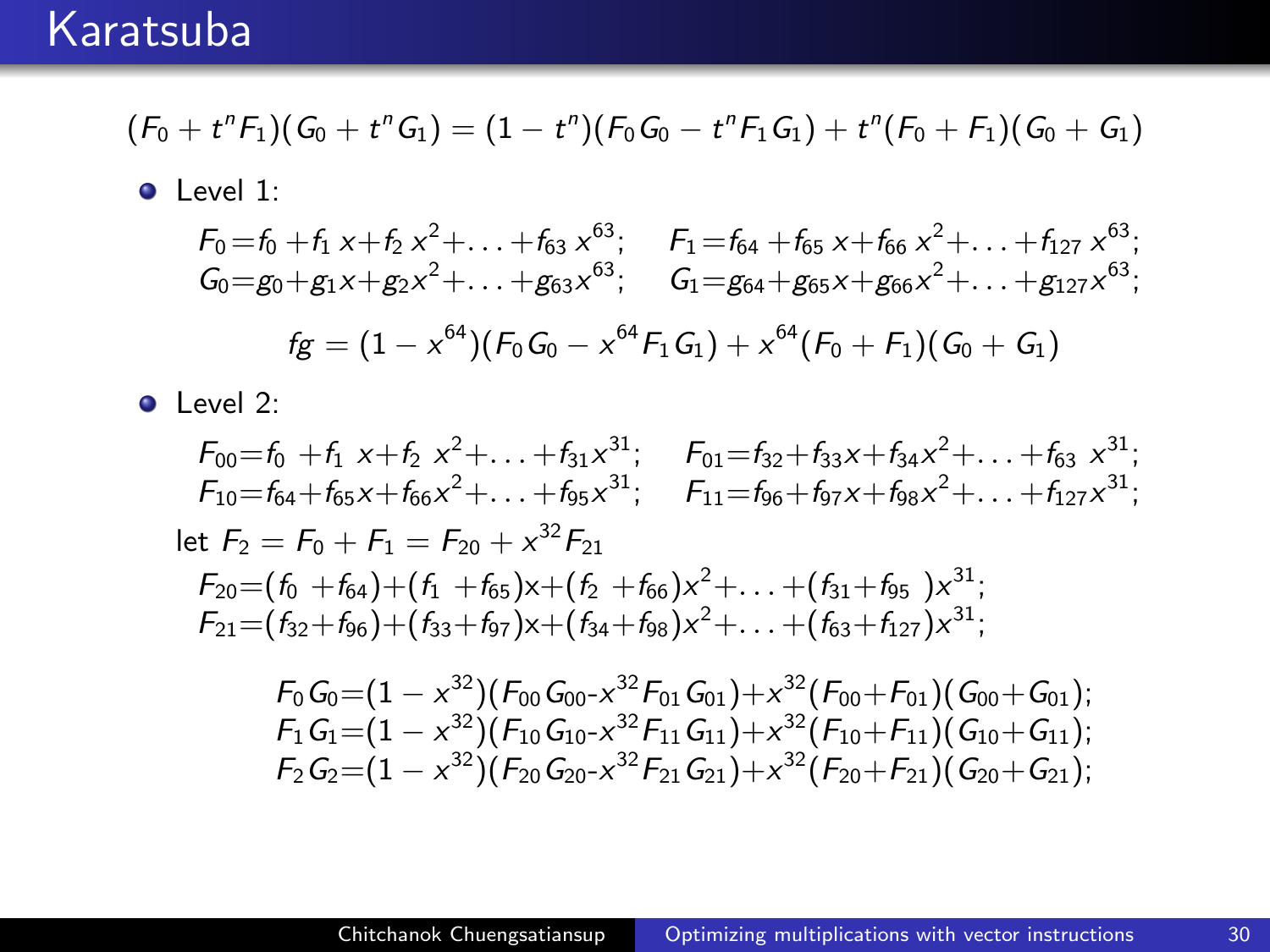$$
(F_0+t^nF_1)(G_0+t^nG_1)=(1-t^n)(F_0G_0-t^nF_1G_1)+t^n(F_0+F_1)(G_0+G_1)
$$

• Level 1:

 $F_0 = f_0 + f_1 x + f_2 x^2 + \ldots + f_{63} x^{63};$   $F_1 = f_{64} + f_{65} x + f_{66} x^2 + \ldots + f_{127} x^{63};$ <br>  $G_0 = g_0 + g_1 x + g_2 x^2 + \ldots + g_{63} x^{63};$   $G_1 = g_{64} + g_{65} x + g_{66} x^2 + \ldots + g_{127} x^{63};$ 

$$
fg = (1 - x^{64})(F_0G_0 - x^{64}F_1G_1) + x^{64}(F_0 + F_1)(G_0 + G_1)
$$

• Level 2:

$$
F_{00} = f_0 + f_1 \times + f_2 \times^2 + \ldots + f_{31} \times^{31}; \t F_{01} = f_{32} + f_{33} \times + f_{34} \times^2 + \ldots + f_{63} \times^{31};
$$
  
\n
$$
F_{10} = f_{64} + f_{65} \times + f_{66} \times^2 + \ldots + f_{95} \times^{31}; \t F_{11} = f_{96} + f_{97} \times + f_{98} \times^2 + \ldots + f_{127} \times^{31};
$$
  
\nlet  $F_2 = F_0 + F_1 = F_{20} + \times^{32} F_{21}$   
\n
$$
F_{20} = (f_0 + f_{64}) + (f_1 + f_{65}) \times + (f_2 + f_{66}) \times^2 + \ldots + (f_{31} + f_{95}) \times^{31};
$$
  
\n
$$
F_{21} = (f_{32} + f_{96}) + (f_{33} + f_{97}) \times + (f_{34} + f_{98}) \times^2 + \ldots + (f_{63} + f_{127}) \times^{31};
$$

$$
F_0G_0{=}(1-x^{32})(F_{00}G_{00}{-}x^{32}F_{01}G_{01}){+}x^{32}(F_{00}{+}F_{01})(G_{00}{+}G_{01});\\F_1G_1{=}(1-x^{32})(F_{10}G_{10}{-}x^{32}F_{11}G_{11}){+}x^{32}(F_{10}{+}F_{11})(G_{10}{+}G_{11});\\F_2G_2{=}(1-x^{32})(F_{20}G_{20}{-}x^{32}F_{21}G_{21}){+}x^{32}(F_{20}{+}F_{21})(G_{20}{+}G_{21});
$$

• Similarly for level 3, level 4 and level 5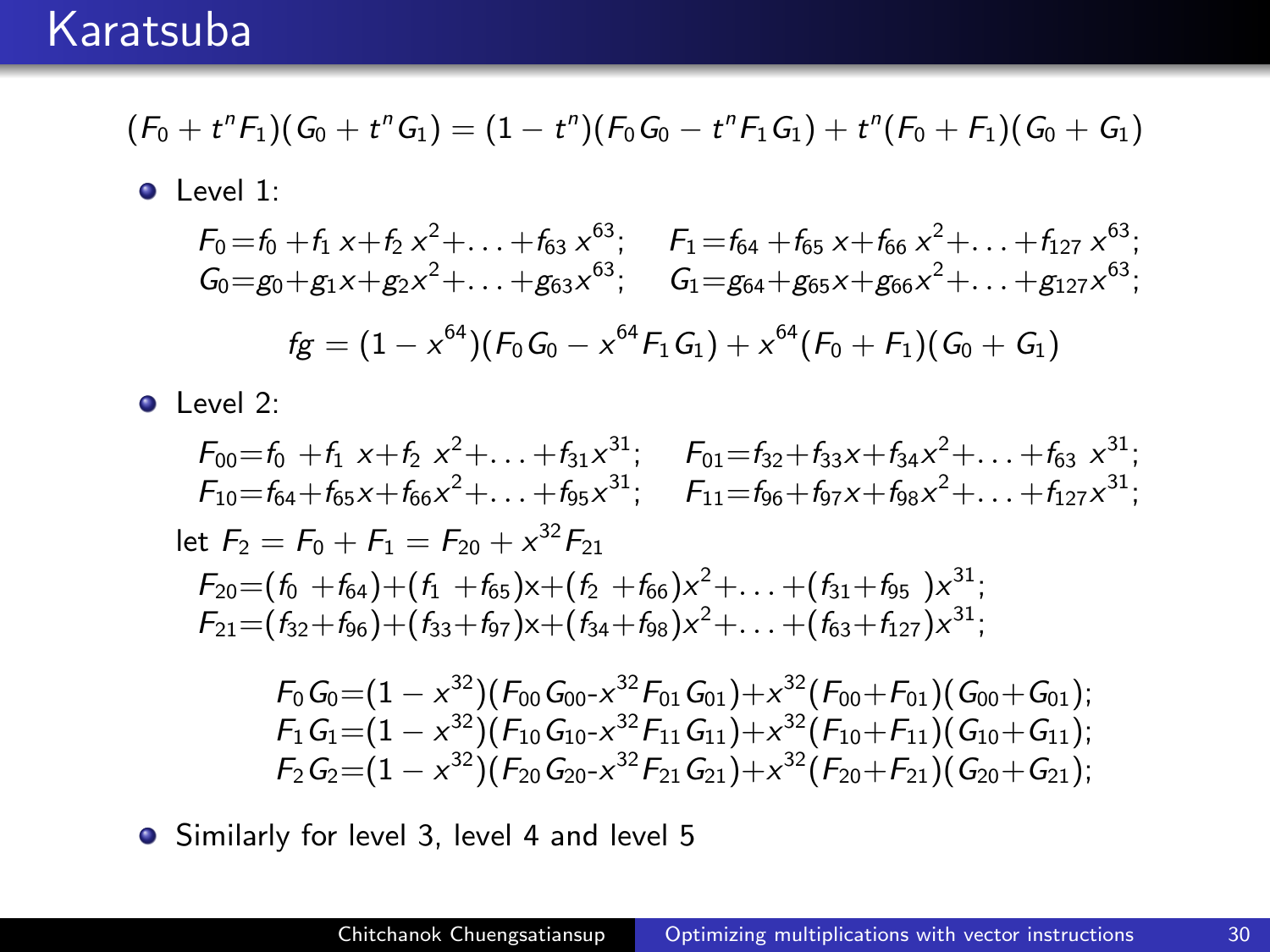## **Schoolbook**

• Lowest-level multiplication of  $4n \times 4n$ e.g.,  $F_{00000} G_{00000}$ 

$$
h_0 = f_0 g_0
$$
  
\n
$$
h_1 = f_0 g_1 + f_1 g_0
$$
  
\n
$$
h_2 = f_0 g_2 + f_1 g_1 + f_2 g_0
$$
  
\n
$$
h_3 = f_0 g_3 + f_1 g_2 + f_2 g_1 + f_3 g_0
$$
  
\n
$$
h_4 = f_1 g_3 + f_2 g_2 + f_3 g_1
$$
  
\n
$$
h_5 = f_2 g_3 + f_3 g_2
$$
  
\n
$$
h_6 = f_3 g_3
$$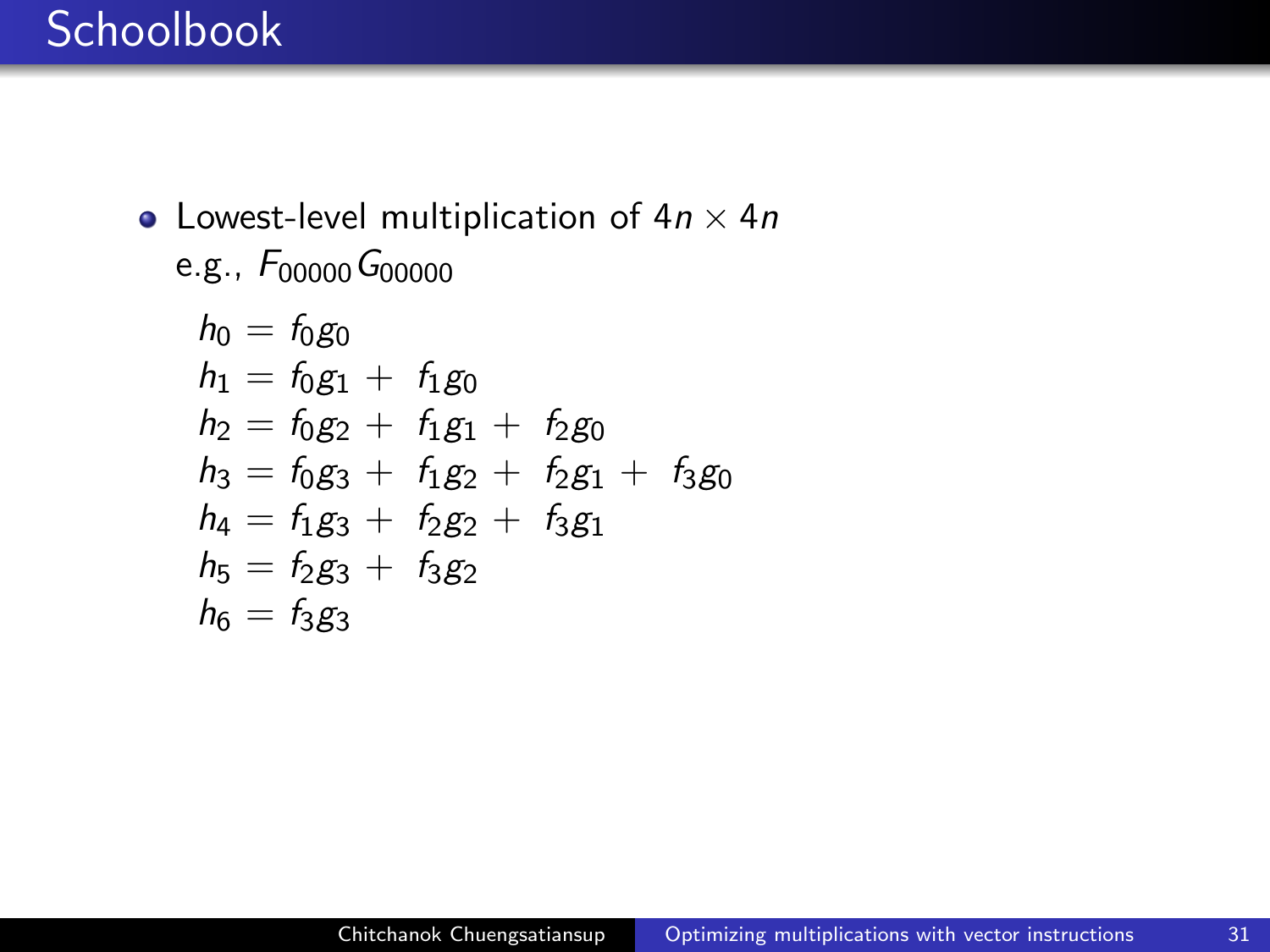• Lowest-level multiplication of  $4n \times 4n$ e.g.,  $F_{00000} G_{00000}$ 

$$
h_0 = f_0 g_0
$$
  
\n
$$
h_1 = f_0 g_1 + f_1 g_0
$$
  
\n
$$
h_2 = f_0 g_2 + f_1 g_1 + f_2 g_0
$$
  
\n
$$
h_3 = f_0 g_3 + f_1 g_2 + f_2 g_1 + f_3 g_0
$$
  
\n
$$
h_4 = f_1 g_3 + f_2 g_2 + f_3 g_1
$$
  
\n
$$
h_5 = f_2 g_3 + f_3 g_2
$$
  
\n
$$
h_6 = f_3 g_3
$$

• Using 5-level Karatsuba, there are  $3^5 = 243$  of  $4n \times 4n$ for one  $128 \times 128$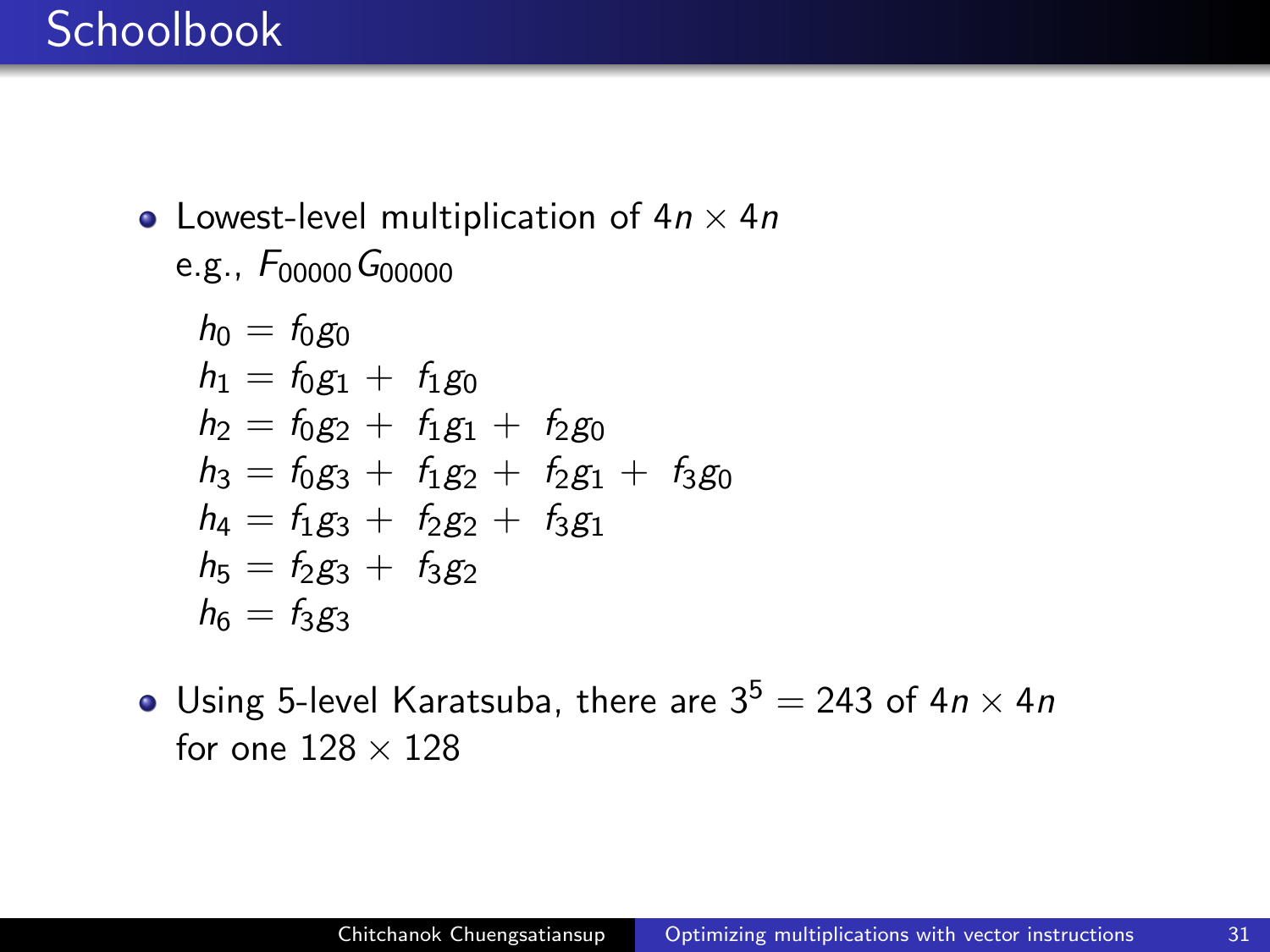256-bit 4-way vectorization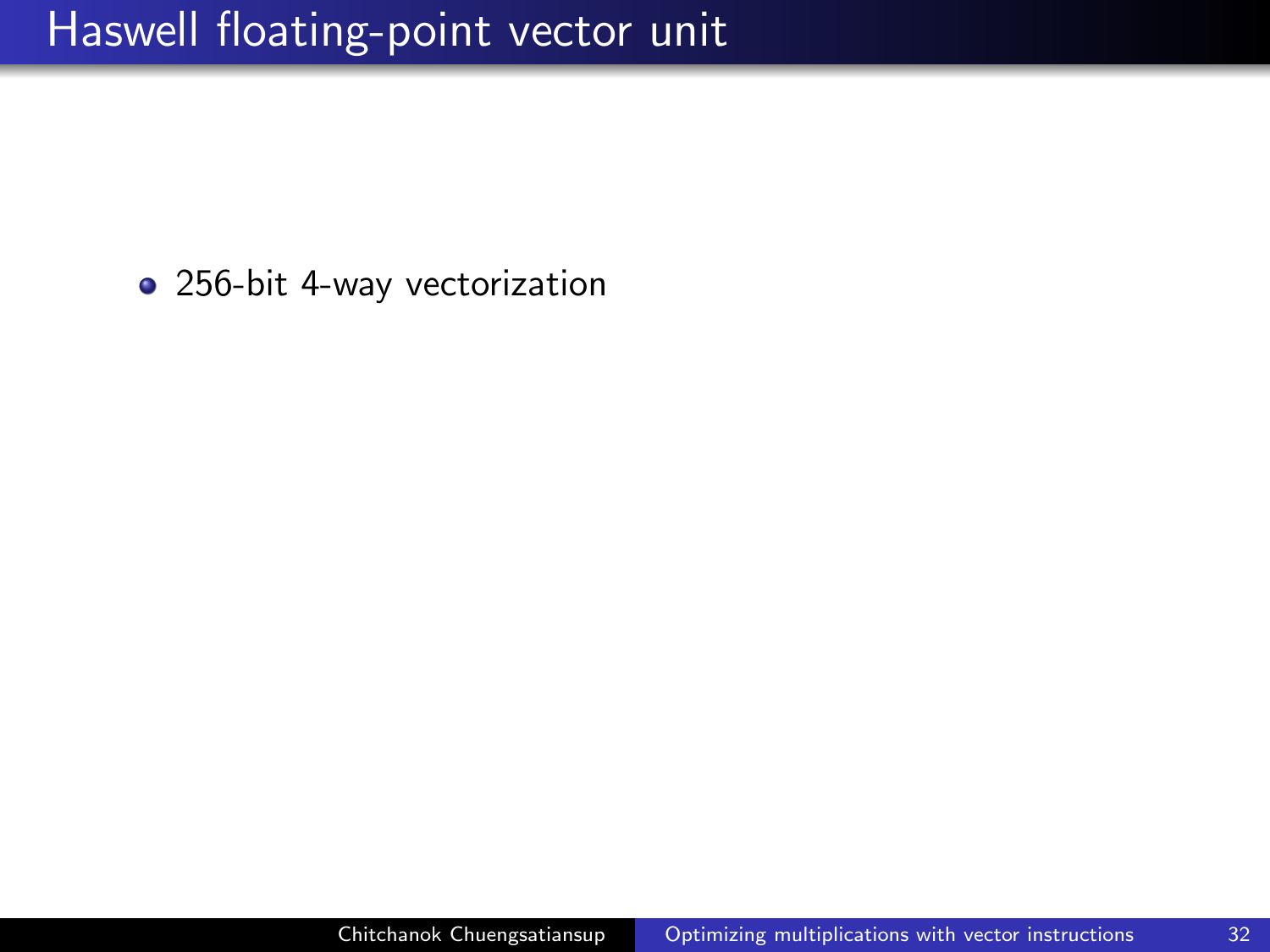- 256-bit 4-way vectorization
- Two vectorized multiply-add units (port 0 and port 1)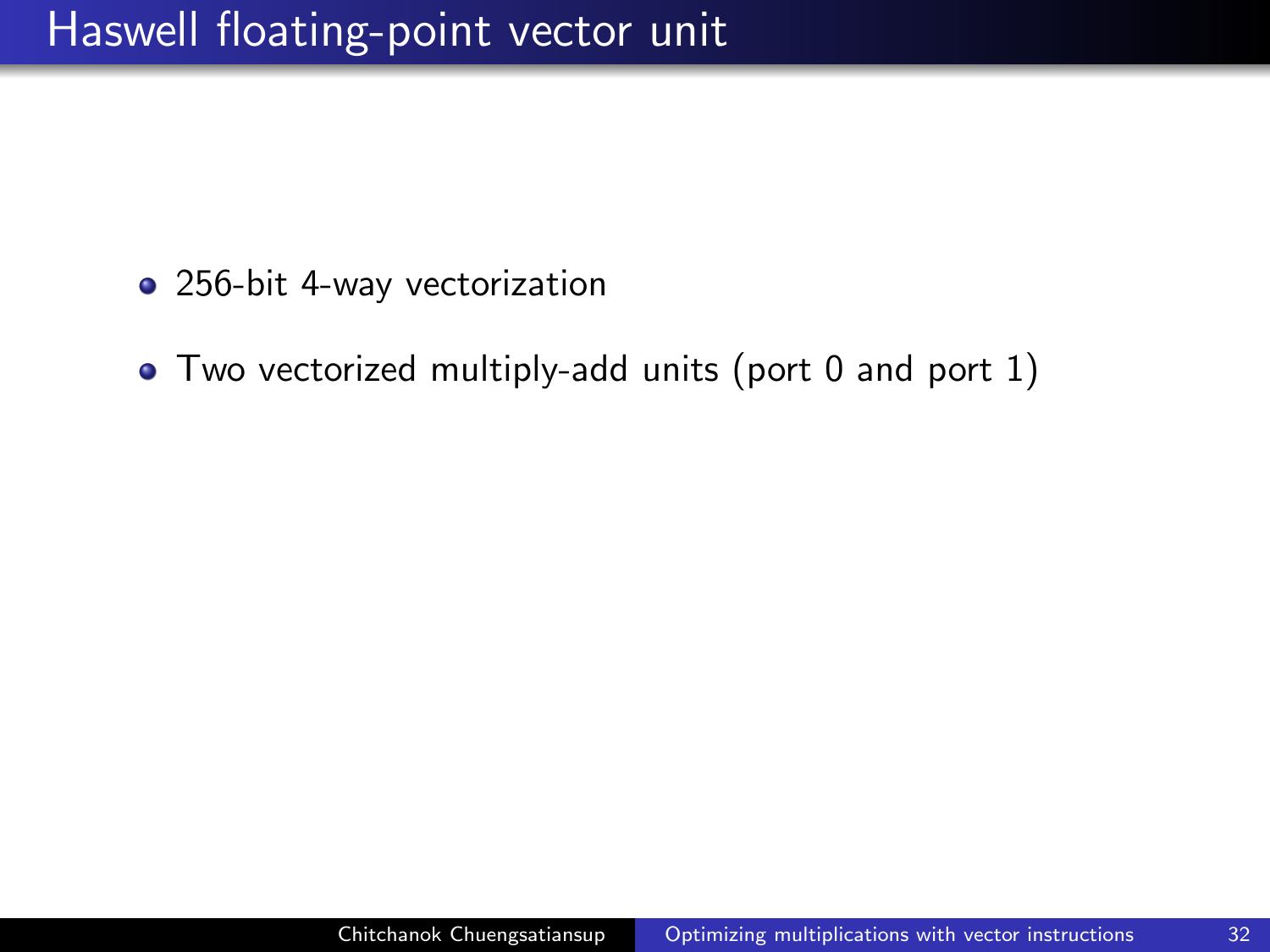- 256-bit 4-way vectorization
- Two vectorized multiply-add units (port 0 and port 1) Each cycle produces 8 independent multiply-add  $ab + c$ for 64-bit double-precision inputs  $a, b, c$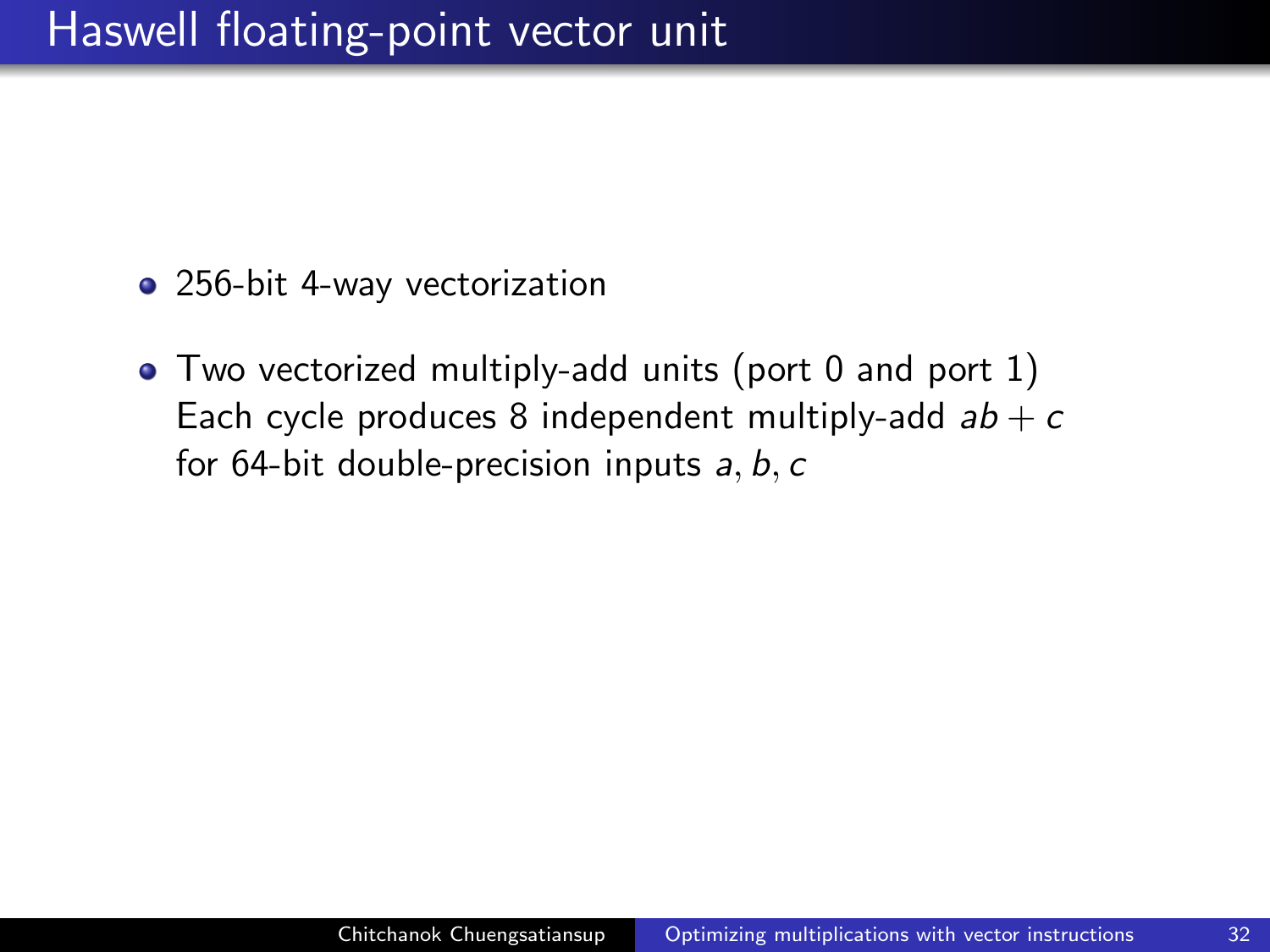- 256-bit 4-way vectorization
- Two vectorized multiply-add units (port 0 and port 1) Each cycle produces 8 independent multiply-add  $ab + c$ for 64-bit double-precision inputs  $a, b, c$
- One vectorized addition unit (port 1)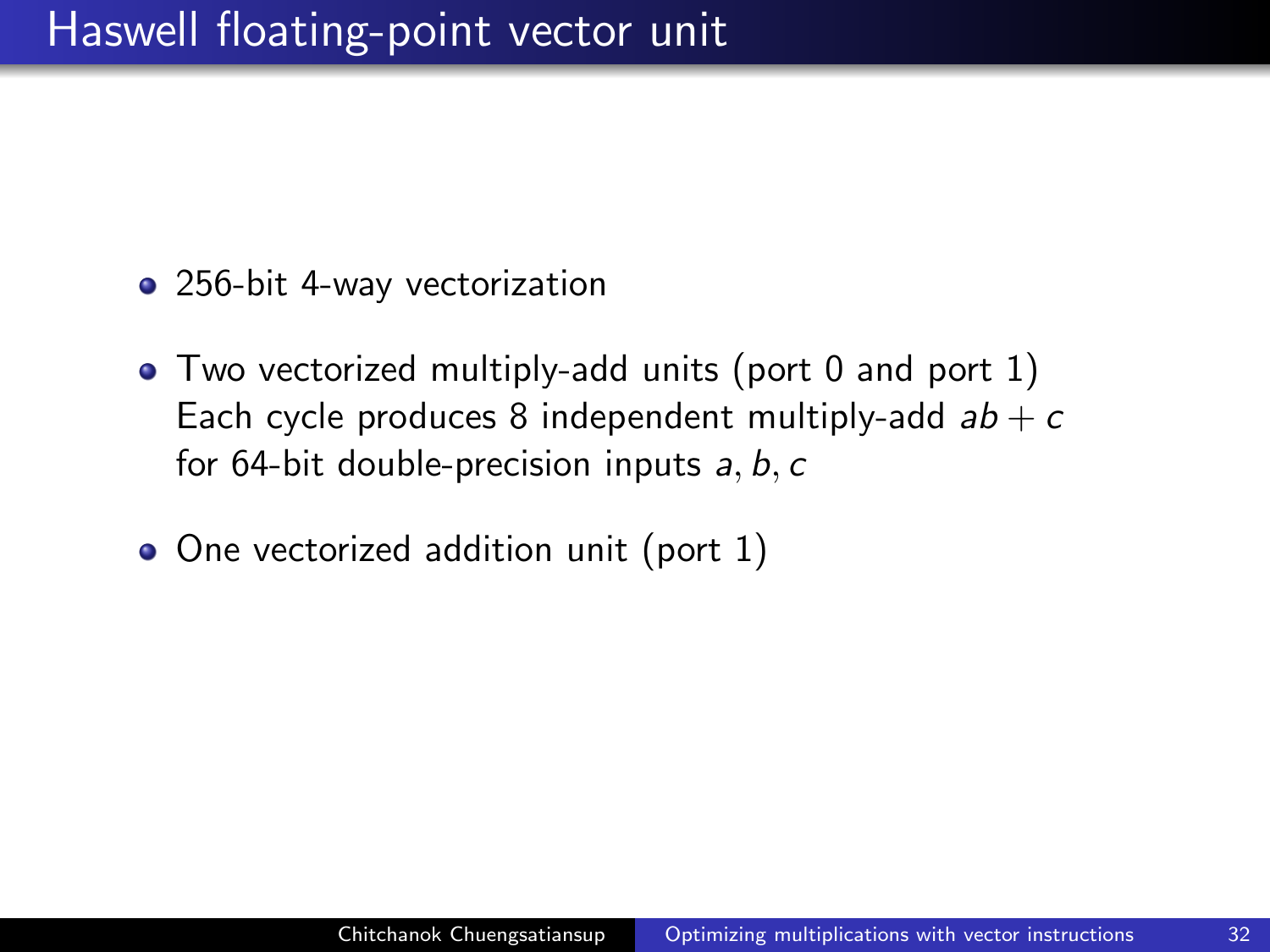- 256-bit 4-way vectorization
- Two vectorized multiply-add units (port 0 and port 1) Each cycle produces 8 independent multiply-add  $ab + c$ for 64-bit double-precision inputs  $a, b, c$
- One vectorized addition unit (port 1) Each cycle produces 4 independent additions  $a + b$ for 64-bit double-precision input a, b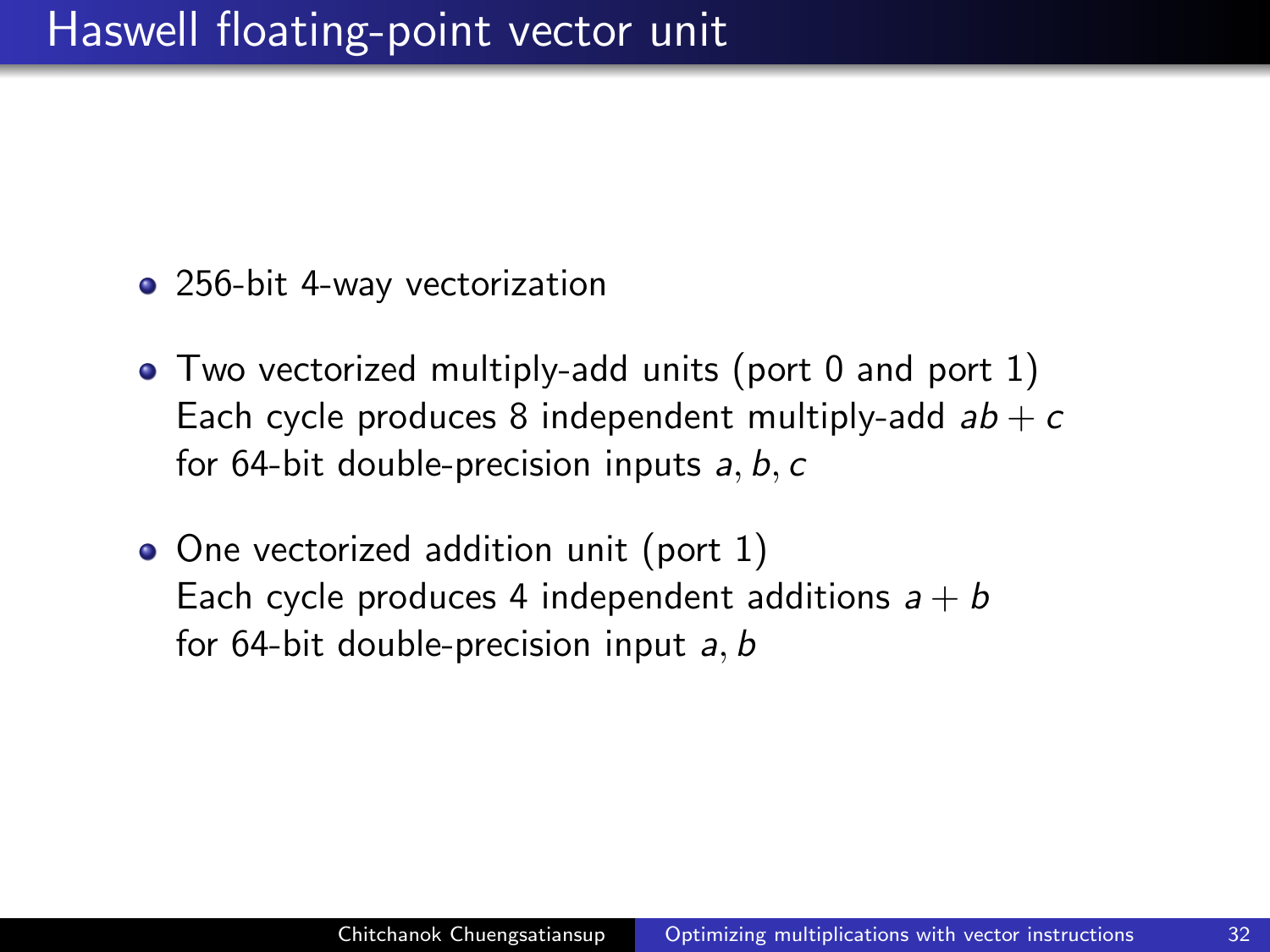

- **Toom & Karatsuba** 
	- vectorize inside each limb



- **Schoolbook** 
	- transpose inputs
	- vectorize *across* independent multiplications

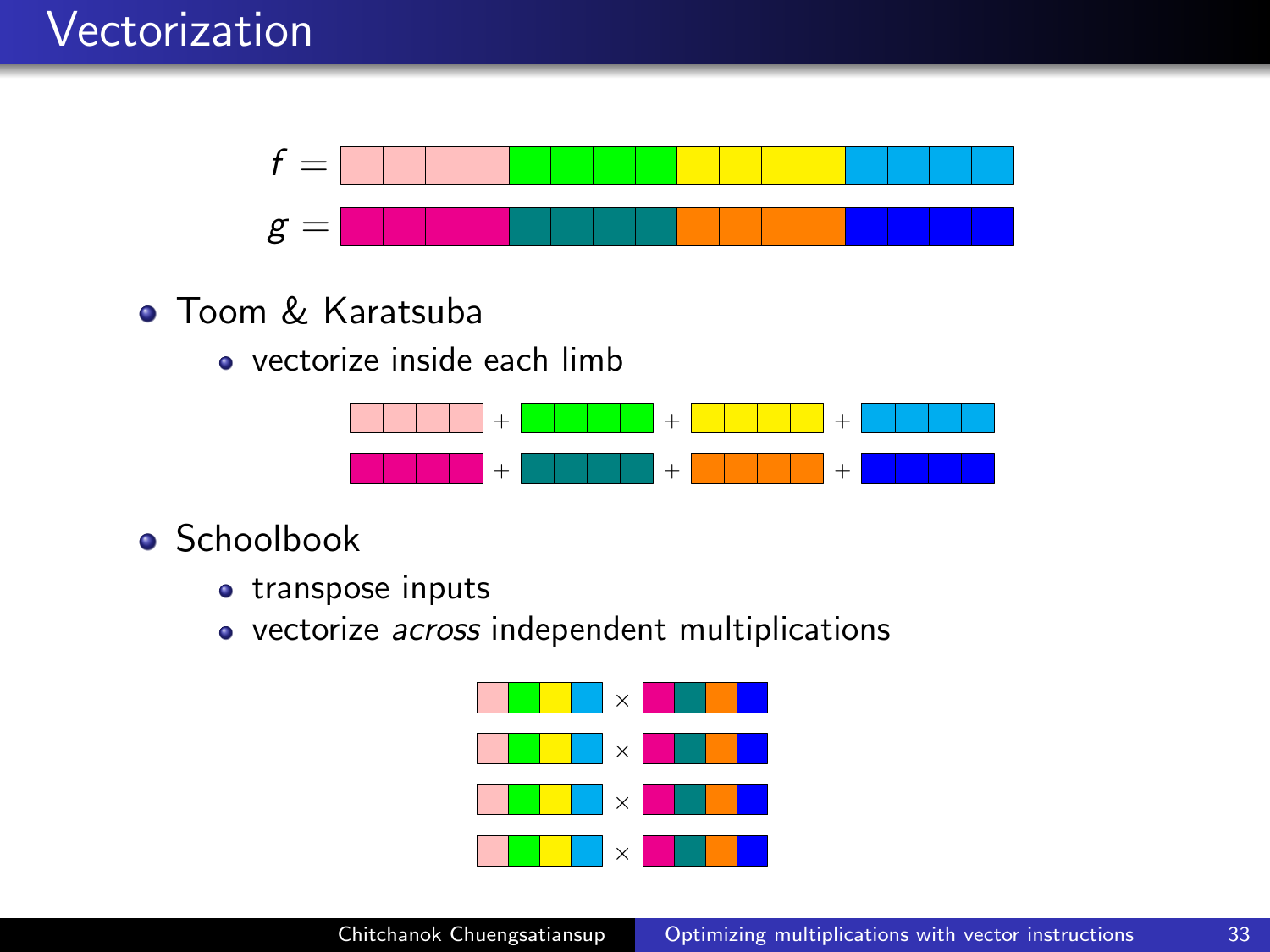- Theoretical lower bound
	- 0.125 cycles per floating-point multiplication
	- 0.250 cycles per floating-point addition and shift
	- permutation fully interleavable

|             | mul con mult add shift total |  |                                                 |
|-------------|------------------------------|--|-------------------------------------------------|
| op. 42768   |                              |  | 9700 98548 6385 157401<br>1213 24637 1597 32793 |
| cycles 5346 |                              |  |                                                 |

- Actual implementation
	- 46784 cycles
	- possibly due to dependency, latency, scheduling issues